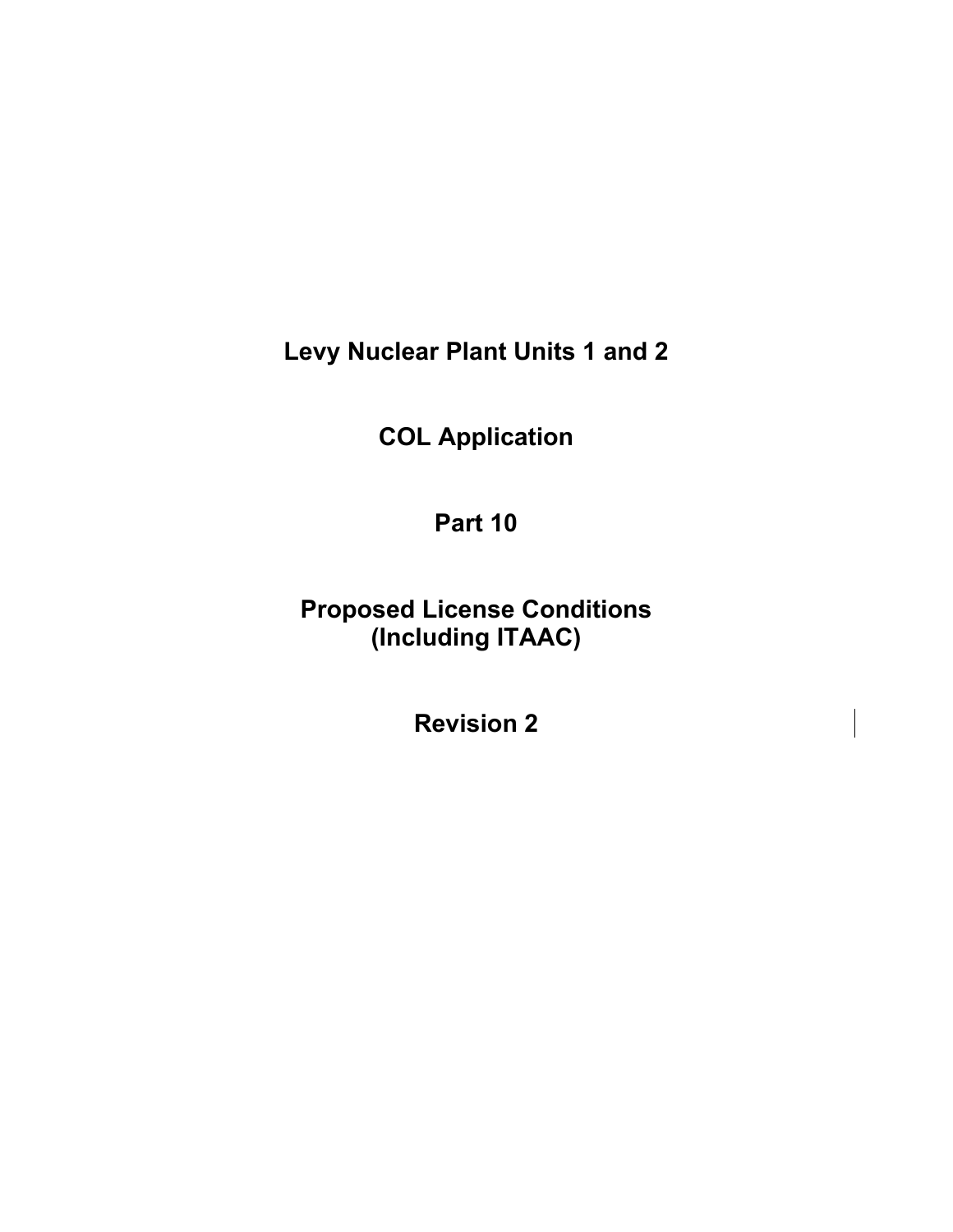# **Levy Nuclear Plant, Units 1 and 2 Proposed License Conditions**

# **1. ITAAC (Inspections, Tests, Analyses, and Acceptance Criteria):**

There are several ITAAC identified in the COLA. Once incorporated into the COL, the regulations identify the requirements that must be met.

# **PROPOSED LICENSE CONDITION:**

The ITAAC identified in the tables in Appendix B are hereby incorporated into this Combined License. After the Commission has made the finding required by 10 CFR 52.103(g), the ITAAC do not constitute regulatory requirements; except for specific ITAAC, which are the subject of a Section 103(a) hearing; their expiration will occur upon final Commission action in such proceeding.

# **2. COL HOLDER ITEMS:**

There are several COL information items that cannot be resolved prior to issuance of the Combined License. The referenced AP1000 design certification has already justified why each COL Holder item (as identified in the AP1000 DCD Tier 2 Table 1.8-2) cannot be resolved before the COL is issued, provides sufficient information on these items to support the NRC licensing decision, and identifies an appropriate implementation milestone. Each COL information item that cannot be resolved completely before the COL is issued is also identified as a COL Holder item in the COLA FSAR Table 1.8-202. Therefore, in accordance with the guidance in Regulatory Guide 1.206, Section C.III.4.3, the following License Condition is proposed to address these COL Holder items. Holder items (per DCD Table 1.8-2) that are addressed by the COLA are not included in the proposed condition. These include COL information item numbers 3.11-1, 9.5-6, 10.1-1, and 13.6-5.

# **PROPOSED LICENSE CONDITION:**

Each COL Holder item identified below shall be completed by the identified implementation milestone through completion of the action therein identified.

| SUMMARY OF COMBINED LICENSE INFORMATION HOLDER ITEMS                                                                                                                                                                                                                                                                                                                                                                                                                                                                                                                                                  |                                              |                                                                     |                                                                                            |  |
|-------------------------------------------------------------------------------------------------------------------------------------------------------------------------------------------------------------------------------------------------------------------------------------------------------------------------------------------------------------------------------------------------------------------------------------------------------------------------------------------------------------------------------------------------------------------------------------------------------|----------------------------------------------|---------------------------------------------------------------------|--------------------------------------------------------------------------------------------|--|
| <b>COL</b><br><b>Item</b><br>No.                                                                                                                                                                                                                                                                                                                                                                                                                                                                                                                                                                      | <b>Subject</b>                               | <b>From</b><br><b>DCD</b><br>Tier <sub>2</sub><br><b>Subsection</b> | <b>Implementation Milestone</b>                                                            |  |
| $3.6 - 1$                                                                                                                                                                                                                                                                                                                                                                                                                                                                                                                                                                                             | As-Designed Pipe Rupture Hazards<br>Analysis | 3.6.4.1                                                             | Prior to installation of the piping<br>and connected components in<br>their final location |  |
| After a Combined License is issued, the following activity will be completed by the COL holder.<br>An as-designed pipe rupture hazard evaluation will be available for NRC review. The completed<br>as-designed pipe rupture hazards evaluation will be in accordance with the criteria outlined in<br>DCD Subsections 3.6.1.3.2 and 3.6.2.5. Systems, structures, and components identified to be<br>essential targets and appropriate mitigation features (Reference is DCD Table 3.6-3) will be<br>confirmed as part of the evaluation, and updated information will be provided as appropriate. A |                                              |                                                                     |                                                                                            |  |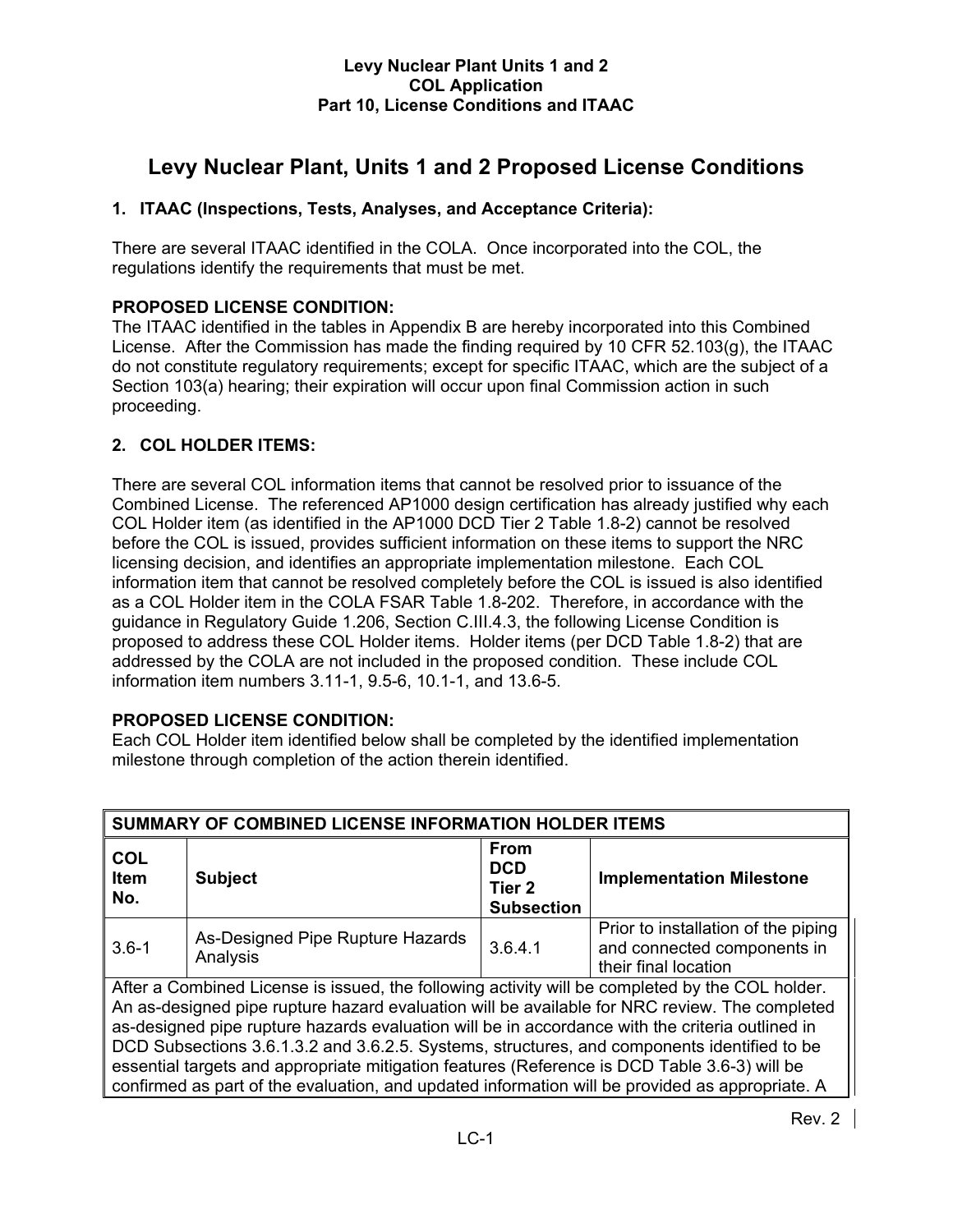| SUMMARY OF COMBINED LICENSE INFORMATION HOLDER ITEMS                                                                                                                                                                                                                                                                                                                                                                                                                                                                                                                                                                                                                                                                               |                                                                                                                                                                                                                                                                                                                                                                                                    |                                                                     |                                                                                            |  |
|------------------------------------------------------------------------------------------------------------------------------------------------------------------------------------------------------------------------------------------------------------------------------------------------------------------------------------------------------------------------------------------------------------------------------------------------------------------------------------------------------------------------------------------------------------------------------------------------------------------------------------------------------------------------------------------------------------------------------------|----------------------------------------------------------------------------------------------------------------------------------------------------------------------------------------------------------------------------------------------------------------------------------------------------------------------------------------------------------------------------------------------------|---------------------------------------------------------------------|--------------------------------------------------------------------------------------------|--|
| COL<br><b>Item</b><br>No.                                                                                                                                                                                                                                                                                                                                                                                                                                                                                                                                                                                                                                                                                                          | <b>Subject</b>                                                                                                                                                                                                                                                                                                                                                                                     | <b>From</b><br><b>DCD</b><br>Tier <sub>2</sub><br><b>Subsection</b> | <b>Implementation Milestone</b>                                                            |  |
| pipe rupture hazard analysis is part of the piping design. The evaluation will be performed for<br>high and moderate energy piping to confirm the protection of systems, structures, and<br>components (SSCs), which are required to be functional during and following a design basis<br>event. The locations of the postulated ruptures and essential targets will be established and<br>required pipe whip restraints and jet shield designs will be included. The evaluation will address<br>environmental and flooding effects of cracks in high and moderate energy piping. The as-<br>designed pipe rupture hazards evaluation is prepared on a generic basis to address COL<br>applications referencing the AP1000 design. |                                                                                                                                                                                                                                                                                                                                                                                                    |                                                                     |                                                                                            |  |
| $3.7 - 3$                                                                                                                                                                                                                                                                                                                                                                                                                                                                                                                                                                                                                                                                                                                          | Seismic Interaction Review                                                                                                                                                                                                                                                                                                                                                                         | 3.7.5.3                                                             | Prior to initial fuel load                                                                 |  |
|                                                                                                                                                                                                                                                                                                                                                                                                                                                                                                                                                                                                                                                                                                                                    | The seismic interaction review will be updated by the Combined License holder for as-built<br>information. This review is performed in parallel with the seismic margin evaluation. The review<br>is based on as-procured data, as well as the as-constructed condition. The as-built seismic<br>interaction review is not provided with the COL application, but is completed prior to fuel load. |                                                                     |                                                                                            |  |
| $3.7 - 4$                                                                                                                                                                                                                                                                                                                                                                                                                                                                                                                                                                                                                                                                                                                          | <b>Reconciliation of Seismic Analyses</b><br>of Nuclear Island Structures                                                                                                                                                                                                                                                                                                                          | 3.7.5.4                                                             | Prior to initial fuel load                                                                 |  |
| The Combined License holder will reconcile the seismic analyses described in subsection 3.7.2<br>for detail design changes, such as those due to as-procured or as-built changes in component<br>mass, center of gravity, and support configuration based on as-procured equipment information.<br>Deviations are acceptable based on an evaluation consistent with the methods and procedure<br>of Section 3.7 provided the amplitude of the seismic floor response spectra, including the effect<br>due to these deviations, does not exceed the design basis floor response spectra by more than<br>10 percent. The Combined License holder will complete this reconciliation prior to fuel load.                               |                                                                                                                                                                                                                                                                                                                                                                                                    |                                                                     |                                                                                            |  |
| $3.9 - 7$                                                                                                                                                                                                                                                                                                                                                                                                                                                                                                                                                                                                                                                                                                                          | As-Designed Piping Analysis                                                                                                                                                                                                                                                                                                                                                                        | 3.9.8.7                                                             | Prior to installation of the piping<br>and connected components in<br>their final location |  |
|                                                                                                                                                                                                                                                                                                                                                                                                                                                                                                                                                                                                                                                                                                                                    | After a Combined License is issued, the following activity will be completed by the COL holder:                                                                                                                                                                                                                                                                                                    |                                                                     |                                                                                            |  |
| The as-designed piping analysis is provided for the piping lines chosen to demonstrate all<br>aspects of the piping design. A design report referencing the as-designed piping calculation<br>packages, including ASME Section III piping analysis, support evaluations and piping<br>component fatigue analysis for Class 1 piping using the methods and criteria outlined in DCD<br>Table 3.9-19 is made available for NRC review. The availability of the piping design information<br>and design reports for the piping packages is identified to the NRC.                                                                                                                                                                     |                                                                                                                                                                                                                                                                                                                                                                                                    |                                                                     |                                                                                            |  |
| $4.4 - 2$                                                                                                                                                                                                                                                                                                                                                                                                                                                                                                                                                                                                                                                                                                                          | <b>Confirm Assumptions for Safety</b><br><b>Analyses DNBR Limits</b>                                                                                                                                                                                                                                                                                                                               | 4.4.7                                                               | Prior to initial fuel load                                                                 |  |
|                                                                                                                                                                                                                                                                                                                                                                                                                                                                                                                                                                                                                                                                                                                                    | Combined License applicants referencing the AP1000 certified design will address changes to<br>the reference design of the fuel, burnable absorber rods, rod cluster control assemblies, or initial<br>core design from that presented in the DCD.                                                                                                                                                 |                                                                     |                                                                                            |  |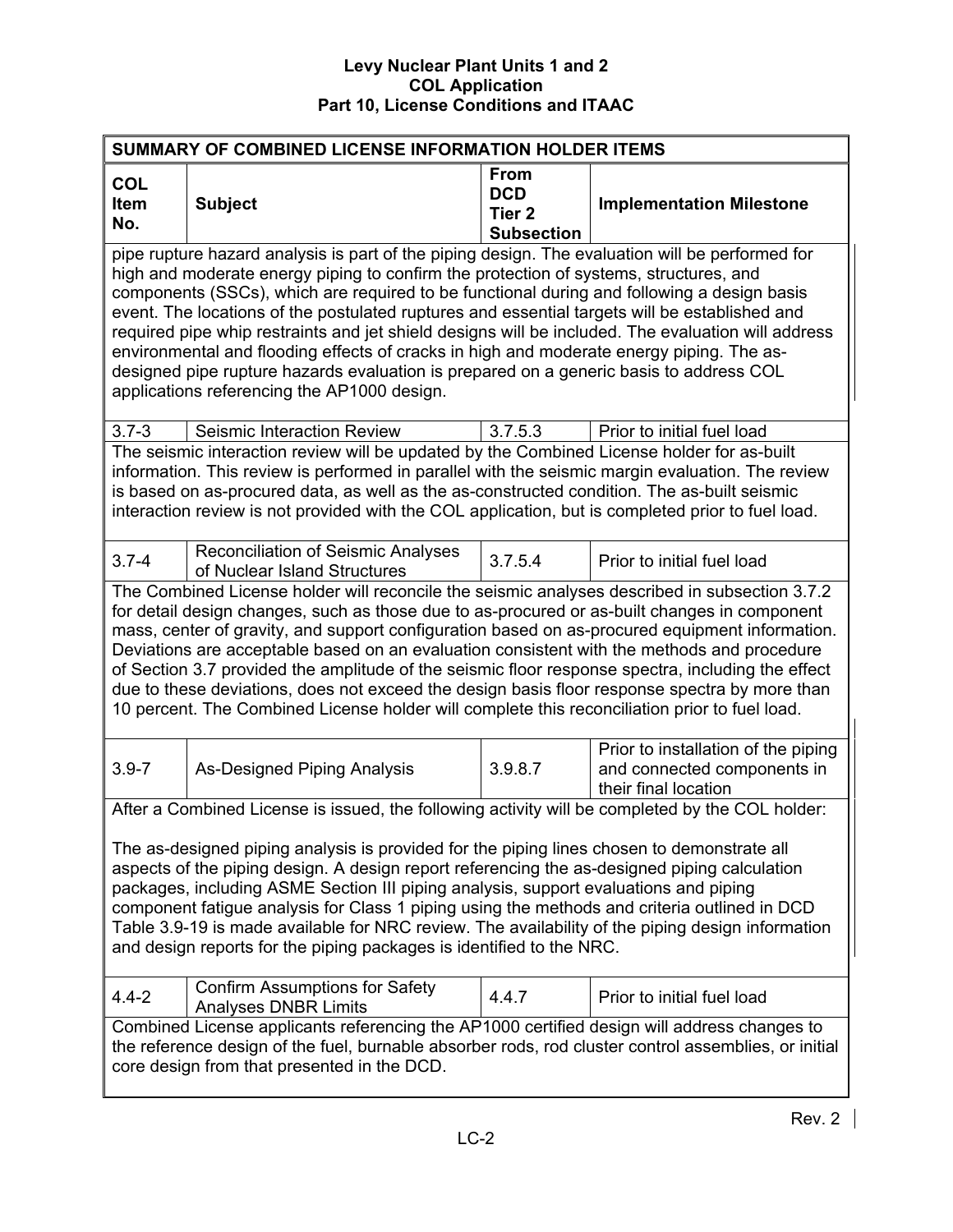| SUMMARY OF COMBINED LICENSE INFORMATION HOLDER ITEMS                                                                                                                                                                                                                                                                                                                                                                                                                                                                                                                                                                                                                                        |                                                                                                                                                                                                                                                                                                                                                                                                                                                                                                                                   |                                                              |                                 |  |
|---------------------------------------------------------------------------------------------------------------------------------------------------------------------------------------------------------------------------------------------------------------------------------------------------------------------------------------------------------------------------------------------------------------------------------------------------------------------------------------------------------------------------------------------------------------------------------------------------------------------------------------------------------------------------------------------|-----------------------------------------------------------------------------------------------------------------------------------------------------------------------------------------------------------------------------------------------------------------------------------------------------------------------------------------------------------------------------------------------------------------------------------------------------------------------------------------------------------------------------------|--------------------------------------------------------------|---------------------------------|--|
| <b>COL</b><br>Item<br>No.                                                                                                                                                                                                                                                                                                                                                                                                                                                                                                                                                                                                                                                                   | <b>Subject</b>                                                                                                                                                                                                                                                                                                                                                                                                                                                                                                                    | From<br><b>DCD</b><br>Tier <sub>2</sub><br><b>Subsection</b> | <b>Implementation Milestone</b> |  |
| Following selection of the actual plant operating instrumentation and calculation of the<br>instrumentation uncertainties of the operating plant parameters as discussed in subsection<br>7.1.6, Combined License applicants will calculate the design limit DNBR values using the RTDP<br>with these instrumentation uncertainties and confirm that either the design limit DNBR values as<br>described in Section 4.4 remain valid, or that the safety analysis minimum DNBR bounds the<br>new design limit DNBR values plus DNBR penalties, such as rod bow penalty.                                                                                                                     |                                                                                                                                                                                                                                                                                                                                                                                                                                                                                                                                   |                                                              |                                 |  |
| $5.3 - 1$                                                                                                                                                                                                                                                                                                                                                                                                                                                                                                                                                                                                                                                                                   | Reactor Vessel Pressure -<br><b>Temperature Limit Curves</b>                                                                                                                                                                                                                                                                                                                                                                                                                                                                      | 5.3.6.1                                                      | Prior to initial fuel load      |  |
|                                                                                                                                                                                                                                                                                                                                                                                                                                                                                                                                                                                                                                                                                             | The COL Holder shall update the P/T limits using the PTLR methodologies approved in the<br>AP1000 DCD using the plant-specific material properties or confirm that the reactor vessel<br>material properties meet the specifications and use the Westinghouse generic PTLR curves.                                                                                                                                                                                                                                                |                                                              |                                 |  |
| $5.3 - 4$                                                                                                                                                                                                                                                                                                                                                                                                                                                                                                                                                                                                                                                                                   | <b>Reactor Vessel Materials Properties</b><br>Verification                                                                                                                                                                                                                                                                                                                                                                                                                                                                        | 5.3.6.4.1                                                    | Prior to initial fuel load      |  |
| $9.1 - 7$                                                                                                                                                                                                                                                                                                                                                                                                                                                                                                                                                                                                                                                                                   | The Combined License holder will complete prior to fuel load verification of plant-specific belt<br>line material properties consistent with the requirements in subsection 5.3.3.1 and Tables 5.3-1<br>and 5.3-3. The verification will include a pressurized thermal shock evaluation based on as-<br>procured reactor vessel material data and the projected neutron fluence for the plant design<br>objective of 60 years. This evaluation report will be submitted for NRC staff review.<br><b>Coupon Monitoring Program</b> | 9.1.6                                                        | Prior to commercial operation   |  |
| A spent fuel rack Metamic coupon monitoring program will be implemented when the plant is<br>placed into commercial operation. This program will include tests to monitor bubbling, blistering,<br>cracking, or flaking; and a test to monitor for corrosion, such as weight loss measurements<br>and/or visual examination. The program will also include testing to monitor changes in physical<br>properties of the absorber material, including neutron attenuation and thickness measurements.                                                                                                                                                                                         |                                                                                                                                                                                                                                                                                                                                                                                                                                                                                                                                   |                                                              |                                 |  |
| $10.2 - 1$<br>Turbine Maintenance and Inspection<br>10.2.6<br>Prior to initial fuel load<br>The Combined License holder will submit to the NRC staff for review prior to fuel load, and then<br>implement a turbine maintenance and inspection program. The program will be consistent with<br>the maintenance and inspection program plan activities and inspection intervals identified in<br>subsection 10.2.3.6. The Combined License holder will have available plant-specific turbine<br>rotor test data and calculated toughness curves that support the material property assumptions<br>in the turbine rotor analysis after the fabrication of the turbine and prior to fuel load. |                                                                                                                                                                                                                                                                                                                                                                                                                                                                                                                                   |                                                              |                                 |  |
| 13.6-5                                                                                                                                                                                                                                                                                                                                                                                                                                                                                                                                                                                                                                                                                      | <b>Cyber Security Program</b>                                                                                                                                                                                                                                                                                                                                                                                                                                                                                                     | 13.6.1                                                       | Prior to initial fuel load      |  |
| The Combined License holder will develop and implement a cyber security program prior to<br>initial fuel load.                                                                                                                                                                                                                                                                                                                                                                                                                                                                                                                                                                              |                                                                                                                                                                                                                                                                                                                                                                                                                                                                                                                                   |                                                              |                                 |  |
| $14.4 - 2$                                                                                                                                                                                                                                                                                                                                                                                                                                                                                                                                                                                                                                                                                  | <b>Test Specifics and Procedures</b>                                                                                                                                                                                                                                                                                                                                                                                                                                                                                              | 14.4.2                                                       | Prior to initial fuel load      |  |
| NOTE -addressed by proposed License Condition Number 6.                                                                                                                                                                                                                                                                                                                                                                                                                                                                                                                                                                                                                                     |                                                                                                                                                                                                                                                                                                                                                                                                                                                                                                                                   |                                                              |                                 |  |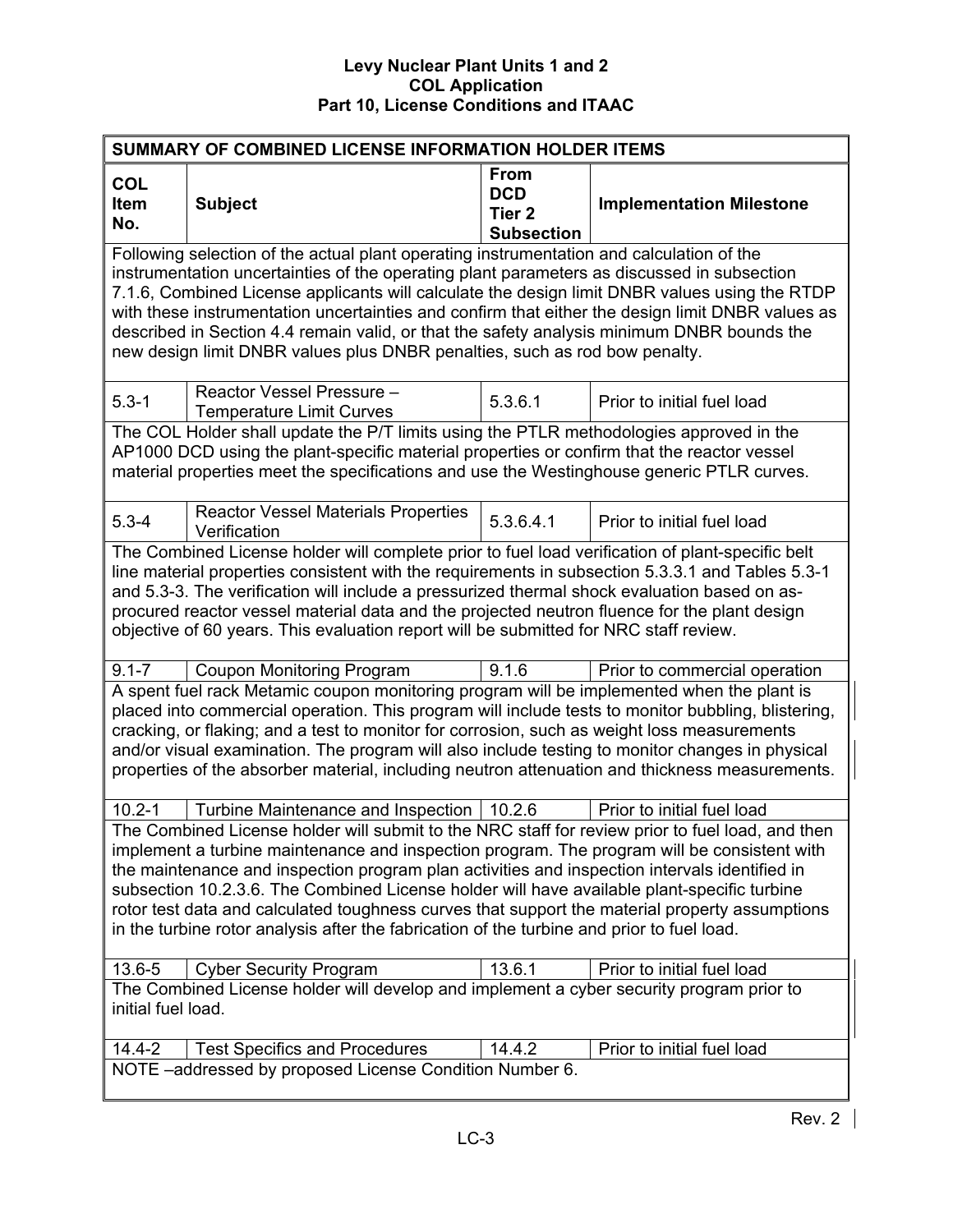| SUMMARY OF COMBINED LICENSE INFORMATION HOLDER ITEMS                                                                                                                                                                                                                                                                                                                                                                                                                                                                                                                                                                                                                                                                                                                                                                                   |                                                                                                                                                                                                                                                                                                                                                                                                                                                |                                                                     |                                  |  |
|----------------------------------------------------------------------------------------------------------------------------------------------------------------------------------------------------------------------------------------------------------------------------------------------------------------------------------------------------------------------------------------------------------------------------------------------------------------------------------------------------------------------------------------------------------------------------------------------------------------------------------------------------------------------------------------------------------------------------------------------------------------------------------------------------------------------------------------|------------------------------------------------------------------------------------------------------------------------------------------------------------------------------------------------------------------------------------------------------------------------------------------------------------------------------------------------------------------------------------------------------------------------------------------------|---------------------------------------------------------------------|----------------------------------|--|
| <b>COL</b><br>Item<br>No.                                                                                                                                                                                                                                                                                                                                                                                                                                                                                                                                                                                                                                                                                                                                                                                                              | <b>Subject</b>                                                                                                                                                                                                                                                                                                                                                                                                                                 | <b>From</b><br><b>DCD</b><br>Tier <sub>2</sub><br><b>Subsection</b> | <b>Implementation Milestone</b>  |  |
| $14.4 - 3$                                                                                                                                                                                                                                                                                                                                                                                                                                                                                                                                                                                                                                                                                                                                                                                                                             | <b>Conduct of Test Program</b>                                                                                                                                                                                                                                                                                                                                                                                                                 | 14.4.3                                                              | Prior to initiating test program |  |
| program.                                                                                                                                                                                                                                                                                                                                                                                                                                                                                                                                                                                                                                                                                                                                                                                                                               | A site-specific startup administration manual (procedure), which contains the administration<br>procedures and requirements that govern the activities associated with the plant initial test<br>program, as identified in FSAR Section 14.2, is provided prior to initiating the plant initial test                                                                                                                                           |                                                                     |                                  |  |
| $14.4 - 4$                                                                                                                                                                                                                                                                                                                                                                                                                                                                                                                                                                                                                                                                                                                                                                                                                             | <b>Review and Evaluation of Test</b><br><b>Results</b>                                                                                                                                                                                                                                                                                                                                                                                         | 14.4.4                                                              | Prior to initial fuel load       |  |
|                                                                                                                                                                                                                                                                                                                                                                                                                                                                                                                                                                                                                                                                                                                                                                                                                                        | The Combined License holder is responsible for review and evaluation of individual test results<br>as well as final review of overall test results and for review of selected milestones or hold points<br>within the test phases. Test exceptions or results which do not meet acceptance criteria are<br>identified to the affected and responsible design organizations, and corrective actions and<br>retests, as required, are performed. |                                                                     |                                  |  |
| $14.4 - 6$                                                                                                                                                                                                                                                                                                                                                                                                                                                                                                                                                                                                                                                                                                                                                                                                                             | First-Plant-Only and Three-Plant-<br><b>Only Tests</b>                                                                                                                                                                                                                                                                                                                                                                                         | 14.4.6                                                              | Prior to preoperational testing  |  |
| The COL holder for the first plant and the first three plants will perform the tests listed in<br>subsection 14.2.5. For subsequent plants, either tests listed in subsection 14.2.5 shall be<br>performed, or the COL applicant shall provide a justification that the results of the first-plant-only<br>tests or first-three-plant tests are applicable to the subsequent plant.<br>The Combined License holder(s) for the first AP1000 plant (or first three plants) available for<br>testing will perform the tests defined during preoperational and startup testing as identified in<br>subsections 14.2.9 and 14.2.10. Combined License holders referencing the results of the tests<br>will provide the report as necessary. The schedule for providing this information will be provided<br>prior to preoperational testing. |                                                                                                                                                                                                                                                                                                                                                                                                                                                |                                                                     |                                  |  |
| $15.0 - 1$                                                                                                                                                                                                                                                                                                                                                                                                                                                                                                                                                                                                                                                                                                                                                                                                                             | Documentation of Plant Calorimetric<br><b>Uncertainty Methodology</b>                                                                                                                                                                                                                                                                                                                                                                          | 15.0.15.1                                                           | Prior to initial fuel load       |  |
| Confirm the plant operating instrumentation installed for feedwater flow measurement is a<br>Caldon [Cameron] LEFM CheckPlus™ System. Additionally, confirm that administrative<br>controls are in place to implement maintenance and contingency activities related to the system.                                                                                                                                                                                                                                                                                                                                                                                                                                                                                                                                                    |                                                                                                                                                                                                                                                                                                                                                                                                                                                |                                                                     |                                  |  |
| As-Built SSC HCLPF Comparison<br>19.59.10.5<br>19.59.10-1<br>Prior to initial fuel load<br>to Seismic Margin Evaluation                                                                                                                                                                                                                                                                                                                                                                                                                                                                                                                                                                                                                                                                                                                |                                                                                                                                                                                                                                                                                                                                                                                                                                                |                                                                     |                                  |  |
| The Combined License holder referencing the AP1000 certified design will review differences<br>between the as-built plant and the design used as the basis for the AP1000 seismic margins<br>analysis prior to fuel load. A verification walkdown will be performed with the purpose of<br>identifying differences between the as-built plant and the design. Any differences will be<br>evaluated and the seismic margins analysis modified as necessary to account for the plant<br>specific-design, and any design changes or departures from the certified design. Spacial<br>interactions are addressed by COL information item 3.7-3. Details of the process will be<br>developed by the Combined License holder.                                                                                                                |                                                                                                                                                                                                                                                                                                                                                                                                                                                |                                                                     |                                  |  |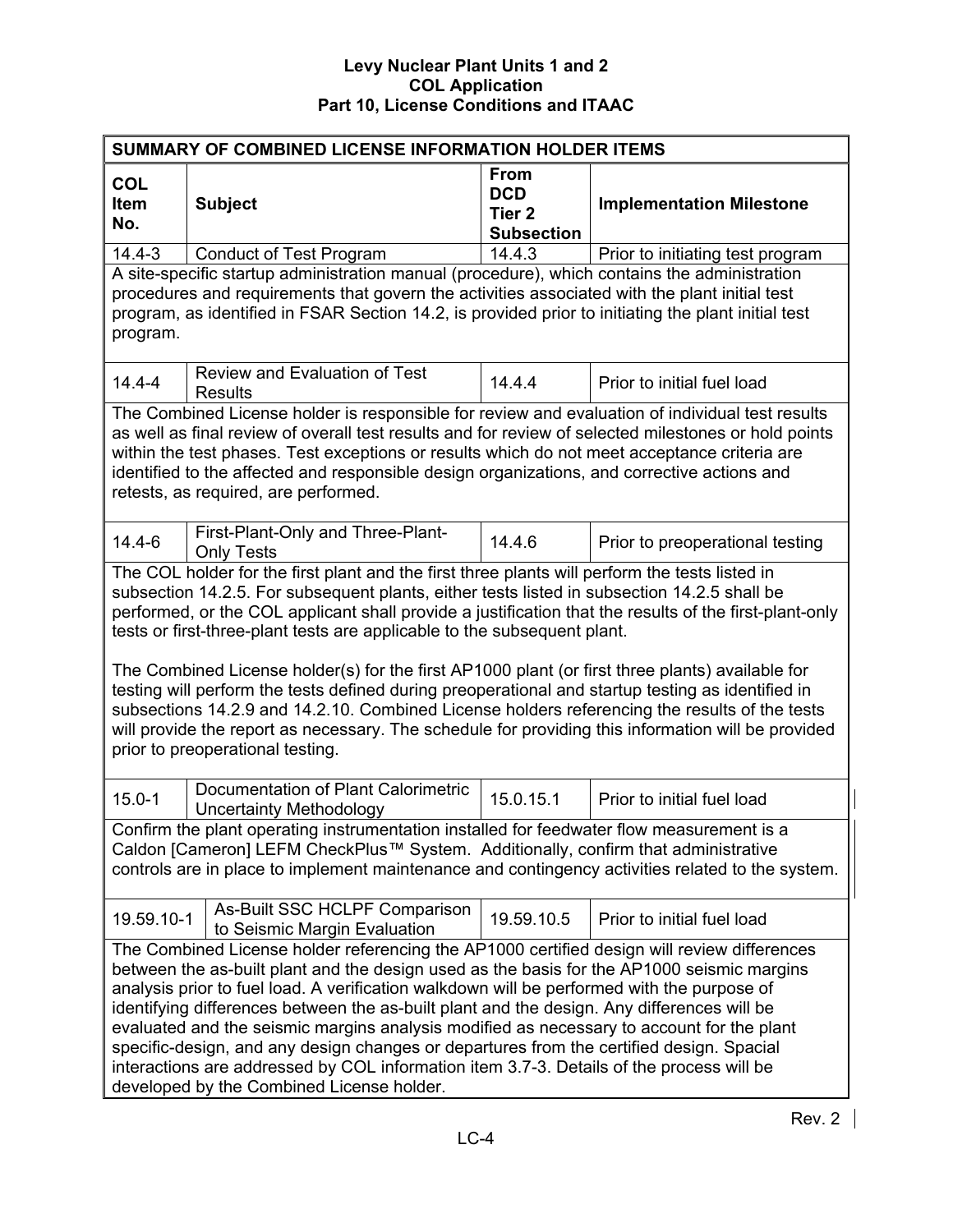| SUMMARY OF COMBINED LICENSE INFORMATION HOLDER ITEMS                                                                                                                                                                                                                                                                                                                                                                                                                                                                                                                                |  |  |  |  |
|-------------------------------------------------------------------------------------------------------------------------------------------------------------------------------------------------------------------------------------------------------------------------------------------------------------------------------------------------------------------------------------------------------------------------------------------------------------------------------------------------------------------------------------------------------------------------------------|--|--|--|--|
| <b>From</b><br><b>COL</b><br><b>DCD</b><br>Item<br><b>Subject</b><br><b>Implementation Milestone</b><br>Tier <sub>2</sub><br>No.<br><b>Subsection</b>                                                                                                                                                                                                                                                                                                                                                                                                                               |  |  |  |  |
| The Combined License holder referencing the AP1000 certified design should compare the<br>as-built SSC HCLPFs to those assumed in the AP1000 seismic margin evaluation prior to fuel<br>load. Deviations from the HCLPF values or assumptions in the seismic margin evaluation due to<br>the as-built configuration and final analysis should be evaluated to determine if vulnerabilities<br>have been introduced. The requirements to which the equipment is to be purchased are<br>included in the equipment specifications. Specifically, the equipment specifications include: |  |  |  |  |
| 1. Specific minimum seismic requirements consistent with those used to define the Table 19.55-<br>1 HCLPF values. This includes the known frequency range used to define the HCLPF by<br>comparing the required response spectrum (RRS) and test response spectrum (TRS). The<br>range of frequency response that is required for the equipment with its structural support is<br>defined.                                                                                                                                                                                          |  |  |  |  |
| 2. Hardware enhancements that were determined in previous test programs and/or analysis<br>programs will be implemented.                                                                                                                                                                                                                                                                                                                                                                                                                                                            |  |  |  |  |
| <b>Evaluation of As-Built Plant</b><br>Versus Design in AP1000 PRA<br>19.59.10-2<br>19.59.10.5<br>Prior to initial fuel load<br>and Site-Specific PRA External<br>Events                                                                                                                                                                                                                                                                                                                                                                                                            |  |  |  |  |
| The Combined License holder referencing the AP1000 certified design will review differences<br>between the as-built plant and the design used as the basis for the AP1000 PRA and Table<br>19.59-18 prior to fuel load. The plant specific PRA-based insight differences will be evaluated<br>and the plant specific PRA model modified as necessary to account for the plant specific-design<br>and, any design changes or departures from the design certification PRA.                                                                                                           |  |  |  |  |
| 19.59.10-3<br>Internal Fire and Internal Flood<br>19.59.10.5<br>Prior to initial fuel load<br>Analyses                                                                                                                                                                                                                                                                                                                                                                                                                                                                              |  |  |  |  |
| The Combined License holder referencing the AP1000 certified design will review differences<br>between the as-built plant and the design used as the basis for the AP1000 internal fire and<br>internal flood analysis prior to fuel load. Plant specific internal fire and internal flood analyses<br>will be evaluated and the analyses modified as necessary to account for the plant-specific<br>design, and any design changes or departures from the certified design                                                                                                         |  |  |  |  |
| 19.59.10-4<br>19.59.10.5<br><b>Implement Severe Accident</b><br>Prior to startup testing<br><b>Management Guidance</b>                                                                                                                                                                                                                                                                                                                                                                                                                                                              |  |  |  |  |
| NOTE - addressed by proposed License Condition #6.                                                                                                                                                                                                                                                                                                                                                                                                                                                                                                                                  |  |  |  |  |
| <b>Equipment Survivability</b><br>19.59.10.5<br>Prior to initial fuel load<br>19.59.10-5                                                                                                                                                                                                                                                                                                                                                                                                                                                                                            |  |  |  |  |
| The Combined License holder referencing the AP1000 certified design will perform a thermal<br>lag assessment of the as-built equipment listed in Tables 6b and 6c in Attachment A of APP-<br>GW-GLR-069 to provide additional assurance that this equipment can perform its severe                                                                                                                                                                                                                                                                                                  |  |  |  |  |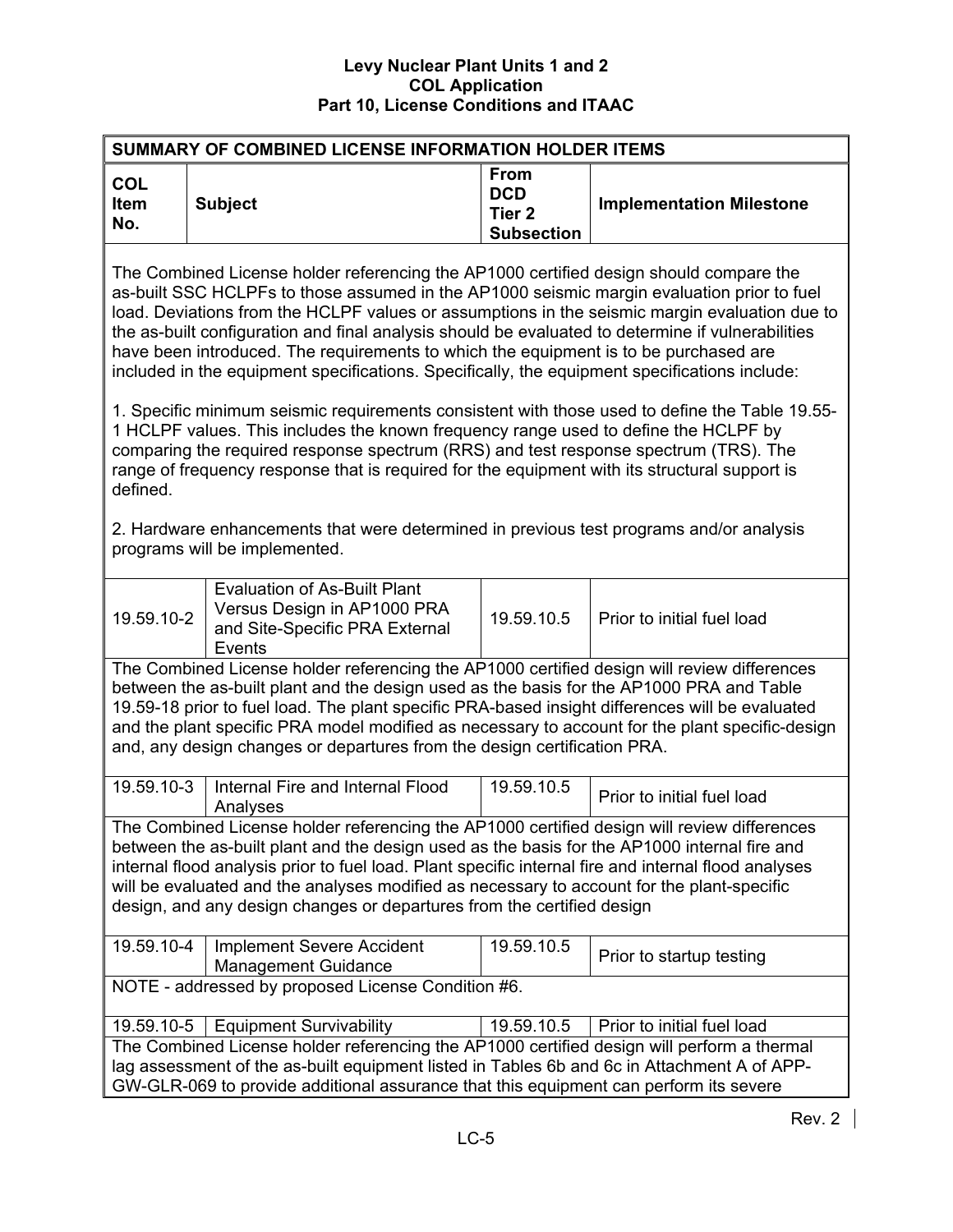| SUMMARY OF COMBINED LICENSE INFORMATION HOLDER ITEMS                                                                                                                                                                                                                                                                                                                                                                                                                                    |  |  |  |  |  |
|-----------------------------------------------------------------------------------------------------------------------------------------------------------------------------------------------------------------------------------------------------------------------------------------------------------------------------------------------------------------------------------------------------------------------------------------------------------------------------------------|--|--|--|--|--|
| <b>From</b><br><b>COL</b><br><b>DCD</b><br><b>Implementation Milestone</b><br><b>Item</b><br><b>Subject</b><br>Tier <sub>2</sub><br>No.<br><b>Subsection</b>                                                                                                                                                                                                                                                                                                                            |  |  |  |  |  |
| accident functions during environmental conditions resulting from hydrogen burns associated<br>with severe accidents. This assessment is performed prior to fuel load and is required only for<br>equipment used for severe accident mitigation that has not been tested at severe accident<br>conditions. The Combined License holder will assess the ability of the as-built equipment to<br>perform during severe accident hydrogen burns using the Environment Enveloping method or |  |  |  |  |  |

# **3. OPERATIONAL PROGRAM IMPLEMENTAION:**

the Test Based Thermal Analysis method discussed in EPRI NP-4354.

The provisions of the regulations address implementation milestones for some operational programs. The NRC will use license conditions to ensure implementation for those operational programs whose implementation is not addressed in the regulations. FSAR Section 13.4, Table 13.4-201, identifies several programs required by regulations that must be implemented by a milestone to be identified in a license condition.

# **PROPOSED LICENSE CONDITION:**

The licensee shall implement the programs or portions of programs identified below on or before the associated milestones identified below.

A. Construction Initiation – The licensee shall implement each operational program identified below prior to initiating construction of nuclear safety or security related structures, systems, or components.

None Identified.

- B. 18 Months Prior to Fuel Load The licensee shall implement each operational program identified below at least 18 months prior to scheduled date of initial fuel load. B.1 – Reactor Operator Training
- C. Receipt of Materials The licensee shall implement each operational program identified below prior to initial receipt of byproduct, source, or special nuclear materials on-site (excluding Exempt Quantities as described in 10 CFR 30.18).
	- C.1 Radiation Protection (applicable portions)
	- C.2 Fire Protection Program (applicable portions)
	- C.3 Non Licensed Plant Staff Training Program (applicable portions)
	- C.4 Emergency Planning (applicable portions)
	- C.5 Security Program (applicable portions)
	- C.6 Deleted
- D. Fuel Receipt The licensee shall implement each operational program identified below prior to initial receipt of fuel on-site.
	- D.1 Fire Protection (applicable portions)
	- D.2 Radiation Protection (applicable portions)
	- D.3 Security Program (applicable portions)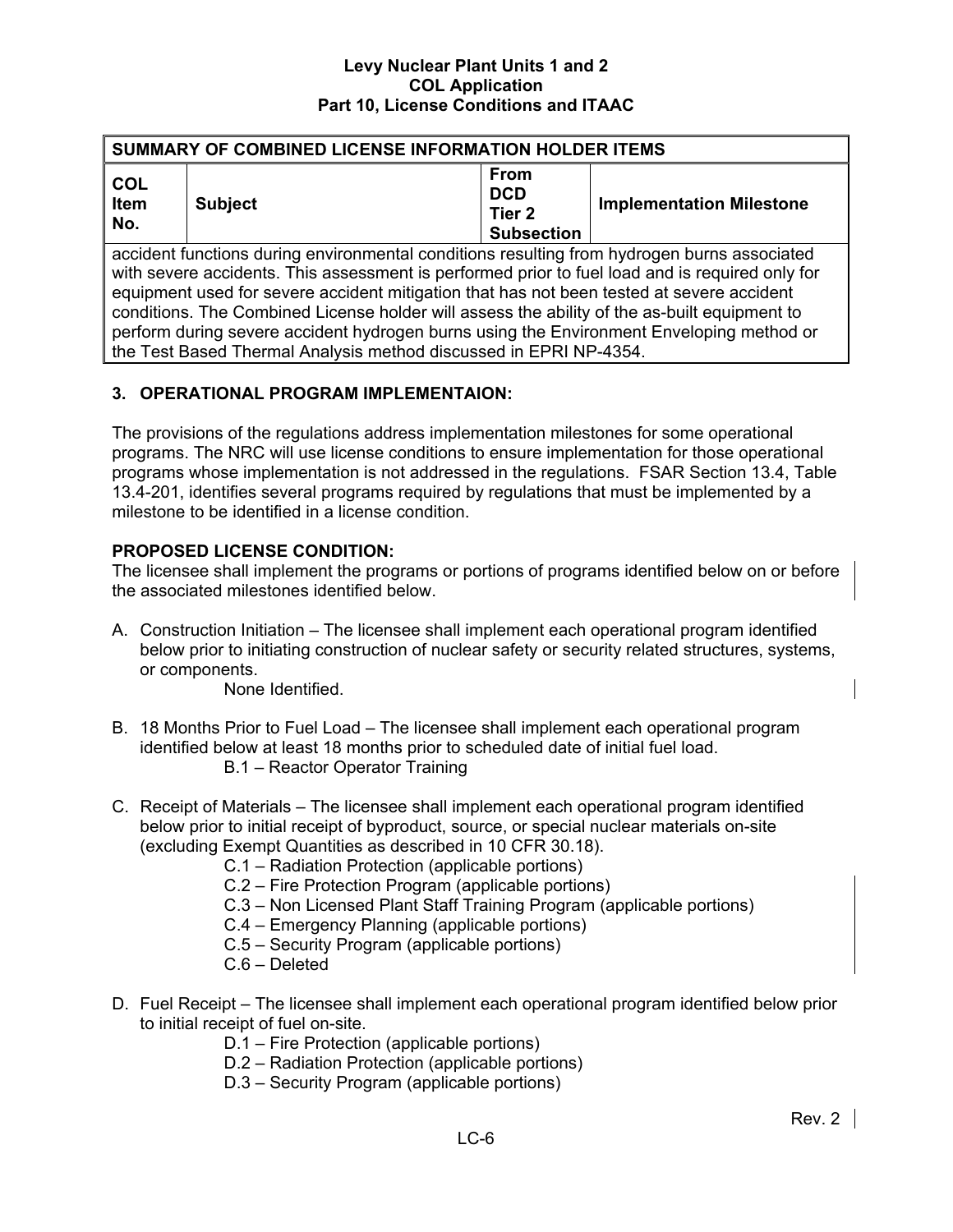D.4 – Deleted

D.5 – Emergency Planning (applicable portions)

E. Construction Testing – The licensee shall implement each operational program identified below prior to initial construction testing.

E.1 – Initial Test Program – Construction Testing

- F. Preoperational Testing The licensee shall implement each operational program identified below prior to initial preoperational testing.
	- F.1 Initial Test Program Preoperational Testing
- G. Fuel Loading The licensee shall implement each operational program identified below prior to initial fuel load.
	- G.1 Environmental Qualification
	- G.2 Pre-Service Testing
	- G.3 Process and Effluent Monitoring and Sampling
	- G.4 Radiation Protection (applicable portions)
	- G.5 Motor-Operated Valve Testing
	- G.6 Fire Protection
	- G.7 Deleted
	- G.8 Containment Leakage Rate Testing
	- G.9 Physical Security
	- G.10 Cyber Security
- H. Startup Testing The licensee shall implement each operational program identified below prior to initial startup testing.

H.1-Initial Test Program – Startup Testing

- I. MODE 4 Not used.
- J. Initial Criticality The licensee shall implement each operational program identified below prior to initial criticality.

J.1 – Reactor Vessel Material Surveillance

K. Waste Shipment – The licensee shall implement each operational program identified below prior to initial radioactive waste shipment.

K.1 – Radiation Protection

# **4. Not used.**

# **5. SECURITY PROGRAM REVISIONS:**

An implementation license condition approved in the SRM regarding SECY-05-0197 applies to the Security Program.

# **PROPOSED LICENSE CONDITION:**

The licensee shall maintain in effect the provisions of the physical security plan, security personnel training and qualification plan, safeguards contingency plan, and cyber security plan, and all amendments made pursuant to the authority of 10 CFR 50.90, 50.54(p), 52.97, and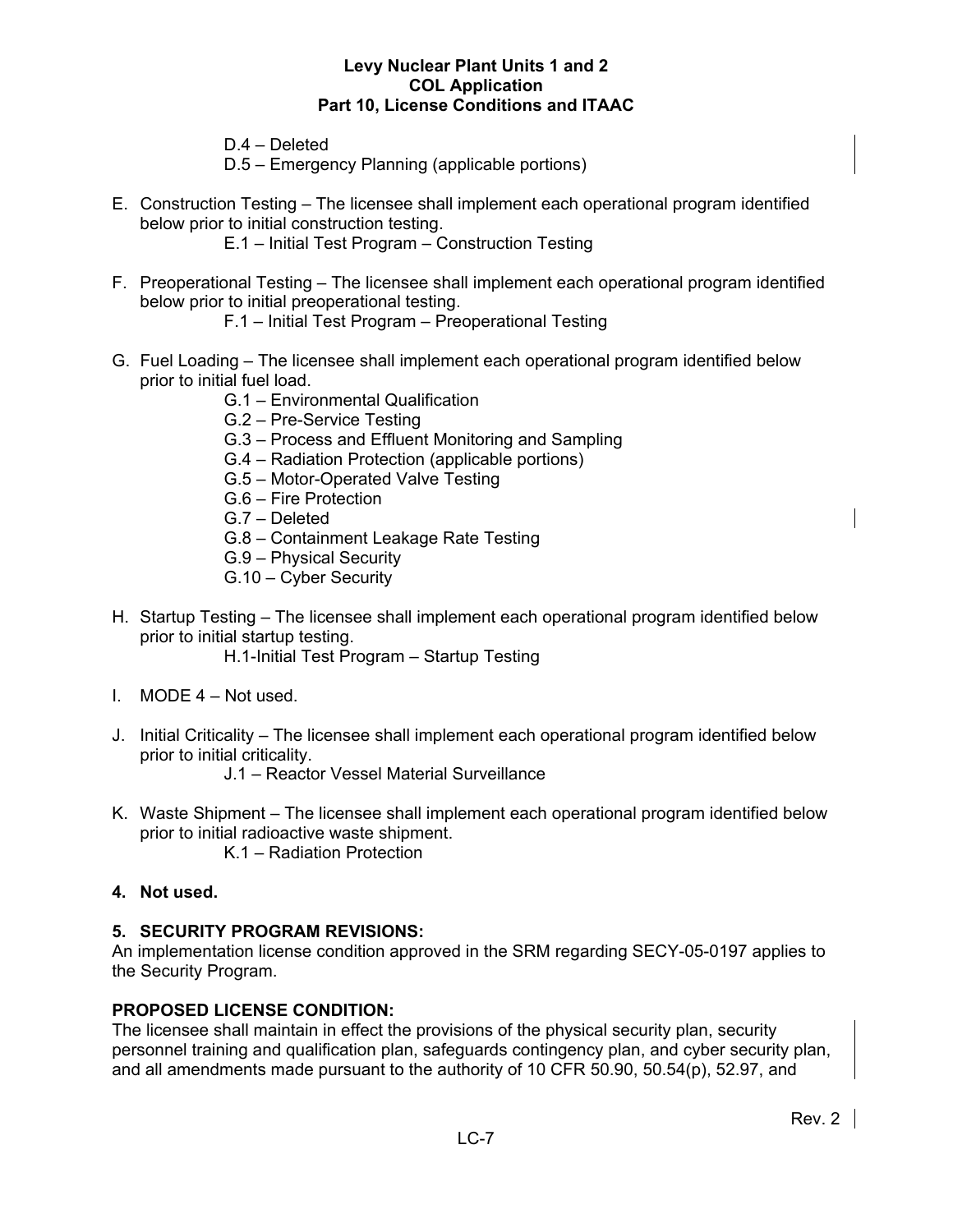Section VIII of Appendix D to Part 52 when nuclear fuel is onsite (protected area), and continuing until all nuclear fuel is permanently removed from the site.

# **6. OPERATIONAL PROGRAM READINESS:**

The NRC inspection of operational programs will be the subject of the following license condition in accordance with SECY-05-0197:

# **PROPOSED LICENSE CONDITION:**

The licensee shall submit to the appropriate Director of the NRC, a schedule no later than 12 months after issuance of the COL, that supports planning for and conduct of NRC inspections of operational programs listed in the operational program FSAR Table 13.4-201. The schedule shall be updated every 6 months until 12 months before scheduled fuel loading, and every month thereafter until either the operational programs in the FSAR table have been fully implemented, or the plant has been placed in commercial service, whichever comes first.

This schedule shall include a submittal schedule for:

a. the emergency planning implementation procedures to the NRC consistent with 10 CFR Part 50, Appendix E, Section V.

b. the implementation of site specific Severe Accident Management Guidance.

c. the reactor vessel pressurized thermal shock evaluation at least 18 months prior to initial fuel load.

d. the approved preoperational and startup test procedures in accordance with FSAR Subsection 14.2.3.

e. the flow accelerated corrosion (FAC) program implementation schedule, including the construction phase activities.

f. full implementation of the operational and programmatic elements of responding to an event associated with a loss of large areas of the plant due to explosions or fire, prior to initial fuel load.

g. the spent fuel rack Metamic coupon monitoring program implementation.

# **7. FIRST-PLANT-ONLY AND FIRST-THREE-PLANT-ONLY TESTING:**

Certain design features of the AP1000 plant will be subjected to special tests to establish unique phenomenological performance parameters of the AP1000 design. Because of the standardization of the AP1000 design, these special tests (designated as first-plant-only tests and first-three-plant-only tests) are not required on subsequent plants. These tests will be controlled through license conditions to ensure that relevant test results are reviewed, evaluated, and approved by the designated licensee management before proceeding with the next testing phase. Accordingly, the following license condition is proposed:

# First-Plant-Only and First-Three-Plant-Only Testing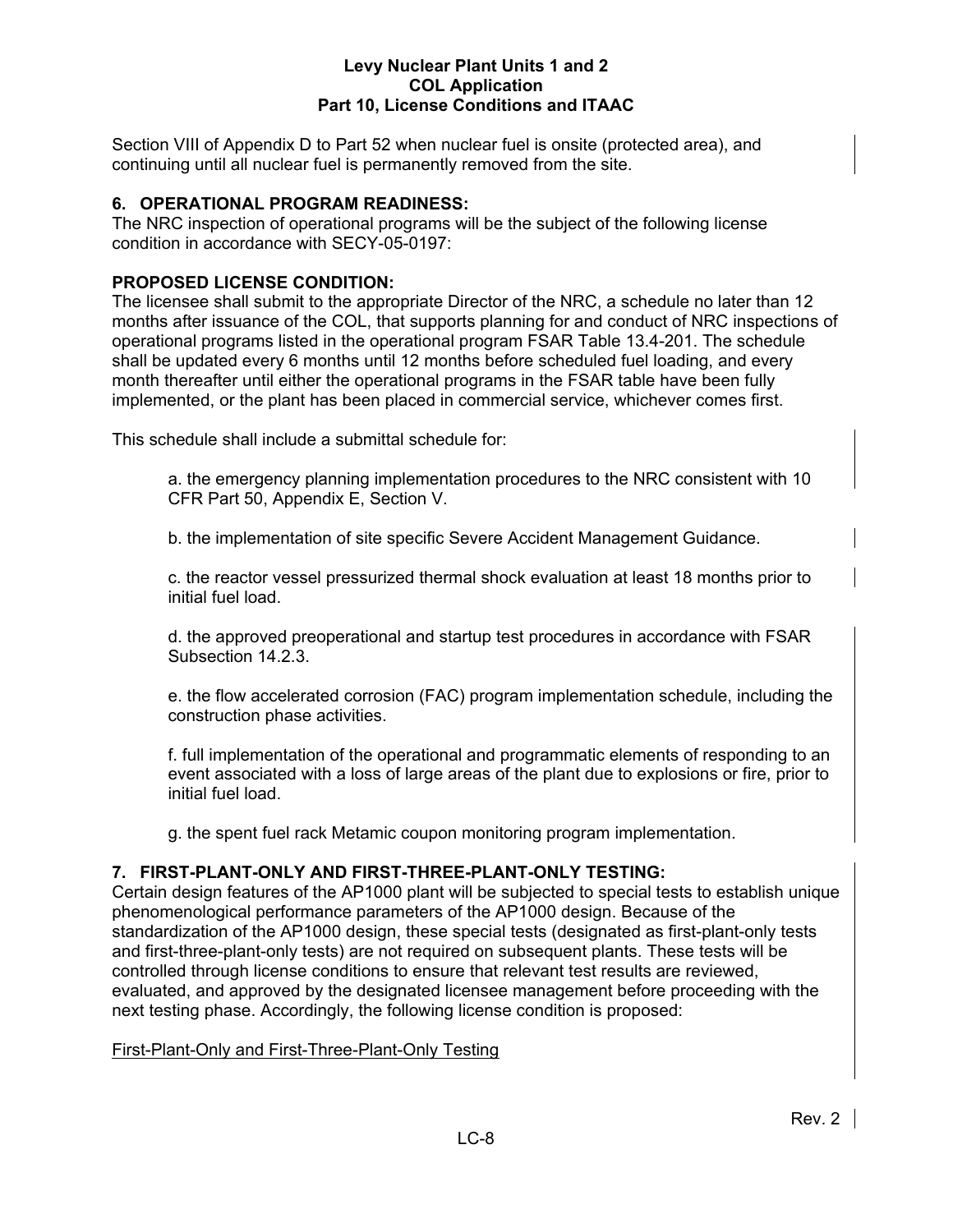Following completion of the testing, the licensee completing the testing shall review and evaluate individual test results. Test exceptions or results which do not meet acceptance criteria are identified to the affected and responsible organizations, and corrective actions and tests, as required, are performed.

Additionally, the licensee completing the testing shall also provide written notification of completion of the testing to the Director of the Office of New Reactors.

- 1. For testing completed during pre-critical testing, criticality testing, and during low-power testing, these reports may be in conjunction with the test completion reports required for the power ascension test phase as identified below.
- 2. For tests completed during operation above 5% RTP, the reports shall be provided for each individual test within thirty (30) calendar days of the licensee confirmation of completion of the testing.

Subsequent plant licensees crediting completion of testing by the first-plant or by the first-threeplants shall provide a report referencing the written notification of completion submitted by the plant(s) completing the testing to the Director of the Office of New Reactors.

# **PROPOSED LICENSE CONDITION:**

Prior to commencement of construction, the licensee shall submit a license amendment request that 1) identifies the NSSS vendor, architect-engineer, and constructor; 2) describes their technical qualifications; and 3) describes the division of responsibility among them.

# **8. STARTUP TESTING:**

COLA FSAR Section 14.2 specifies certain startup tests that must be completed after fuel load. Operating licenses typically have included the following condition related to startup testing.

# **PROPOSED LICENSE CONDITION:**

Any changes to the Initial Startup Test Program described in Chapter 14 of the FSAR made in accordance with the provisions of 10 CFR 50.59 or Section VIII of Appendix D to 10 CFR Part 52 shall be reported in accordance with 50.59(d) within one month of such change.

# **9. POWER-ASCENSION TEST PHASE**

Certain milestones within the startup testing phase of the initial test program (i.e., pre-critical testing, criticality testing, and low-power [<5% RTP] testing) are controlled through license conditions to ensure that relevant test results are reviewed, evaluated, and approved by the designated licensee management before proceeding with the power ascension test phase. Accordingly, the following license conditions are proposed:

# Pre-critical and Criticality Testing

1. Following completion of pre-critical and criticality testing, the licensee shall review and evaluate individual test results. Test exceptions or results which do not meet acceptance criteria are identified to the affected and responsible organizations, and corrective actions and retests, as required, are performed.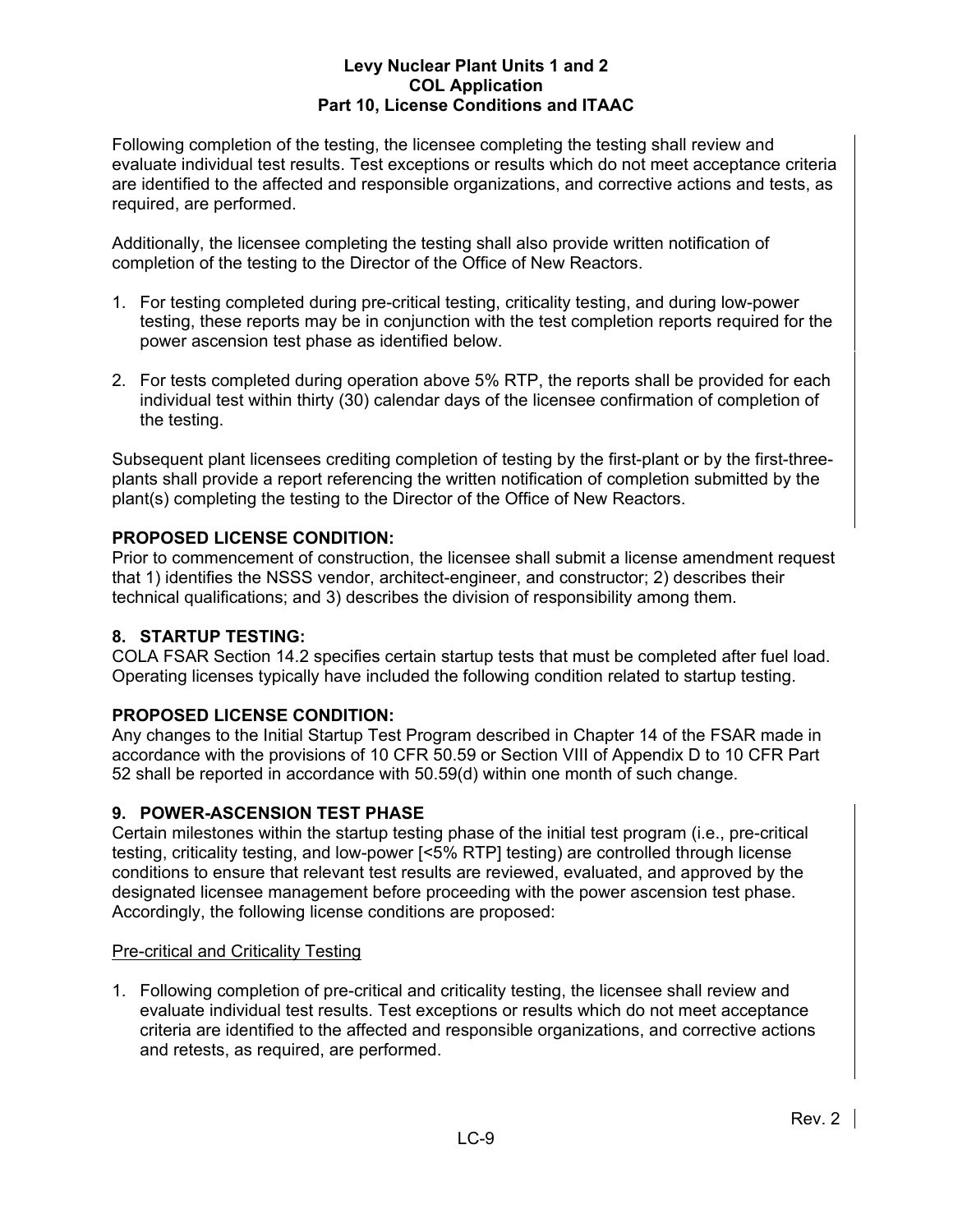2. The licensee shall provide written notification to the Director of the Office of New Reactors within fourteen (14) calendar days of completion of the pre-critical and criticality testing.

# Low-Power (<5% RTP) Testing

- 1. Following completion of low-power (<5% RTP) testing, the licensee shall review and evaluate individual test results. Test exceptions or results which do not meet acceptance criteria are identified to the affected and responsible organizations, and corrective actions and retests, as required, are performed.
- 2. The licensee shall provide written notification to the Director of the Office of New Reactors within fourteen (14) calendar days of completion of the low power testing.

# **10. ENVIRONMENTAL PROTECTION PLAN:**

Operating licenses typically have included the following condition related to environmental protection.

# **PROPOSED LICENSE CONDITION:**

The issuance of this COL, subject to the Environmental Protection Plan and the conditions for the protection of the environment set forth herein, is in accordance with the National Environmental Policy Act of 1969, as amended, and with applicable sections of 10 CFR Part 51, "Environmental Protection Regulations for Domestic Licensing and Related Regulatory Functions," as referenced by Subpart C of 10 CFR Part 52, "Early Site Permits; Standard Design Certifications; and Combined Licenses for Nuclear Power Plants," and all applicable requirements therein have been satisfied.

# **11. EMERGENCY PLANNING ACTIONS:**

The COL Application does not contain final versions of some implementation aspects of emergency planning such as EALs and Letters of Agreement because the information will not be developed until it is necessary to implement those aspects of the plan. Thus, COL applicants are proposing the following license condition.

# **PROPOSED LICENSE CONDITION:**

- A. Progress Energy-Florida shall submit a fully developed set of site-specific Emergency Action Levels (EALs) for Levy Units 1 [Unit 2] to the NRC in accordance with NEI 07-01 revision 0, with no deviations. These fully developed EALs shall be submitted to the NRC for confirmation at least 180 days prior to initial fuel load.
- B. Prior to the full-participation exercise to be conducted in accordance with the requirements of Appendix E to 10 CFR Part 50, PGN will have available for NRC inspection Letters of Agreement with entities listed on Appendix 3 of the LNP COLA Part 5, Emergency Plan. These Letters of Agreement will detail each entity's specific emergency planning responsibilities and certify the entity's concurrence with their responsibilities.
- C. Prior to the full-participation exercise to be conducted in accordance with the requirements of Appendix E to 10 CFR Part 50, PGN will have available for NRC inspection the Letters of Agreement established with the following entities:
	- a. Florida Division of Emergency Management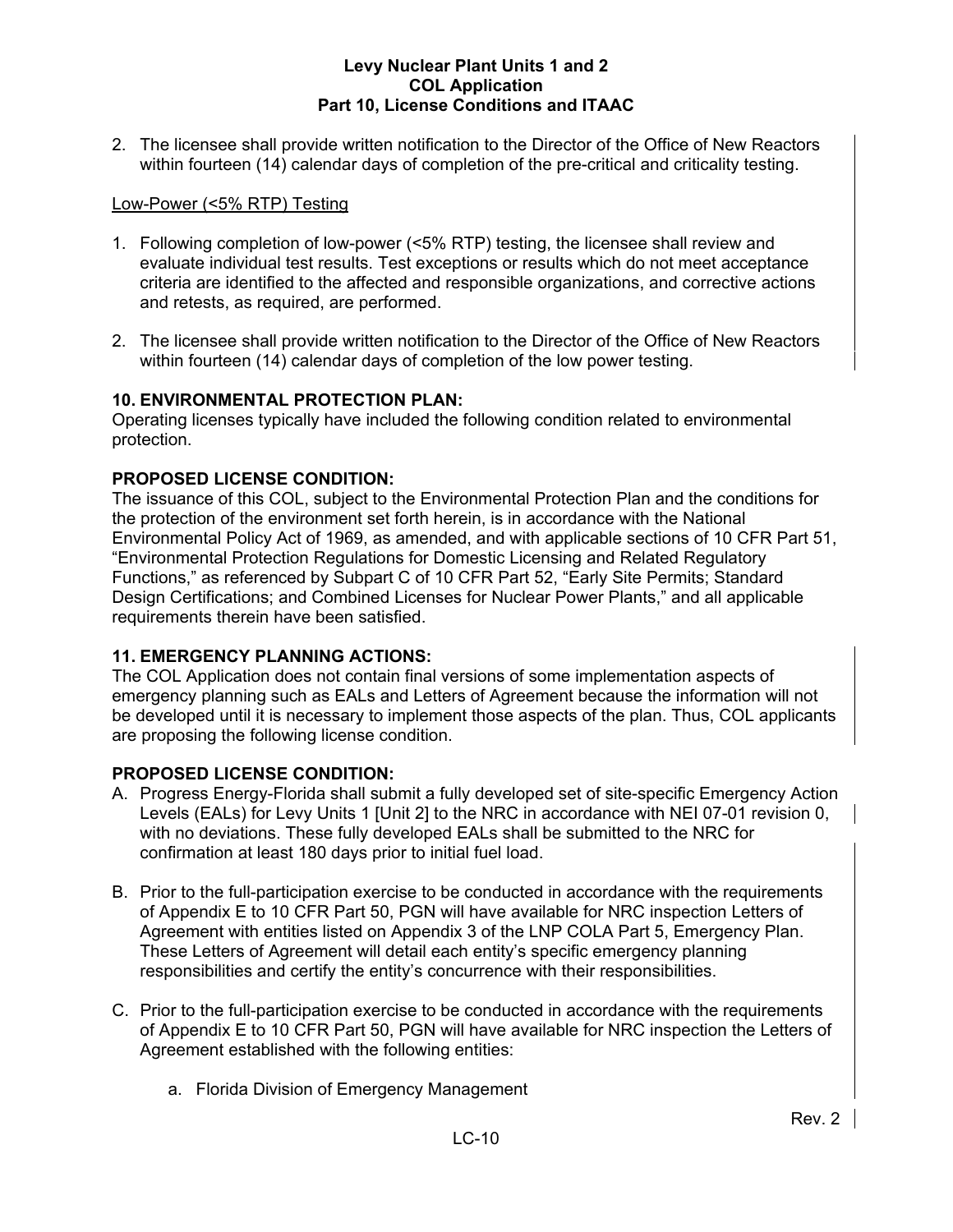- b. Citrus County, Florida Emergency Management Agency
- c. Levy County, Florida Emergency Management Agency
- d. Marion County, Florida Emergency Management Agency

These Letters of Agreement will certify each agency's concurrence with the emergency action levels described in LNP Units 1 and 2 COLA Part 5 Emergency Plan.

D. Prior to the full-participation exercise to be conducted in accordance with the requirements of Appendix E to 10 CFR Part 50, PGN will demonstrate the integrated capability and functionality of the Emergency Operations Facility for simultaneous-dual activation of the Facility by the LNP and Crystal River Unit 3 Emergency Response Organizations for a simulated emergency condition. Integrated communication and data capability and functionality will include the LNP and Crystal River Technical Support Center, NRC siteteams, NRC Incident Response Centers, and other Federal, State, and local coordination centers as appropriate.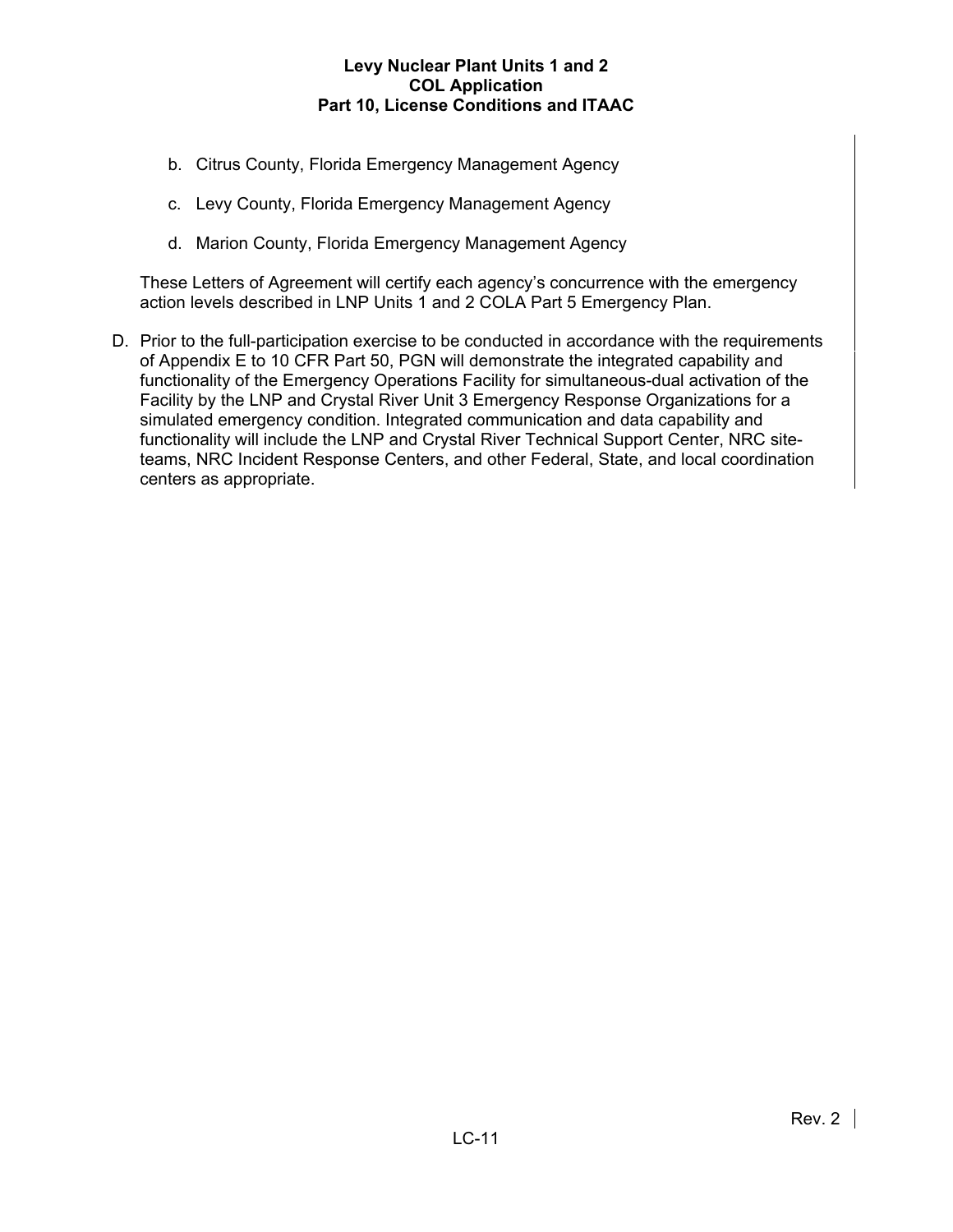# **Appendix A: Environmental Protection Plan (Nonradiological)**

# **1.0 Objectives of the Environmental Protection Plan**

The purpose of the Environmental Protection Plan (EPP) is to provide for protection of nonradiological environmental resources during construction and operation of the nuclear facility. The principal objectives of the EPP are as follows:

- (1) Verify that the facility is operated in an environmentally acceptable manner, as established by the Final Environmental Impact Statement (FEIS) and other NRC environmental impact assessments.
- (2) Coordinate NRC requirements and maintain consistency with other Federal, State and local requirements for environmental protection.
- (3) Keep NRC informed of the environmental effects of facility construction and operation and of actions taken to control those effects.

Environmental concerns identified in the FEIS, which relate to water quality matters, are regulated by way of the licensee's NPDES permit.

#### **2.0 Environmental Protection Issues**

In the FEIS dated [month year], the staff considered the environmental impacts associated with the construction and operation of the Levy Nuclear Plant, Units 1 and 2 (LNP 1 and 2). Certain environmental issues were identified which required study or license conditions to resolve environmental concerns and to assure adequate protection of the environment.

2.1 Aquatic Issues

No specific nonradiological aquatic impact issues were identified by NRC staff in the FEIS.

#### 2.2 Terrestrial Issues

No specific nonradiological terrestrial impact issues were identified by NRC staff in the FEIS.

#### **3.0 Consistency Requirements**

#### 3.1 Plant Design, Construction, and Operation Activities

The licensee may make changes in station design or operation or perform tests or experiments affecting the environment provided such activities do not involve an unreviewed environmental question and do not involve a change in the EPP\*. Changes in station design or operation or performance of tests or experiments which do not affect the environment are not subject to the requirements of this EPP. Activities governed by Section 3.3 are not subject to the requirements of this section.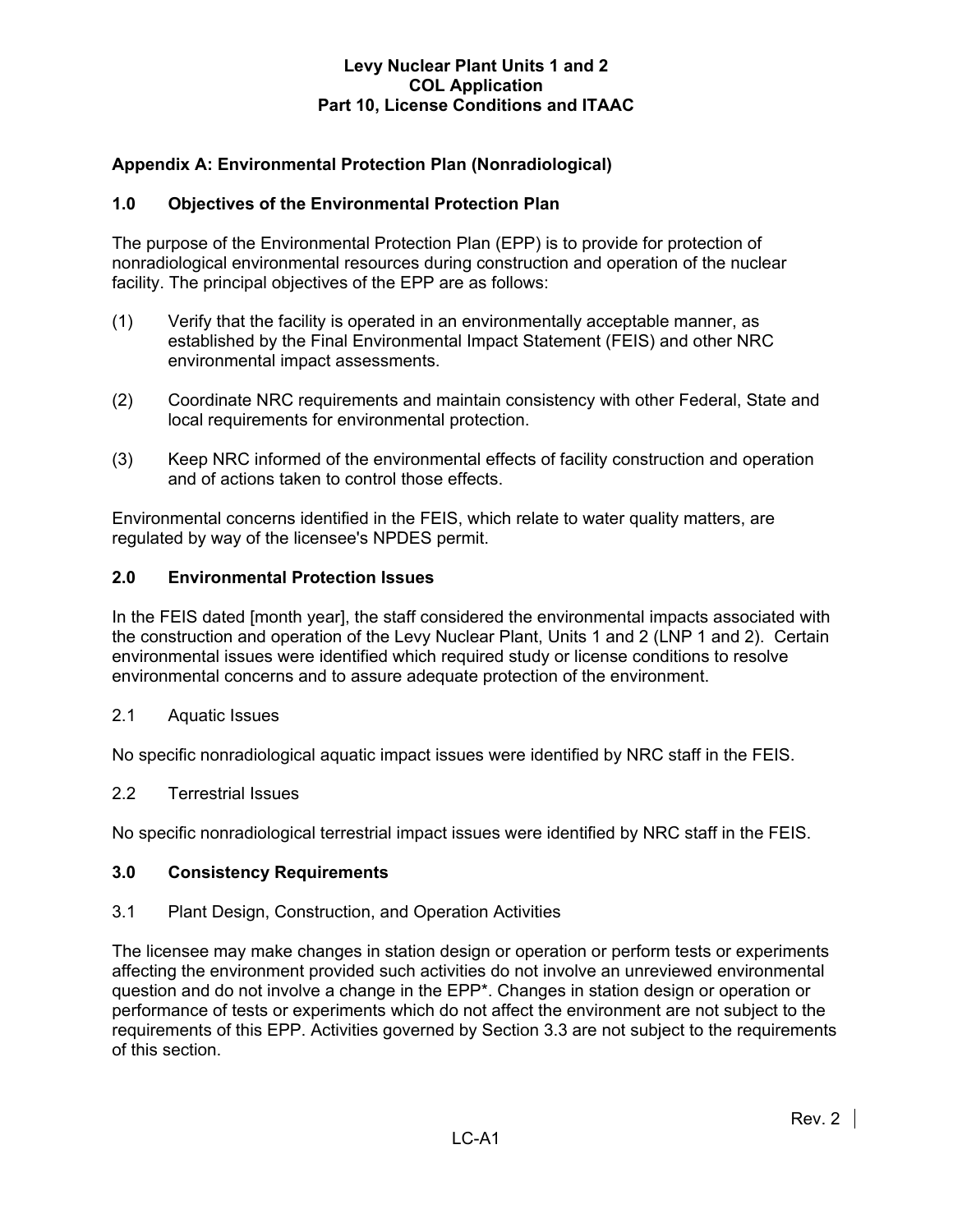Before engaging in additional construction or operational activities, which may significantly affect the environment, the licensee shall prepare and record an environmental evaluation of such activity. Activities are excluded from this requirement if all measurable nonradiological environmental effects are confined to the on-site-areas previously disturbed during site preparation and plant construction. When the evaluation indicates that such activity involves an unreviewed environmental question, the licensee shall provide a written evaluation of such activity and obtain prior NRC approval. When such activity involves a change in the EPP, such activity and change to the EPP may be implemented only in accordance with an appropriate license amendment as set forth in Section 5.3 of this EPP.

A proposed change, test, or experiment shall be deemed to involve an unreviewed environmental question if it concerns: (1) a matter which may result in a significant increase in any adverse environmental impact previously evaluated in the FEIS, environmental impact appraisals, or in any decisions of the Atomic Safety and Licensing Board; or (2) a significant change in effluents or power level; or (3) a matter, not previously reviewed and evaluated in the documents specified in (1) of this Subsection, which may have a significant adverse environmental impact.

The licensee shall maintain records of changes in facility design or operation and of tests and experiments carried out pursuant to this Subsection. These records shall include written evaluations which provide bases for the determination that the change, test, or experiment does not involve an unreviewed environmental question or constitute a decrease in the effectiveness of this EPP to meet the objectives specified in Section 1.0. The licensee shall include as part of the Annual Environmental Operating Report (per Subsection 5.4.1 of this EPP) brief descriptions, analyses, interpretations, and evaluations of such changes, tests, and experiments.

\* This provision does not relieve the licensee of the requirements of 10 CFR 50.59.

3.2 Reporting Related to the NPDES Permit and State Certification

Changes to, or renewals of, the NPDES Permits or the State certification shall be reported to the NRC within 30 days following the date the change or renewal is approved. If a permit or certification, in part or in its entirety, is appealed and stayed, the NRC shall be notified within 30 days following the date the stay is granted.

The licensee shall notify the NRC of changes to the effective NPDES Permit proposed by the licensee by providing NRC with a copy of the proposed change at the same time it is submitted to the permitting agency. The licensee shall provide the NRC a copy of the application for renewal of the NPDES Permit at the same time the application is submitted to the permitting agency.

3.3 Changes Required for Compliance with Other Environmental Regulations

Changes in plant design or operation and performance of tests or experiments which are required to achieve compliance with other Federal, State, and local environmental regulations are not subject to the requirements of Section 3.1 of this EPP.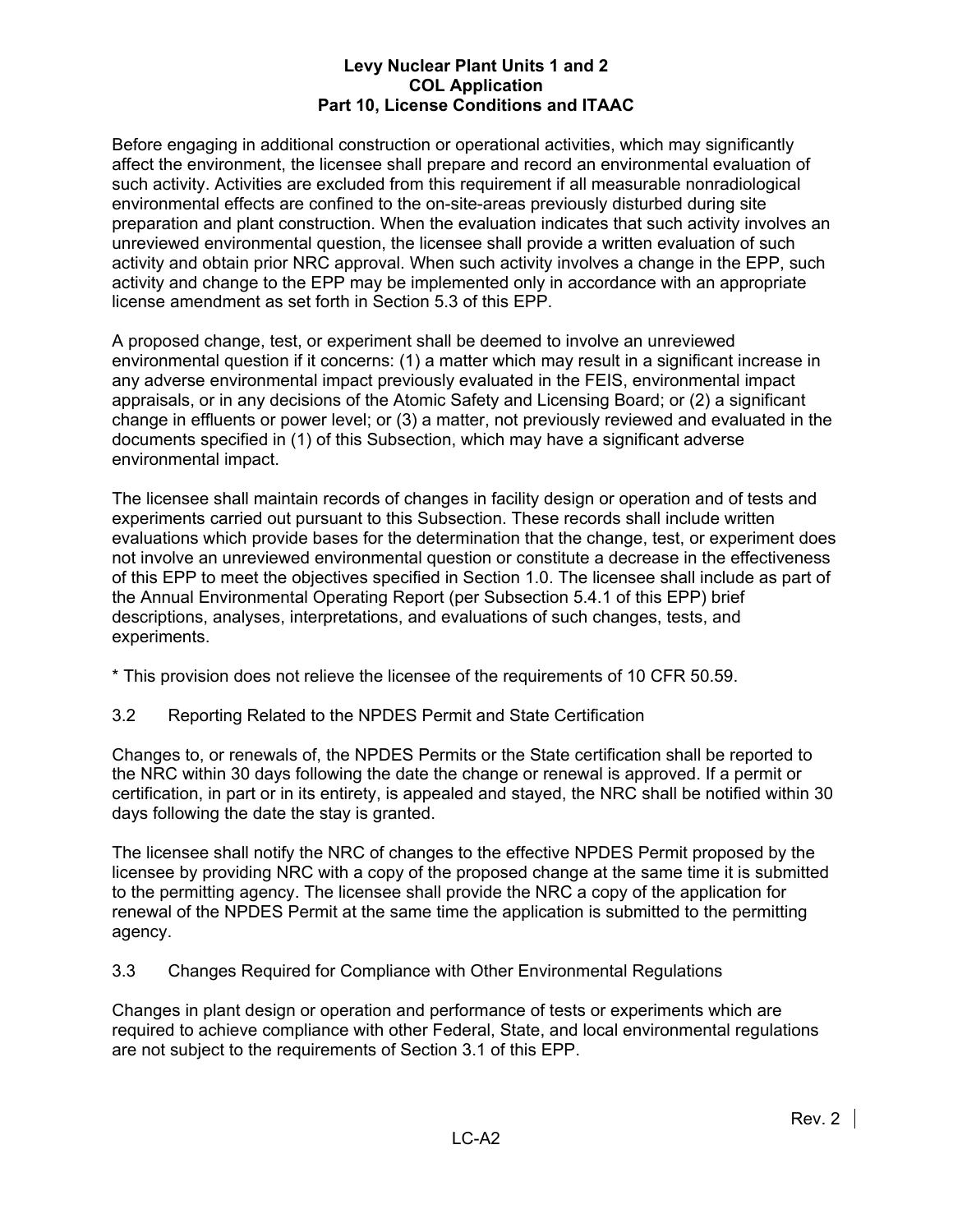# **4.0 Environmental Conditions**

# 4.1 Unusual or Important Environmental Events

The licensee shall evaluate and report to the NRC Operations Center within 24 hours (followed by a written report in accordance with Section 5.4 of this EPP) any occurrence of an unusual or important event that indicates or could result in significant environmental impact causally related to the construction activities or plant operation. The following are examples of unusual or important environmental events: on-site plant or animal disease outbreaks, mortality or unusual occurrence of any species protected by the Endangered Species Act of 1973, unusual fish kills, unusual increase in nuisance organisms or conditions, and unanticipated or emergency discharge of waste water or chemical substances.

Routine monitoring programs are not required to implement this condition.

# 4.2 Environmental Monitoring

# 4.2.1 Aquatic Monitoring

No specific nonradiological aquatic monitoring requirements were identified by NRC staff in the FEIS.

#### 4.2.2 Terrestrial Monitoring

No specific nonradiological terrestrial monitoring requirements were identified by NRC staff in the FEIS.

#### **5.0 Administrative Procedures**

#### 5.1 Review and Audit

The licensee shall provide for review and audit of compliance with the EPP. The audits shall be conducted independently; they may not be conducted by the individual or groups responsible for performing the specific activity. A description of the organizational structure utilized to achieve the independent review and audit function and results of the audit activities shall be maintained and made available for inspection.

#### 5.2 Records Retention

The licensee shall make and retain records associated with this EPP in a manner convenient for review and inspection and shall make them available to the NRC on request.

The licensee shall retain records of construction and operation activities determined to potentially affect the continued protection of the environment for the life of the station. The licensee shall retain all other records relating to this EPP for five years or, where applicable, in accordance with the requirements of other agencies.

# 5.3 Changes in the Environmental Protection Plan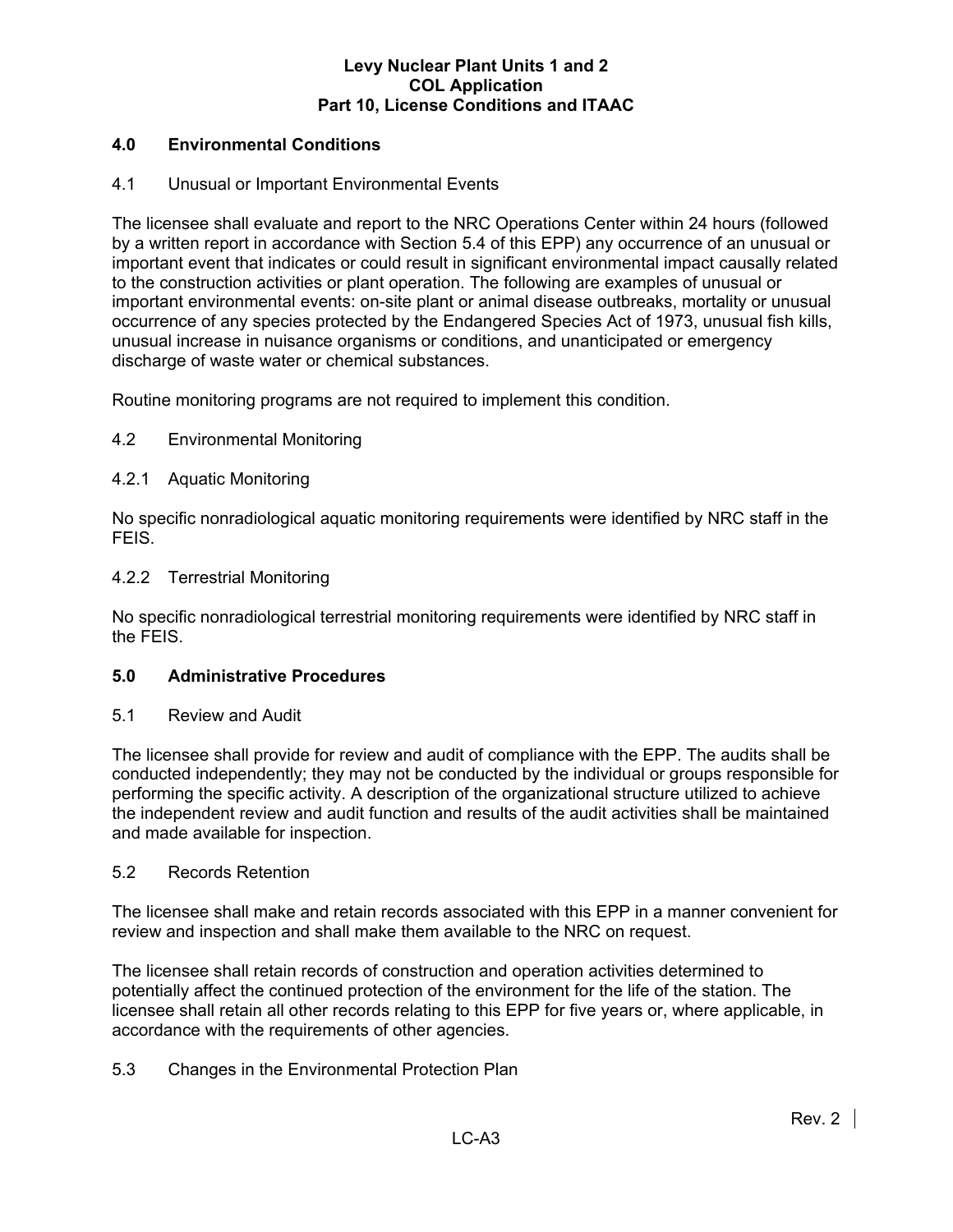Requests for changes in the EPP shall include an assessment of the environmental impact of the proposed change and a supporting justification. Implementation of such changes in the EPP shall not commence prior to NRC approval of the proposed changes in the form of a permit amendment incorporating the appropriate revision to the EPP.

# 5.4 Reporting Requirements

# 5.4.1 Routine Reports

An Annual Nonradiological Environmental Report describing implementation of this EPP for the previous year shall be submitted to the NRC prior to June 1 of each year. The initial report shall be submitted prior to June 1 of the year following issuance of the operating license.

The report shall include summaries and analyses of the results of the environmental protection activities required by Section 4.2 of this EPP for the report period, including a comparison with related preoperational studies, operational controls (as appropriate), and previous nonradiological environmental monitoring reports, and an assessment of the observed impacts of the plant operation on the environment. If harmful effects or evidence of trends toward irreversible damage to the environment are observed, the licensee shall provide a detailed analysis of the data and a proposed course of mitigating action.

The Annual Nonradiological Environmental Report shall also include:

- (1) A list of EPP noncompliances and the corrective actions taken to remedy them.
- (2) A list of changes in station design or operation, tests, and experiments made in accordance with Section 3.1 of this EPP, which involved a potentially significant unreviewed environmental question.
- (3) A list of nonroutine reports submitted in accordance with Subsection 5.4.2 of this EPP.

In the event that some results are not available by the report due date, the report shall be submitted noting and explaining the missing results. The missing results shall be submitted as soon as possible in a supplementary report.

# 5.4.2 Nonroutine Reports

The licensee shall submit a written report to the NRC within 30 days of occurrence of any event described in Section 4.1 of this plan. The report should:

- (1) Describe, analyze, and evaluate the event, including the extent and magnitude of the impact, and site preparation and preliminary construction activities underway at the time of the event,
- (2) Describe the likely cause of the event.
- (3) Indicate the action taken to correct the reported event.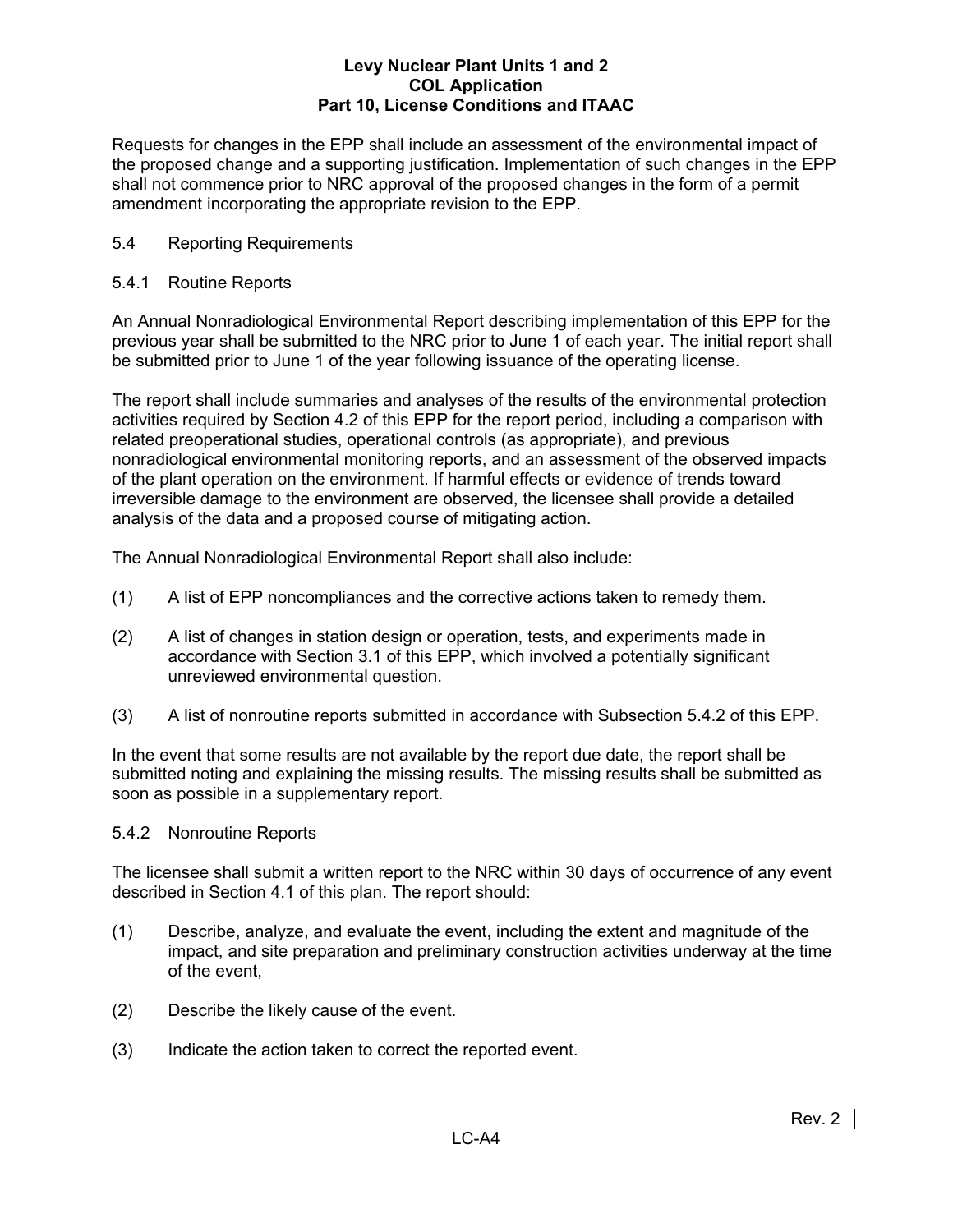- (4) Indicate the corrective action taken to preclude repetition of the event and to prevent similar occurrences involving similar site preparation and preliminary construction activities.
- (5) Indicate the agencies notified and their preliminary responses.

For events reportable under this subsection that also require reports to other Federal, State or local agencies, the licensee shall report in accordance with those reporting requirements in lieu of the requirements of this subsection. The licensee shall provide the NRC with a copy of such report at the same time it submits it to the other agency.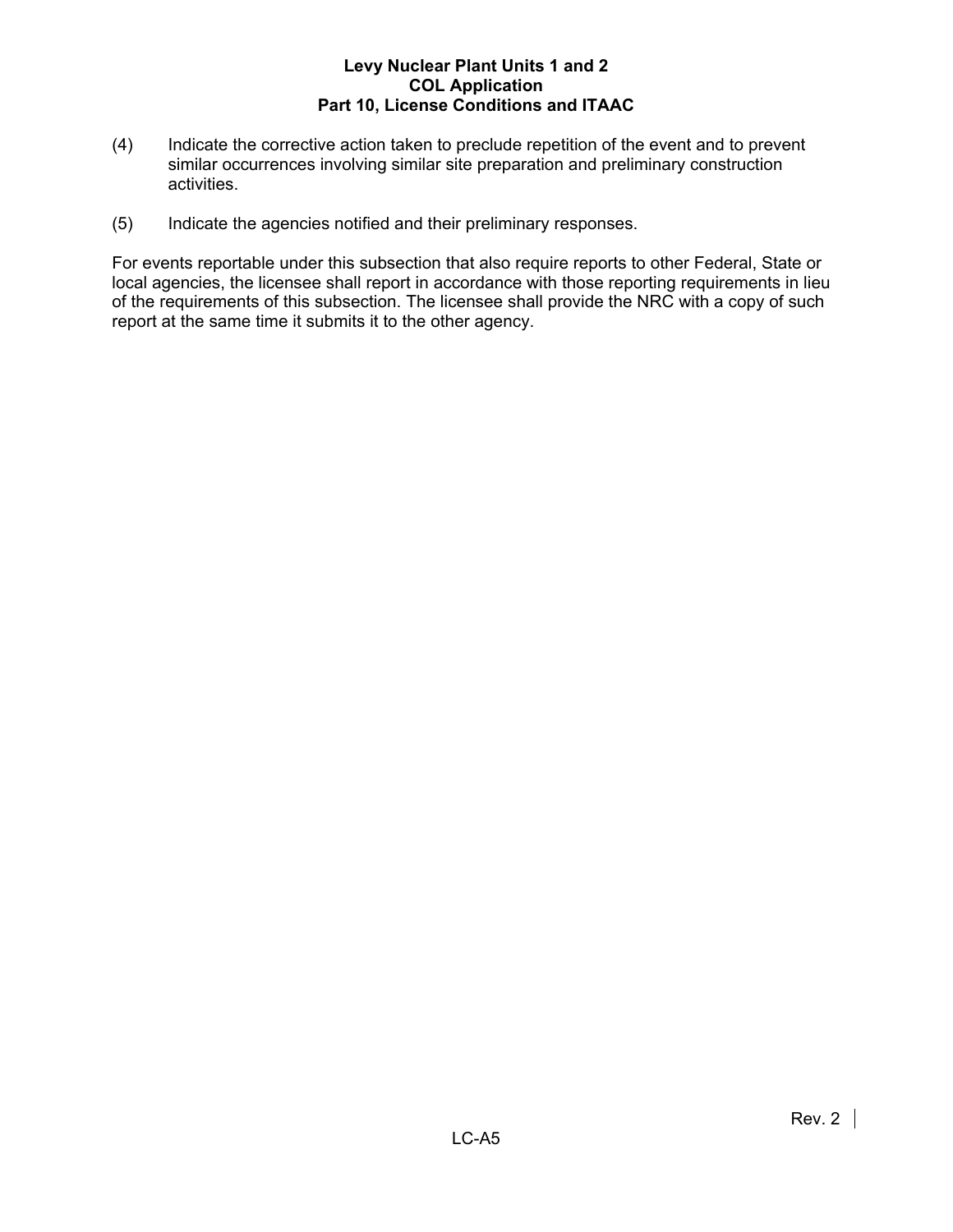# **Appendix B. Inspections, Tests, Analysis and Acceptance Criteria**

AP1000 DCD Tier 1 ITAAC

The Tier 1 information (including the ITAAC) of the referenced DCD is incorporated by reference with the following departures and/or supplements.

Physical Security ITAAC

The physical security ITAAC that are in the scope of the Westinghouse AP1000 standard design are included in the referenced DCD Tier 1 Subsection 2.6.9 as incorporated by reference above. Site-specific physical security ITAAC that are outside the scope of the Westinghouse AP1000 standard design in DCD Tier 1 Subsection 2.6.9 are provided in the attached Table 2.6.9-2. Include these ITAAC after the DCD Tier 1 Table 2.6.9-1 ITAAC.

Plant Specific ITAAC

Add the following information to the information provided in the referenced DCD Tier 1 following Section 2.3.29:

#### 2.3.30 Storm Drain System

No entry for this system.

#### 2.3.31 Raw Water System

No entry for this system.

#### 2.3.32 Yard Fire Water System

No entry for this system.

Add the following information to the information provided in the referenced DCD Tier 1 following Section 2.5.10:

2.5.11 Meteorological and Environmental Monitoring System

No entry for this system.

#### 2.5.12 Closed Circuit TV System

No entry for this system.

Add the following information to the information provided in the referenced DCD Tier 1 following Section 2.6.11:

2.6.12 Transmission Switchyard and Offsite Power System

Inspection, Test, Analysis and Acceptance Criteria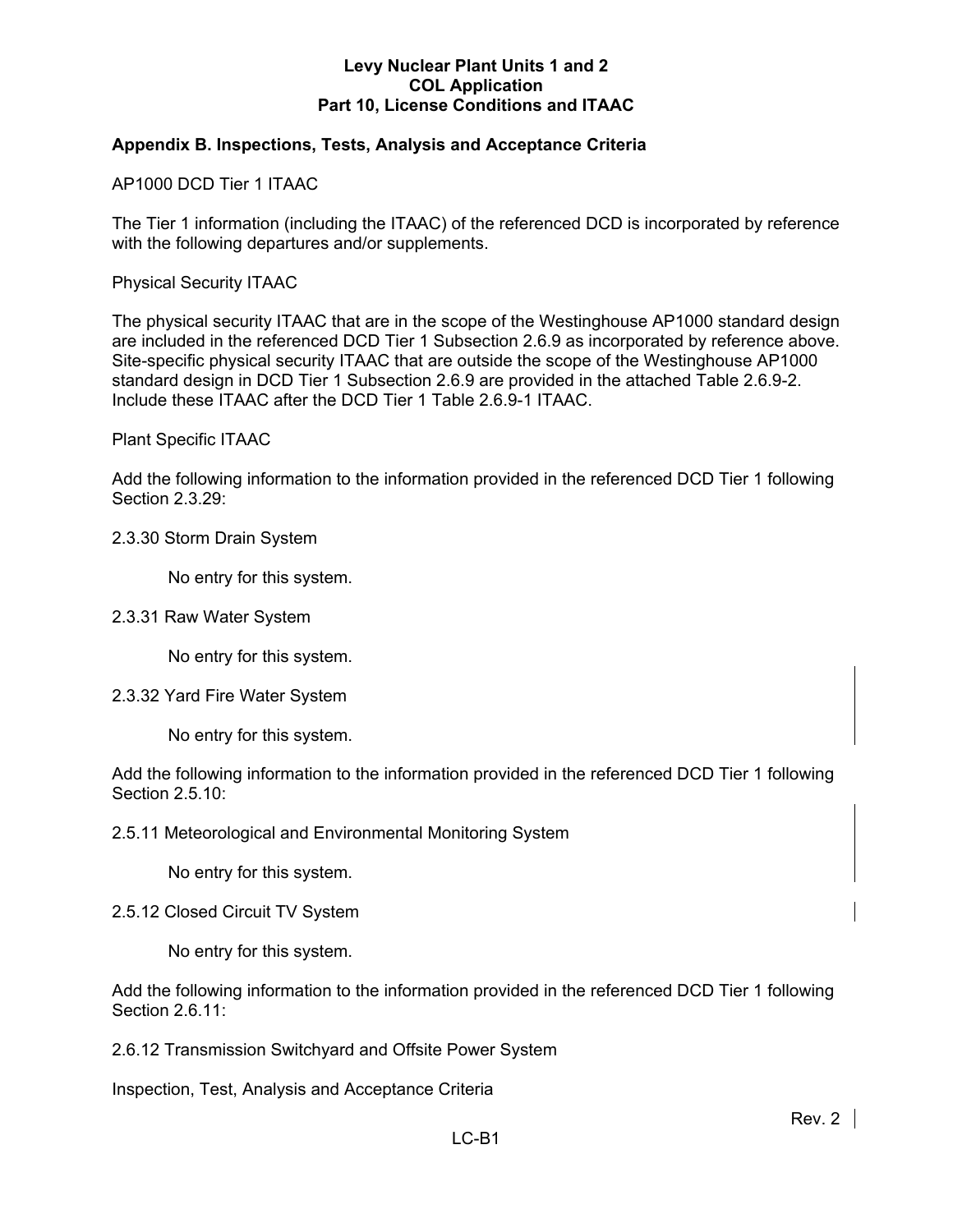Table 2.6.12-1 provides a definition of the inspections, tests, and/or analyses, together with associated acceptance criteria for the offsite power system.

2.6.13 Offsite Retail Power System

No entry for this system.

Include the following non-system ITAAC after DCD Tier 1 Section 3.7.

Emergency Planning ITAAC

The emergency planning ITAAC are included in attached Table 3.8-1.

Waterproof Membrane

The waterproof membrane ITAAC are included in the attached Table 3.8-2.

Roller Compacted Concrete

The roller compacted concrete ITAAC are included in attached Table 3.8-3.

Turbine Building, Radwaste Building, and Annex Building Drilled Shaft Foundations

The ITAAC that are applicable to the drilled shaft foundations that support these buildings are included in attached Table 3.8-4.

Pipe Rupture Hazard Analysis ITAAC

The ITACC for Pipe Rupture Hazard Analysis are included in attached Table 3.8-5.

Piping Design ITAAC

The ITAAC for Piping Design are included in attached Table 3.8-6.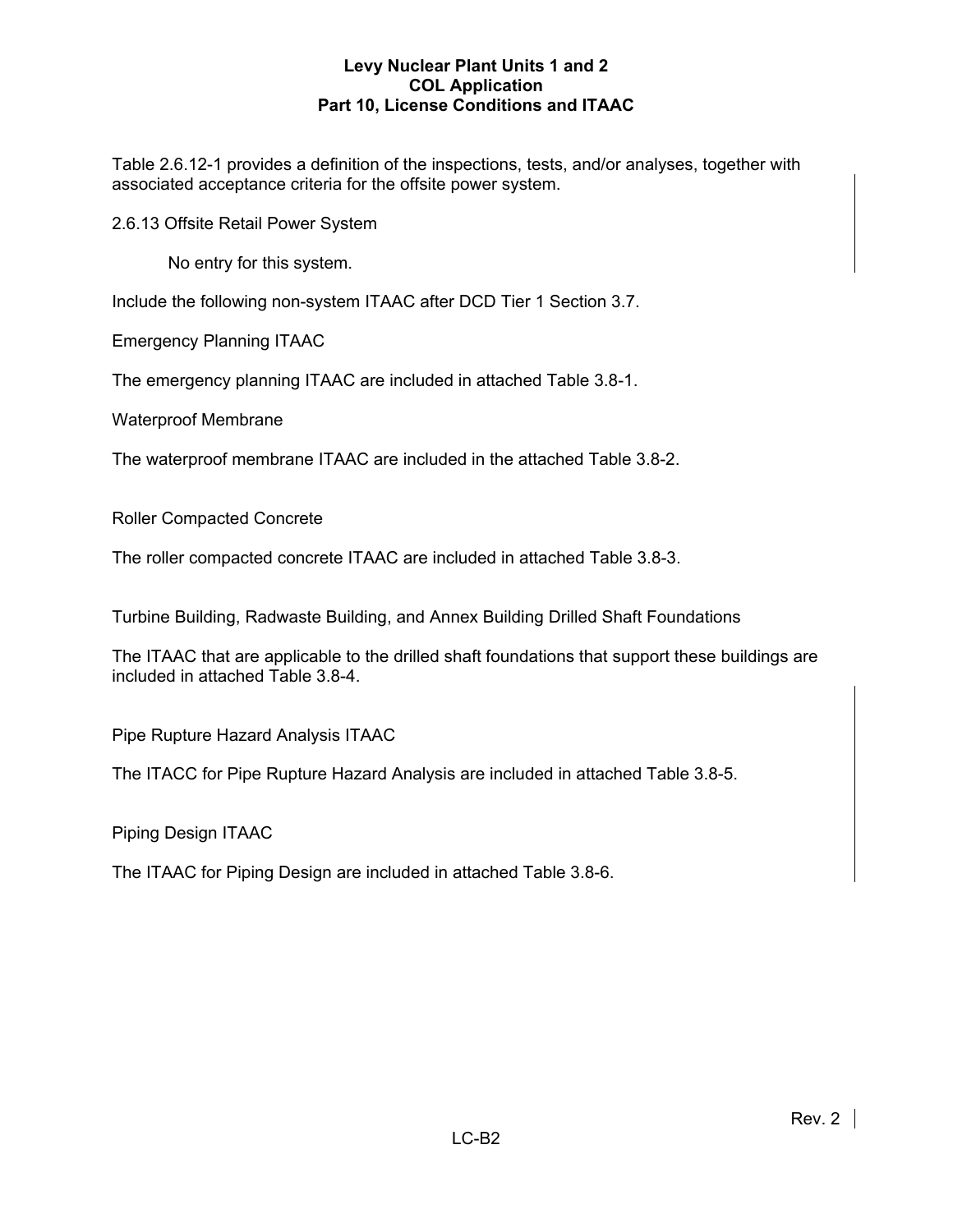| TABLE 2.6.9-2 - SITE-SPECIFIC PHYSICAL SECURITY INSPECTIONS, TESTS, ANALYSES<br>AND ACCEPTANCE CRITERIA                                                                                                                                                                                                                                                                                                                                                          |                                                                                                                                                                                                                                                                            |                                                                                                                                                                                                                                                                                                                                                                                                                                                                                                                                                                                  |  |  |
|------------------------------------------------------------------------------------------------------------------------------------------------------------------------------------------------------------------------------------------------------------------------------------------------------------------------------------------------------------------------------------------------------------------------------------------------------------------|----------------------------------------------------------------------------------------------------------------------------------------------------------------------------------------------------------------------------------------------------------------------------|----------------------------------------------------------------------------------------------------------------------------------------------------------------------------------------------------------------------------------------------------------------------------------------------------------------------------------------------------------------------------------------------------------------------------------------------------------------------------------------------------------------------------------------------------------------------------------|--|--|
| <b>Design Commitment</b>                                                                                                                                                                                                                                                                                                                                                                                                                                         | Inspections, Tests, and<br>Analyses                                                                                                                                                                                                                                        | Acceptance Criteria                                                                                                                                                                                                                                                                                                                                                                                                                                                                                                                                                              |  |  |
| 1. The external walls, doors,<br>ceiling, and floors in the<br>location within which the<br>last access control function<br>for access to the protected<br>area is performed are<br>bullet-resistant to at least<br><b>Underwriters Laboratory</b><br>Ballistic Standard 752, level<br>4.                                                                                                                                                                        | Type test, analysis, or a<br>combination of type test and<br>analysis will be performed for<br>the external walls, doors,<br>ceilings, and floors in the<br>location within which the last<br>access control function for<br>access to the protected area<br>is performed. | The external walls, doors,<br>ceilings, and floors in the<br>location within which the last<br>access control function for<br>access to the protected area<br>is performed are bullet-<br>resistant to at least<br><b>Underwriters Laboratory</b><br>Ballistic Standard 752, level 4.                                                                                                                                                                                                                                                                                            |  |  |
| 2. Physical barriers for the<br>protected area perimeter<br>are not part of vital area<br>barriers.                                                                                                                                                                                                                                                                                                                                                              | An inspection of the protected<br>area perimeter barrier will be<br>performed.                                                                                                                                                                                             | Physical barriers at the<br>perimeter of the protected<br>area are separated from any<br>other barrier designated as a<br>vital area barrier.                                                                                                                                                                                                                                                                                                                                                                                                                                    |  |  |
| 3. a) Isolation zones exist in<br>outdoor areas adjacent to<br>the physical barrier at the<br>perimeter of the protected<br>area that allow 20 feet of<br>observation on either side<br>of the barrier. Where<br>permanent buildings do not<br>allow a 20-foot observation<br>and assessment distance<br>on the inside of the<br>protected area, the building<br>walls are immediately<br>adjacent to, or an integral<br>part of, the protected area<br>barrier. | Inspections will be performed<br>of the isolation zones in<br>outdoor areas adjacent to the<br>physical barrier at the<br>perimeter of the protected<br>area.                                                                                                              | Isolation zones exist in<br>outdoor areas adjacent to the<br>physical barrier at the<br>perimeter of the protected<br>area and allow 20 feet of<br>observation and assessment<br>of the activities of people on<br>either side of the barrier.<br>Where permanent buildings<br>do not allow a 20-foot<br>observation and assessment<br>distance on the inside of the<br>protected area, the building<br>walls are immediately<br>adjacent to, or an integral part<br>of, the protected area barrier<br>and the 20-foot observation<br>and assessment distance<br>does not apply. |  |  |
| b) The isolation zones are<br>monitored with intrusion<br>detection equipment that<br>provides the capability to<br>detect and assess<br>unauthorized persons.                                                                                                                                                                                                                                                                                                   | Inspections will be performed<br>of the intrusion detection<br>equipment within the isolation<br>zones.                                                                                                                                                                    | The isolation zones are<br>equipped with intrusion<br>detection equipment that<br>provides the capability to<br>detect and assess<br>unauthorized persons.                                                                                                                                                                                                                                                                                                                                                                                                                       |  |  |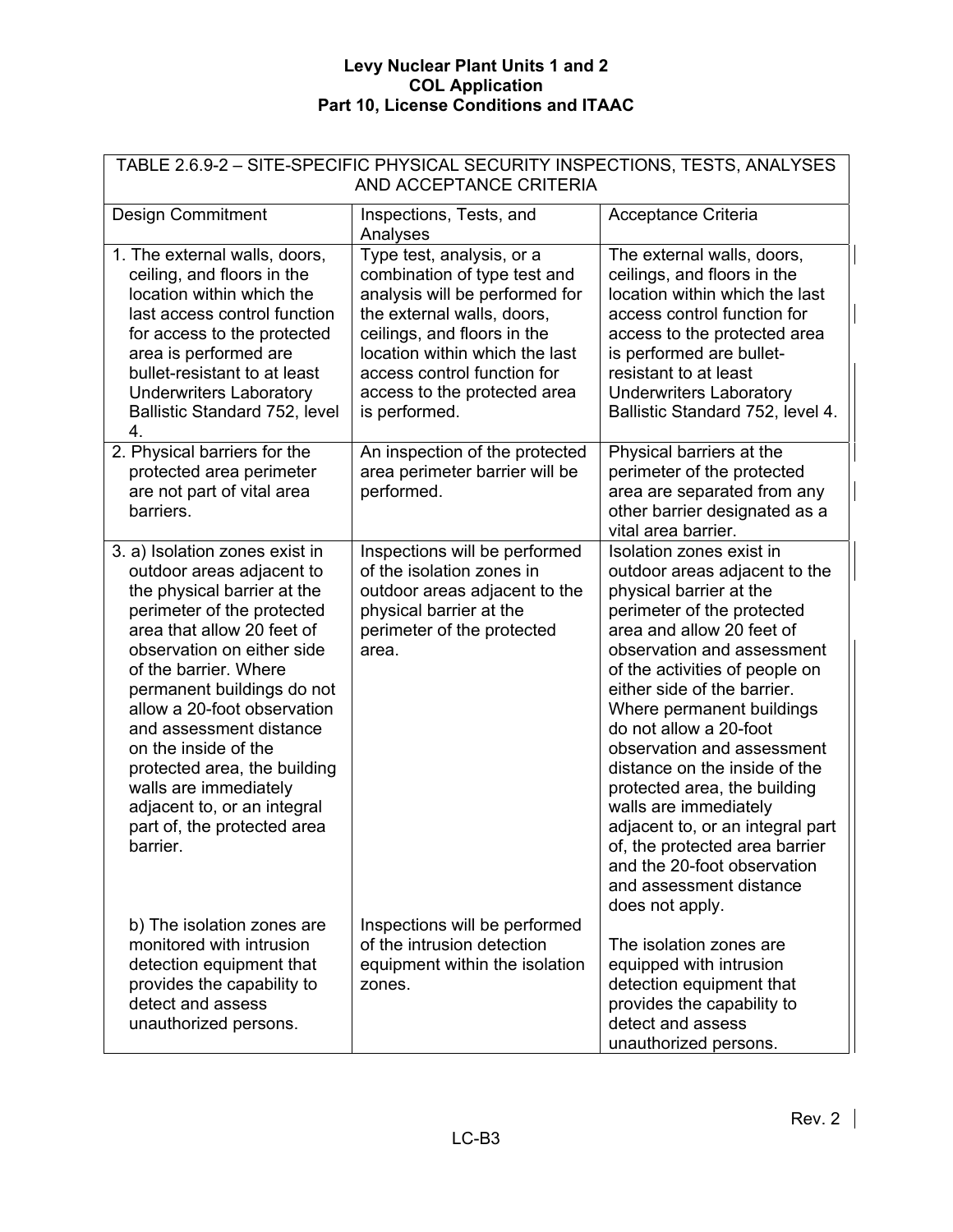| TABLE 2.6.9-2 - SITE-SPECIFIC PHYSICAL SECURITY INSPECTIONS, TESTS, ANALYSES<br>AND ACCEPTANCE CRITERIA                                                                                     |                                                                                                                                                                         |                                                                                                                                                                                                              |  |  |
|---------------------------------------------------------------------------------------------------------------------------------------------------------------------------------------------|-------------------------------------------------------------------------------------------------------------------------------------------------------------------------|--------------------------------------------------------------------------------------------------------------------------------------------------------------------------------------------------------------|--|--|
| <b>Design Commitment</b>                                                                                                                                                                    | Inspections, Tests, and<br>Analyses                                                                                                                                     | Acceptance Criteria                                                                                                                                                                                          |  |  |
| 4. The intrusion detection and<br>assessment equipment at<br>the protected area<br>perimeter:<br>a) detects penetration or                                                                  | Tests, inspections or a<br>combination of tests and<br>inspections of the intrusion<br>detection and assessment<br>equipment at the protected<br>area perimeter and its | The intrusion detection and<br>assessment equipment at the<br>protected area perimeter:<br>a) detects penetration or                                                                                         |  |  |
| attempted penetration of<br>the protected area barrier<br>and concurrently alarms<br>in both the Central Alarm<br><b>Station and Secondary</b><br>Alarm Station, and                        | uninterruptible power supply<br>will be performed.                                                                                                                      | attempted penetration of<br>the protected area barrier<br>and concurrently alarms<br>in the Central Alarm<br><b>Station and Secondary</b><br>Alarm Station, and                                              |  |  |
| b) remains operable from<br>an uninterruptible power<br>supply in the event of the<br>loss of normal power.                                                                                 |                                                                                                                                                                         | b) remains operable from<br>an uninterruptible power<br>supply in the event of the<br>loss of normal power                                                                                                   |  |  |
| 5. Access control points are<br>established to:                                                                                                                                             | Tests, inspections, or<br>combination of tests and<br>inspections of installed                                                                                          | The access control points for<br>the protected area:                                                                                                                                                         |  |  |
| a) control personnel and<br>vehicle access into the<br>protected area.                                                                                                                      | systems and equipment at the<br>access control points to the<br>protected area will be<br>performed.                                                                    | a) are configured to<br>control personnel and<br>vehicle access.                                                                                                                                             |  |  |
| b) detect firearms,<br>explosives, and<br>incendiary devices at the<br>protected area personnel<br>access points.                                                                           |                                                                                                                                                                         | b) include detection<br>equipment that is capable<br>of detecting firearms,<br>incendiary devices, and<br>explosives at the<br>protected area personnel<br>access points.                                    |  |  |
| 6. An access control system<br>with numbered picture<br>badges is installed for use<br>by individuals who are<br>authorized access to<br>protected areas and vital<br>areas without escort. | A test of the access control<br>system with numbered picture<br>badges will be performed.                                                                               | The access authorization<br>system with numbered picture<br>badges can identify and<br>authorize protected area and<br>vital area access only to those<br>personnel with unescorted<br>access authorization. |  |  |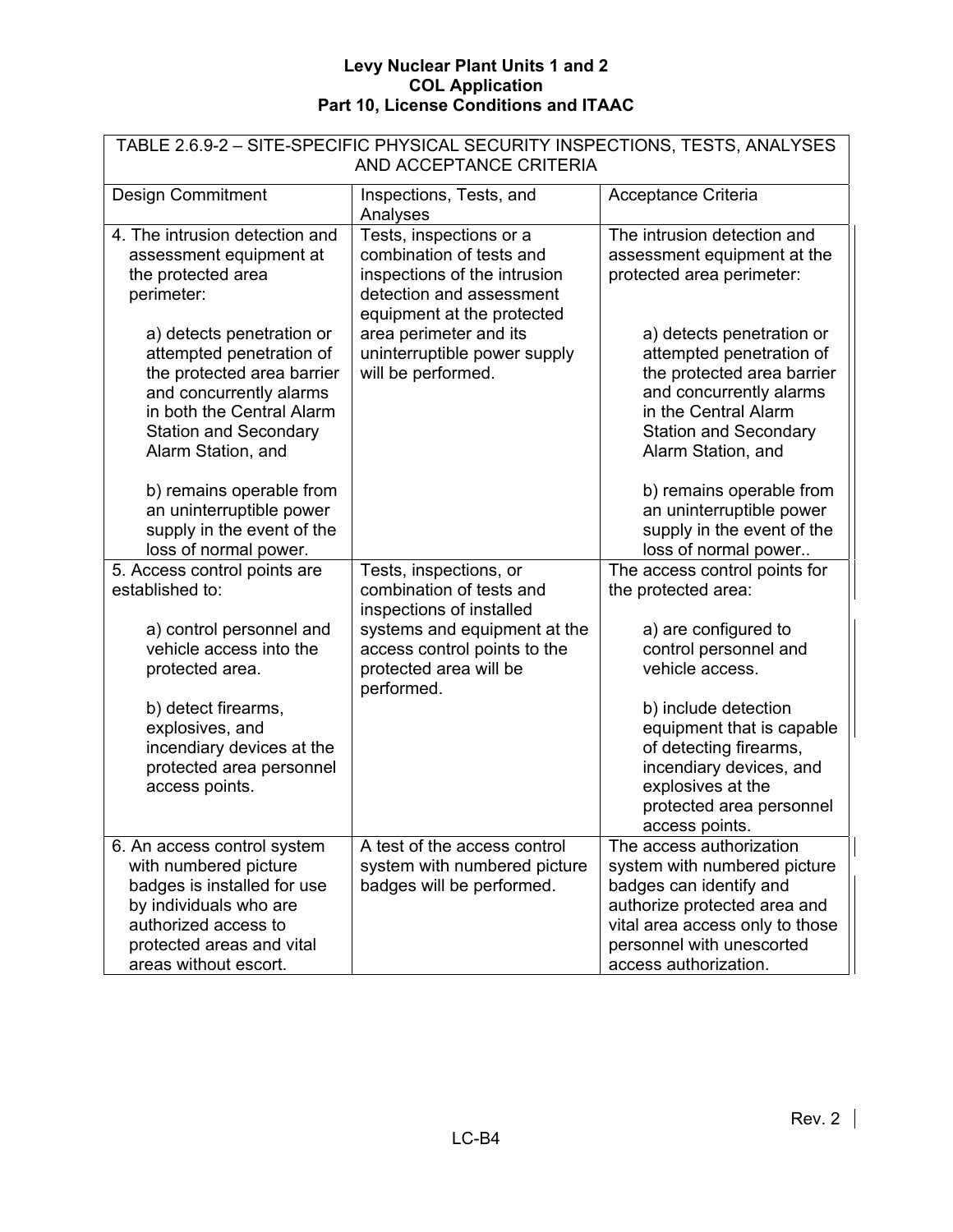| TABLE 2.6.9-2 - SITE-SPECIFIC PHYSICAL SECURITY INSPECTIONS, TESTS, ANALYSES<br>AND ACCEPTANCE CRITERIA                                                                                                                                                                                                                    |                                                                                                                                                                        |                                                                                                                                                                                                                                                                                                                  |  |  |
|----------------------------------------------------------------------------------------------------------------------------------------------------------------------------------------------------------------------------------------------------------------------------------------------------------------------------|------------------------------------------------------------------------------------------------------------------------------------------------------------------------|------------------------------------------------------------------------------------------------------------------------------------------------------------------------------------------------------------------------------------------------------------------------------------------------------------------|--|--|
| <b>Design Commitment</b><br>Inspections, Tests, and<br>Acceptance Criteria<br>Analyses                                                                                                                                                                                                                                     |                                                                                                                                                                        |                                                                                                                                                                                                                                                                                                                  |  |  |
| 7. Access to vital equipment<br>physical barriers requires<br>passage through the<br>protected area perimeter<br>barrier.                                                                                                                                                                                                  | Inspection will be performed<br>to confirm that access to vital<br>equipment physical barriers<br>requires passage through the<br>protected area perimeter<br>barrier. | Vital equipment is located<br>within a protected area such<br>that access to vital equipment<br>physical barriers requires<br>passage through the<br>protected area perimeter<br>barrier.                                                                                                                        |  |  |
| 8. a) Penetrations through the<br>protected area barrier are<br>secured and monitored.                                                                                                                                                                                                                                     | Inspections will be performed<br>of penetrations through the<br>protected area barrier.                                                                                | Penetrations and openings<br>through the protected area<br>barrier are secured and<br>monitored.                                                                                                                                                                                                                 |  |  |
| b) Unattended openings<br>(such as underground<br>pathways) that intersect the<br>protected area boundary or<br>vital area boundary will be<br>protected by a physical<br>barrier and monitored by<br>intrusion detection<br>equipment or provided<br>surveillance at a frequency<br>sufficient to detect<br>exploitation. | Inspections will be performed<br>of unattended openings that<br>intersect the protected area<br>boundary or vital area<br>boundary.                                    | Unattended openings (such<br>as underground pathways)<br>that intersect the protected<br>area boundary or vital area<br>boundary are protected by a<br>physical barrier and monitored<br>by intrusion detection<br>equipment or provided<br>surveillance at a frequency<br>sufficient to detect<br>exploitation. |  |  |
| 9. Emergency exits through<br>the protected area<br>perimeter are alarmed and<br>secured with locking<br>devices to allow for<br>emergency egress.                                                                                                                                                                         | Tests, inspections, or a<br>combination of tests and<br>inspections of emergency<br>exits through the protected<br>area perimeter will be<br>performed.                | Emergency exits through the<br>protected area perimeter are<br>alarmed and secured by<br>locking devices that allow<br>prompt egress during an<br>emergency.                                                                                                                                                     |  |  |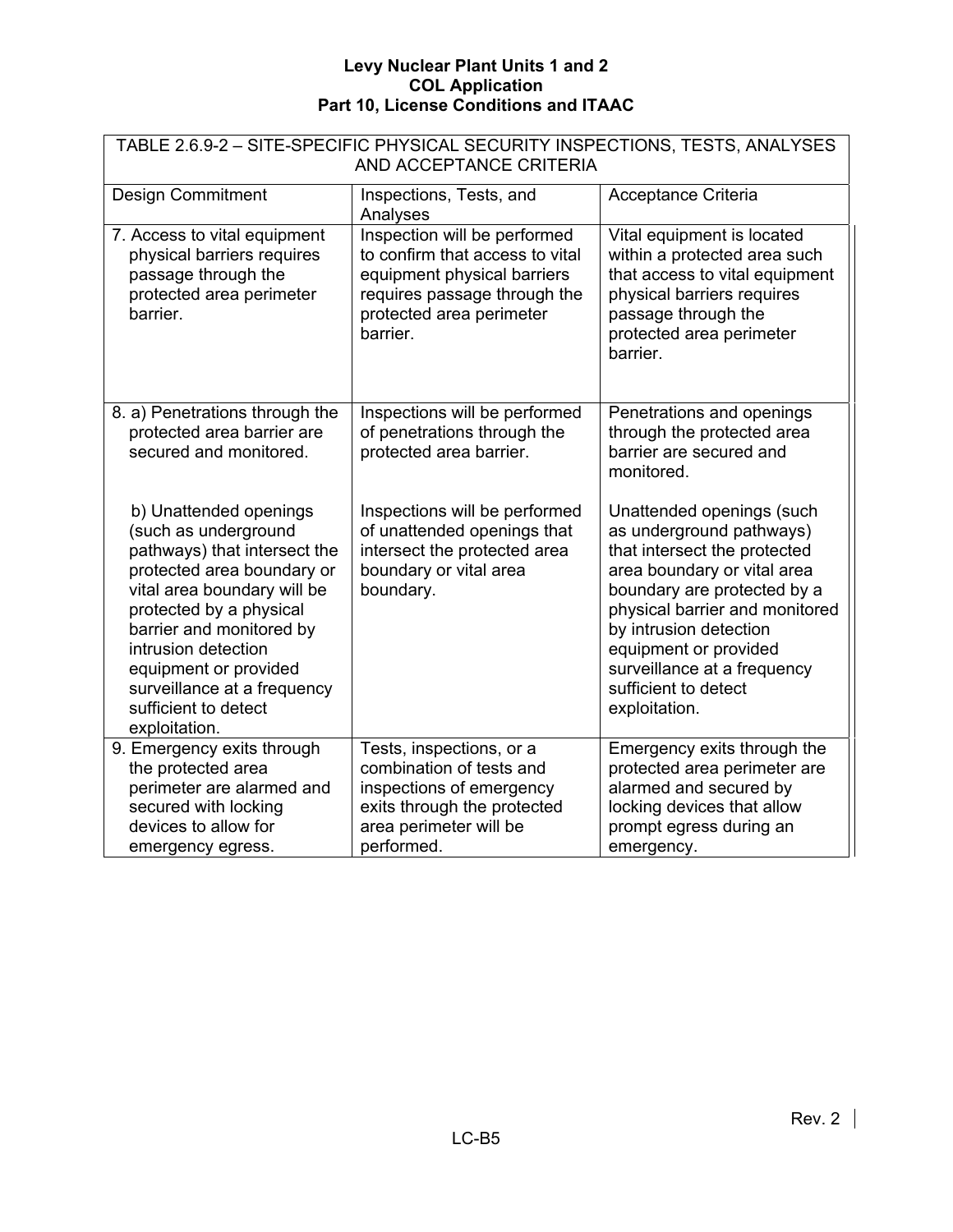| Table 2.6.12-1                                                                                                                                                                                                                                                              |                                                                                                                                                                                                                        |                                                                                                                                                                                                                                                                                                              |  |  |  |
|-----------------------------------------------------------------------------------------------------------------------------------------------------------------------------------------------------------------------------------------------------------------------------|------------------------------------------------------------------------------------------------------------------------------------------------------------------------------------------------------------------------|--------------------------------------------------------------------------------------------------------------------------------------------------------------------------------------------------------------------------------------------------------------------------------------------------------------|--|--|--|
|                                                                                                                                                                                                                                                                             | <b>Offsite Power System</b>                                                                                                                                                                                            |                                                                                                                                                                                                                                                                                                              |  |  |  |
| <b>Design Commitment</b>                                                                                                                                                                                                                                                    | Inspections, Tests, and<br>Analyses                                                                                                                                                                                    | Acceptance Criteria                                                                                                                                                                                                                                                                                          |  |  |  |
| 1. A minimum of one offsite<br>circuit supplies electric<br>power from the<br>transmission switchyard to<br>the interface with the onsite<br>ac power system.                                                                                                               | Inspections of the as-built<br>offsite circuit will be<br>performed.                                                                                                                                                   | At least one offsite circuit is<br>provided from the<br>transmission switchyard<br>interface to the interface with<br>the onsite ac power system.                                                                                                                                                            |  |  |  |
| 2. Each offsite circuit<br>interfacing with the onsite<br>ac power system is<br>adequately rated to supply<br>assumed loads during<br>normal, abnormal and<br>accident conditions.                                                                                          | Analyses of the offsite power<br>system will be performed to<br>evaluate the as-built ratings of<br>each offsite circuit interfacing<br>with the onsite ac power<br>system against the load<br>assumptions.            | A report exists and concludes<br>that each as-built offsite circuit<br>is rated to supply the load<br>assumptions, during normal,<br>abnormal and accident<br>conditions.                                                                                                                                    |  |  |  |
| 3. During steady state<br>operation, each offsite<br>circuit is capable of<br>supplying required voltage<br>to the interface with the<br>onsite ac power system that<br>will support operation of<br>assumed loads during<br>normal, abnormal and<br>accident conditions.   | Analyses of the as-built offsite<br>circuit will be performed to<br>evaluate the capability of each<br>offsite circuit to supply the<br>voltage requirements at the<br>interface with the onsite ac<br>power system.   | A report exists and concludes<br>that during steady state<br>operation each as-built offsite<br>circuit is capable of supplying<br>the voltage at the interface<br>with the onsite ac power<br>system that will support<br>operation of assumed loads<br>during normal, abnormal and<br>accident conditions. |  |  |  |
| 4. During steady state<br>operation, each offsite<br>circuit is capable of<br>supplying required<br>frequency to the interface<br>with the onsite ac power<br>system that will support<br>operation of assumed loads<br>during normal, abnormal<br>and accident conditions. | Analyses of the as-built offsite<br>circuit will be performed to<br>evaluate the capability of each<br>offsite circuit to supply the<br>frequency requirements at the<br>interface with the onsite ac<br>power system. | A report exists and concludes<br>that during steady state<br>operation each as-built offsite<br>circuit is capable of supplying<br>the frequency at the interface<br>with onsite ac power system<br>that will support operation of<br>assumed loads during normal,<br>abnormal and accident<br>conditions.   |  |  |  |
| 5. The fault current<br>contribution of each offsite<br>circuit is compatible with the<br>interrupting capability of the<br>onsite ac power system<br>short circuit interrupting<br>devices.                                                                                | Analyses of the as-built offsite<br>circuit will be performed to<br>evaluate the fault current<br>contribution of each offsite<br>circuit at the interface with the<br>onsite ac power system.                         | A report exists and concludes<br>the short circuit contribution of<br>each as-built offsite circuit at<br>the interface with the onsite ac<br>power system is compatible<br>with the interrupting capability<br>of the onsite fault current<br>interrupting devices                                          |  |  |  |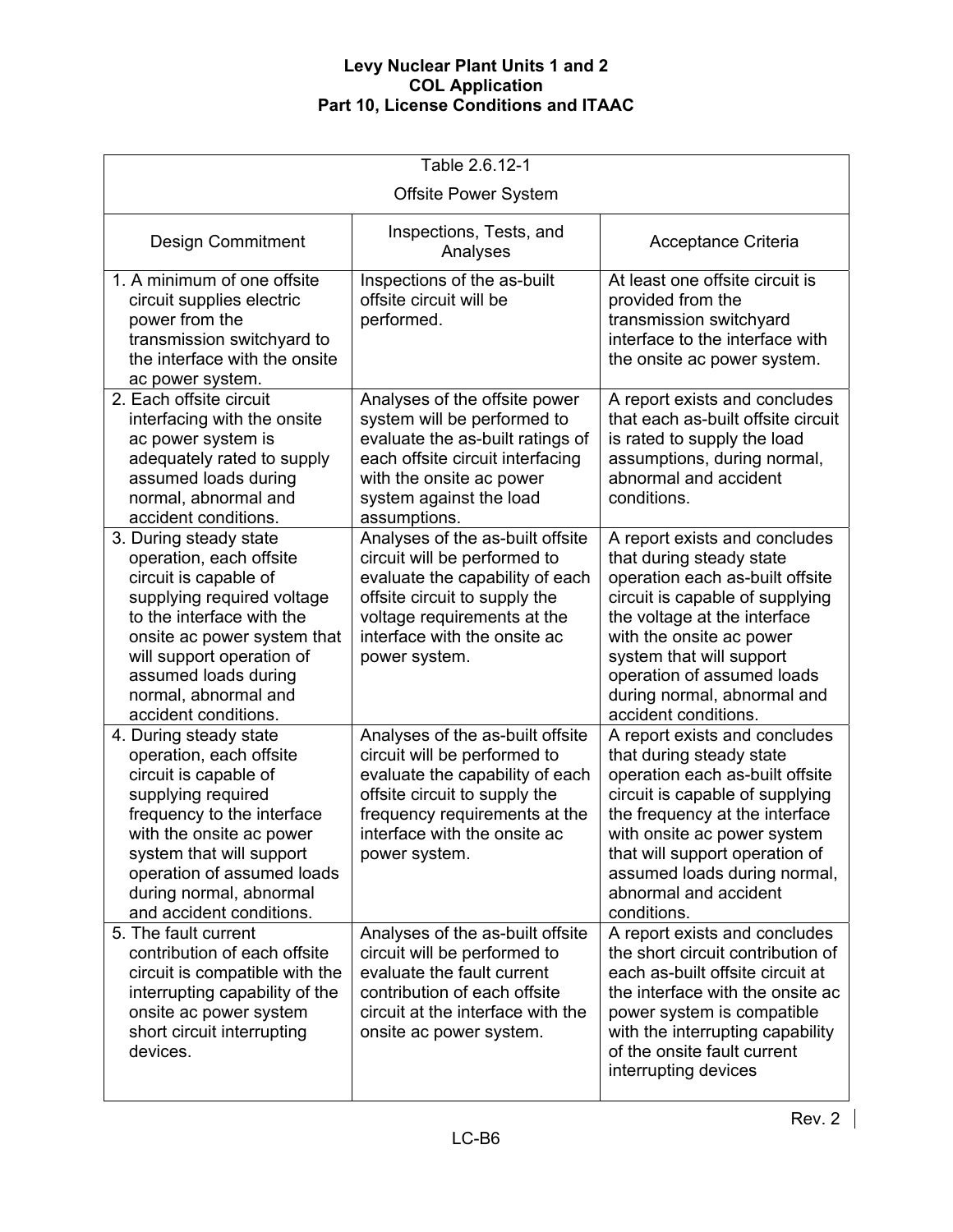| Table 2.6.12-1                                                                                                                                                        |                                                                                                                                                                                                                                                                                                                      |                                                                                                                                                                                                                                                                                                                                              |  |  |  |
|-----------------------------------------------------------------------------------------------------------------------------------------------------------------------|----------------------------------------------------------------------------------------------------------------------------------------------------------------------------------------------------------------------------------------------------------------------------------------------------------------------|----------------------------------------------------------------------------------------------------------------------------------------------------------------------------------------------------------------------------------------------------------------------------------------------------------------------------------------------|--|--|--|
|                                                                                                                                                                       | <b>Offsite Power System</b>                                                                                                                                                                                                                                                                                          |                                                                                                                                                                                                                                                                                                                                              |  |  |  |
| <b>Design Commitment</b>                                                                                                                                              | Acceptance Criteria                                                                                                                                                                                                                                                                                                  |                                                                                                                                                                                                                                                                                                                                              |  |  |  |
| 6. The reactor coolant pumps<br>continue to receive power<br>from either the main<br>generator or the grid for a<br>minimum of 3 seconds<br>following a turbine trip. | Analyses of the as-built offsite<br>power system will be<br>performed to confirm that<br>power will be available to the<br>reactor coolant pumps for a<br>minimum of 3 seconds<br>following a turbine trip when<br>the buses powering the<br>reactor coolant pumps are<br>aligned to either the UATs or<br>the RATs. | A report exists and concludes<br>that voltage at the high-side of<br>the GSU, and the RATs, does<br>not drop more than 0.15 pu<br>from the pre-trip steady-state<br>voltage for a minimum of 3<br>seconds following a turbine<br>trip when the buses powering<br>the reactor coolant pumps are<br>aligned to either the UATs or<br>the RATs. |  |  |  |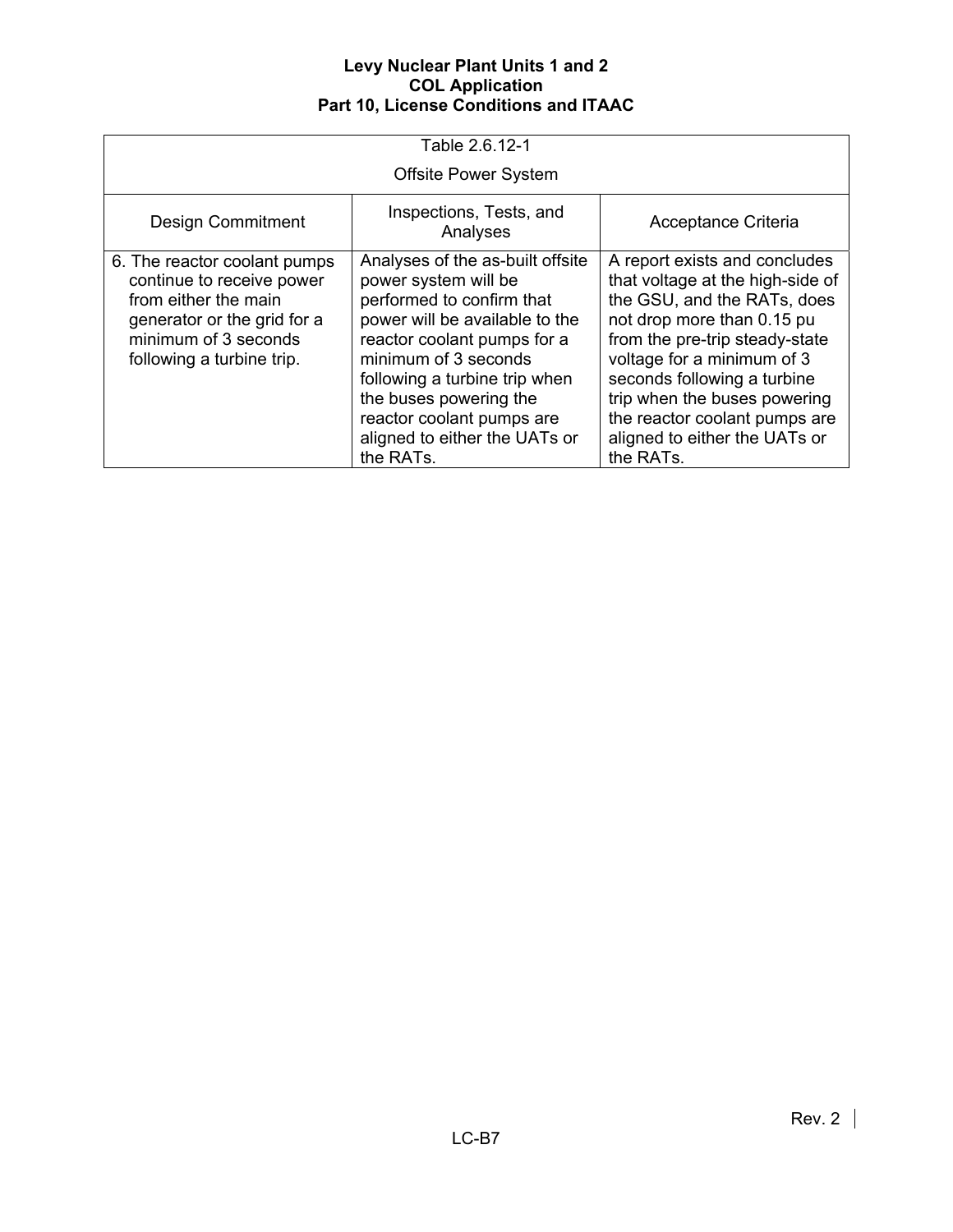**Table 3.8-1 Emergency Plan Inspections, Tests, Analyses, and Acceptance Criteria (Sheet 1 of 29)** 

| <b>Planning Standard</b>                                                                                                                                                                                                                                                                                                                                                                                                                                     | <b>EP Program Elements</b>                                                                                                                                                                                                                                                                                                          | <b>Inspections, Tests, Analyses</b>                                                      | <b>Acceptance Criteria</b>                                                                                                                                                                                                        |  |  |
|--------------------------------------------------------------------------------------------------------------------------------------------------------------------------------------------------------------------------------------------------------------------------------------------------------------------------------------------------------------------------------------------------------------------------------------------------------------|-------------------------------------------------------------------------------------------------------------------------------------------------------------------------------------------------------------------------------------------------------------------------------------------------------------------------------------|------------------------------------------------------------------------------------------|-----------------------------------------------------------------------------------------------------------------------------------------------------------------------------------------------------------------------------------|--|--|
| 1.0 Assignment of Responsibility - Organizational Control                                                                                                                                                                                                                                                                                                                                                                                                    |                                                                                                                                                                                                                                                                                                                                     |                                                                                          |                                                                                                                                                                                                                                   |  |  |
| 10 CFR 50.47(b)(1) - Primary<br>responsibilities for emergency<br>response by the nuclear facility<br>licensee, and by State and local<br>organizations within the EPZs<br>have been assigned, the<br>emergency responsibilities of the<br>various supporting organizations<br>have been specifically established,<br>and each principle response<br>organization has staff to respond<br>and to augment its initial response<br>on a continuous basis.      | 1.1 The staff exists to provide<br>24-hour per day emergency<br>response and manning of<br>communications links, including<br>continuous operations for a<br>protracted period. [A.1.e, A.4]**<br>[**References in brackets]<br>throughout this table<br>correspond to with<br>NUREG_0654/FEMA-REP-1<br><b>Evaluation Criterial</b> | 1.1 An inspection of the emergency<br>plan implementing procedures will<br>be performed. | 1.1 Emergency plan implementing procedures<br>provide for 24-hour per day emergency<br>response staffing and manning of<br>communications links, including continuous<br>operations for a protracted period.                      |  |  |
| 2.0 Onsite Emergency Organization                                                                                                                                                                                                                                                                                                                                                                                                                            |                                                                                                                                                                                                                                                                                                                                     |                                                                                          |                                                                                                                                                                                                                                   |  |  |
| 10 CFR 50.47(b)(2) - On-shift<br>facility licensee responsibilities for<br>emergency response are<br>unambiguously defined, adequate<br>staffing to provide initial facility<br>accident response in key<br>functional areas is maintained at<br>all times, timely augmentation of<br>response capabilities is available,<br>and the interfaces among various<br>onsite response activities and<br>offsite support and response<br>activities are specified. | 2.1 The staff exists to provide<br>minimum and augmented on-<br>shift staffing levels, consistent<br>with Table B-1 of NUREG-<br>0654/FEMA-REP-1, Rev. 1.<br>[B.5, B.7]                                                                                                                                                             | 2.1 An inspection of the emergency<br>plan implementing procedures will<br>be performed. | 2.1 Emergency plan implementing procedures<br>provide minimum and augmented on-shift<br>staffing levels, consistent with Table B-1 of the<br>Levy Nuclear Plant Units 1 & 2 Combined<br>License (COL) Application Emergency Plan. |  |  |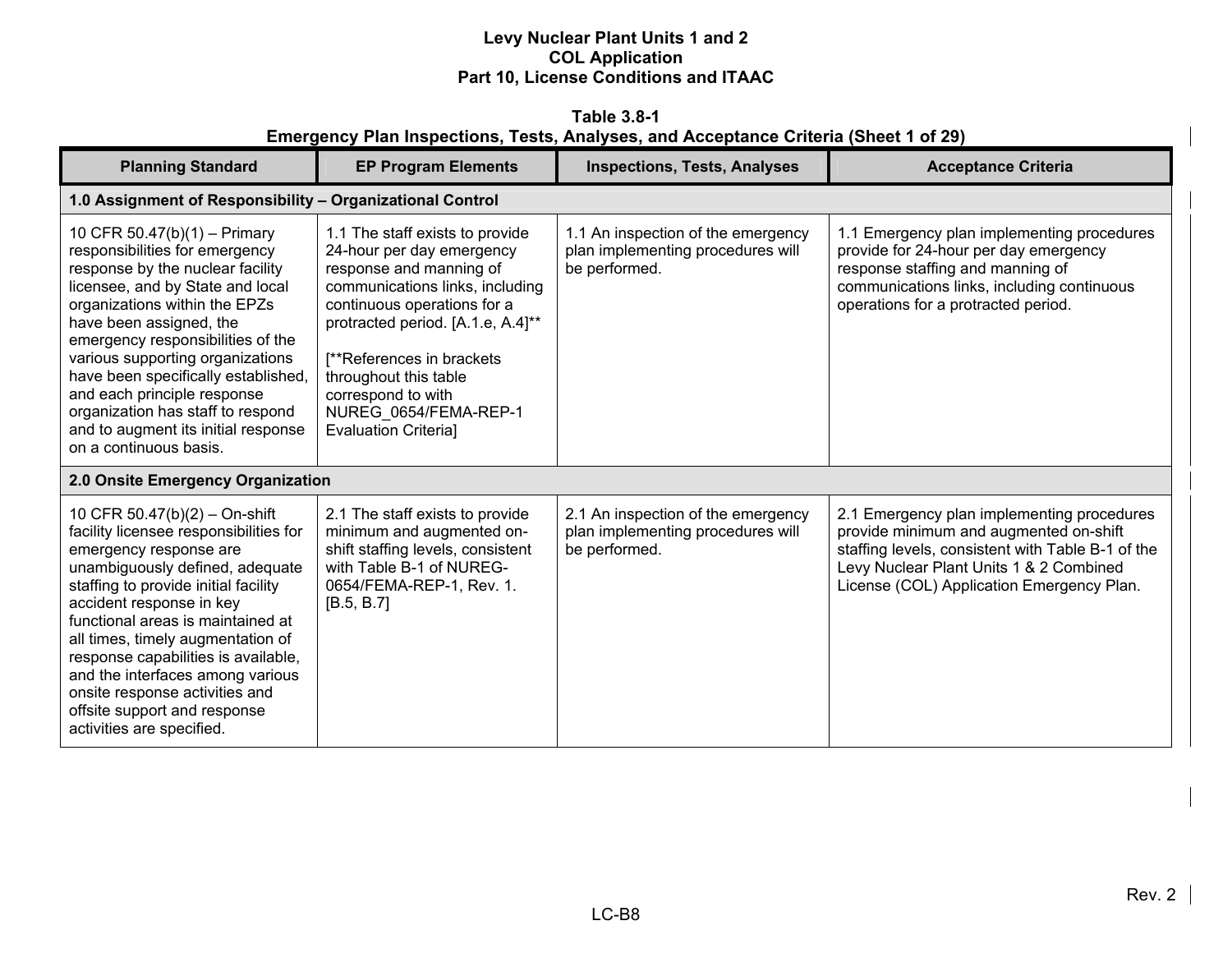**Table 3.8-1 Emergency Plan Inspections, Tests, Analyses, and Acceptance Criteria (Sheet 2 of 29)** 

| <b>Planning Standard</b>                                                                                                                                                                                                                                                                                                                                                                                                                                                                                                        | <b>EP Program Elements</b>                                                                                                                                                                                                         | <b>Inspections, Tests, Analyses</b>                                                                                                                                                                                                                                                                                                                          | <b>Acceptance Criteria</b>                                                                                                                                                                                                                                                                                                                                                                                                                                                                                                                                                                                     |  |  |
|---------------------------------------------------------------------------------------------------------------------------------------------------------------------------------------------------------------------------------------------------------------------------------------------------------------------------------------------------------------------------------------------------------------------------------------------------------------------------------------------------------------------------------|------------------------------------------------------------------------------------------------------------------------------------------------------------------------------------------------------------------------------------|--------------------------------------------------------------------------------------------------------------------------------------------------------------------------------------------------------------------------------------------------------------------------------------------------------------------------------------------------------------|----------------------------------------------------------------------------------------------------------------------------------------------------------------------------------------------------------------------------------------------------------------------------------------------------------------------------------------------------------------------------------------------------------------------------------------------------------------------------------------------------------------------------------------------------------------------------------------------------------------|--|--|
|                                                                                                                                                                                                                                                                                                                                                                                                                                                                                                                                 | 3.0 Emergency Classification System                                                                                                                                                                                                |                                                                                                                                                                                                                                                                                                                                                              |                                                                                                                                                                                                                                                                                                                                                                                                                                                                                                                                                                                                                |  |  |
| 10 CFR $50.47(b)(4) - A$ standard<br>emergency classification and<br>action level scheme, the bases of<br>which include facility system and<br>effluent parameters, is in use by<br>the nuclear facility licensee, and<br>State and local response plans<br>call for reliance on information<br>provided by facility licensees for<br>determinations of minimum initial<br>offsite response measures.                                                                                                                           | 3.1 A standard emergency<br>classification and emergency<br>action level (EAL) scheme<br>exists, and identifies facility<br>system and effluent parameters<br>constituting the bases for the<br>classification scheme. [D.2]       | 3.1 An inspection of the Control<br>Rooms, Technical Support Centers<br>(TSCs), and Emergency Operations<br>Facility (EOF) will be performed to<br>verify that they have displays for<br>retrieving facility system and effluent<br>parameters are specified in the<br><b>Emergency Classification and EAL</b><br>scheme and the displays are<br>functional. | 3.1 The specified parameters are retrievable in<br>the Control Rooms, TSC and EOF, and the<br>ranges of the displays encompass the values<br>specified in the Emergency Classification and<br>EAL scheme.                                                                                                                                                                                                                                                                                                                                                                                                      |  |  |
| <b>4.0 Notification Methods and Procedures</b>                                                                                                                                                                                                                                                                                                                                                                                                                                                                                  |                                                                                                                                                                                                                                    |                                                                                                                                                                                                                                                                                                                                                              |                                                                                                                                                                                                                                                                                                                                                                                                                                                                                                                                                                                                                |  |  |
| 10 CFR $50.47(b)(5)$ – Procedures<br>have been established for<br>notification, by the licensee, of<br>State and local response<br>organizations and for notification<br>of emergency personnel by all<br>organizations; the content of initial<br>and follow-up messages to<br>response organizations and the<br>public has been established; and<br>means to provide early notification<br>and clear instruction to the<br>populace within the plume<br>exposure pathway Emergency<br>Planning Zone have been<br>established. | 4.1 The means exists to notify<br>responsible State and local<br>organizations within 15 minutes<br>after the licensee declares an<br>emergency. [E.2]<br>4.2 The means exists to notify<br>emergency response personnel.<br>[E.1] | 4.1 A test will be performed to<br>demonstrate the capabilities for<br>providing initial notification to the<br>offsite authorities after a simulated<br>emergency classification.<br>4.2 A test of the primary and back-up<br>ERO notification systems will be<br>performed.                                                                                | 4.1 The State of Florida and the counties of<br>Levy, Citrus, and Marion receive notification<br>within 15 minutes after the declaration of an<br>emergency from the control room and the<br>EOF.<br>4.2 The primary and back-up ERO notification<br>system tests result in:<br>• Emergency response personnel receiving<br>the notification message;<br>• Mobilization communication is validated<br>by personnel response to the notification<br>system or by telephone;<br>• Response to electronic notification and<br>plant page system is accomplished<br>during normal working hours, and off<br>hours. |  |  |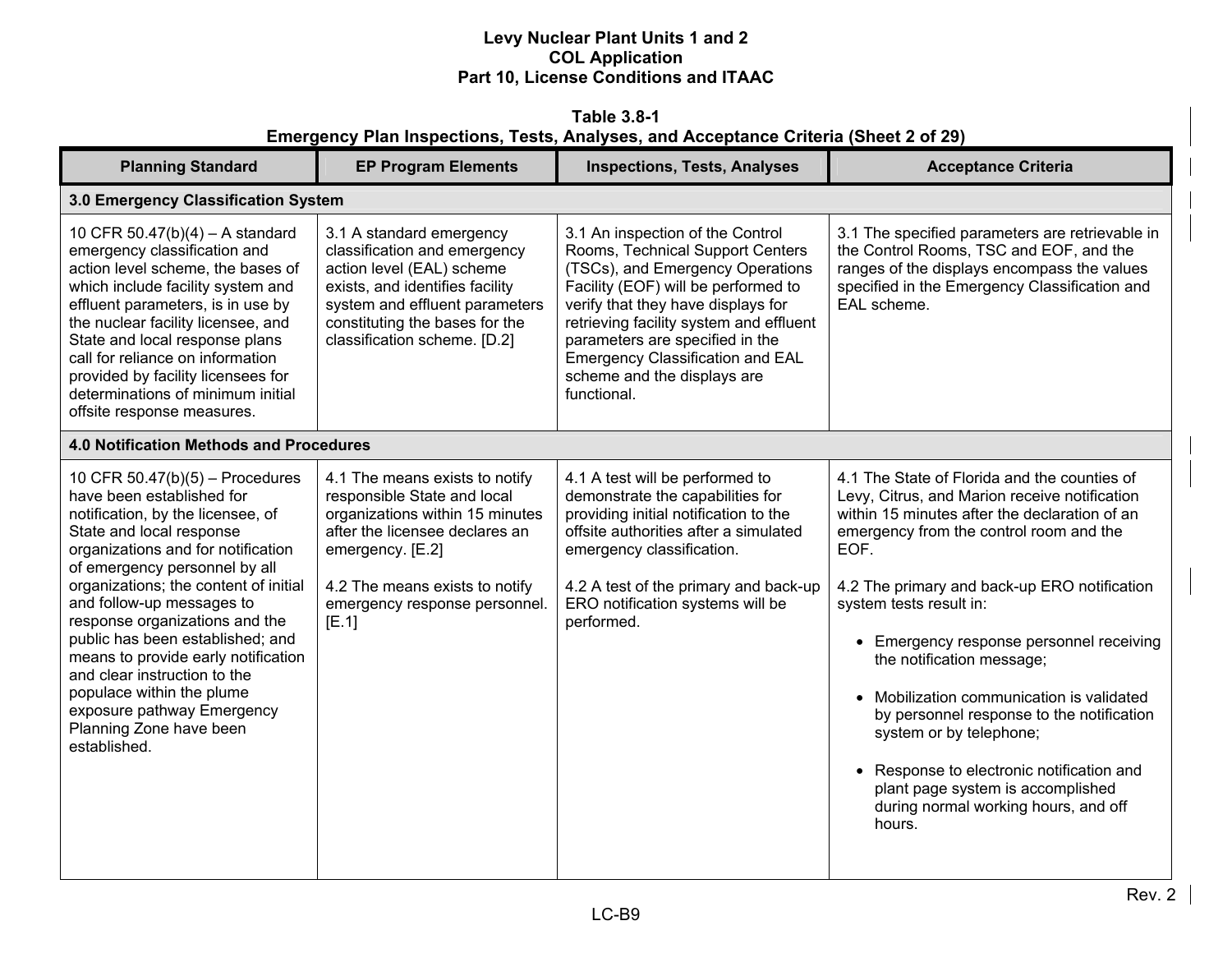**Table 3.8-1 Emergency Plan Inspections, Tests, Analyses, and Acceptance Criteria (Sheet 3 of 29)** 

| <b>Planning Standard</b>                                                                                                                                       | <b>EP Program Elements</b>                                                                                                                                                                                                                                                                                                              | <b>Inspections, Tests, Analyses</b>                                                                                                                                                                                                                                                                                                                                                                                                                          | <b>Acceptance Criteria</b>                                                                                                                                                                                                                                                                                                                                                                                                                                                       |
|----------------------------------------------------------------------------------------------------------------------------------------------------------------|-----------------------------------------------------------------------------------------------------------------------------------------------------------------------------------------------------------------------------------------------------------------------------------------------------------------------------------------|--------------------------------------------------------------------------------------------------------------------------------------------------------------------------------------------------------------------------------------------------------------------------------------------------------------------------------------------------------------------------------------------------------------------------------------------------------------|----------------------------------------------------------------------------------------------------------------------------------------------------------------------------------------------------------------------------------------------------------------------------------------------------------------------------------------------------------------------------------------------------------------------------------------------------------------------------------|
|                                                                                                                                                                | 4.3 The means exists to notify<br>and provide instructions to the<br>populace within the plume<br>exposure EPZ. [E.3]                                                                                                                                                                                                                   | 4.3 The full test of notification<br>capabilities will be conducted.                                                                                                                                                                                                                                                                                                                                                                                         | 4.3 Notification and clear instructions to the<br>public are successfully accomplished in<br>accordance with the emergency plan<br>requirements.                                                                                                                                                                                                                                                                                                                                 |
| <b>5.0 Emergency Communications</b>                                                                                                                            |                                                                                                                                                                                                                                                                                                                                         |                                                                                                                                                                                                                                                                                                                                                                                                                                                              |                                                                                                                                                                                                                                                                                                                                                                                                                                                                                  |
| 10 CFR $50.47(b)(6)$ – Provisions<br>exist for prompt communications<br>among principal response<br>organizations to emergency<br>personnel and to the public. | 5.1 The means exists for<br>communications among the<br>Control Rooms, TSCs, EOF,<br>principal State and local<br>emergency operations centers<br>(EOCs), and radiological field<br>assessment teams. [F3, F.5]                                                                                                                         | 5.1 A test will be performed of the<br>capabilities. The test for the contact<br>with the principal EOCs and the<br>radiological field assessment teams<br>will be from the Control Room and<br>the EOF. The TSC communication<br>with the Control Room and the EOF<br>will be performed.                                                                                                                                                                    | 5.1 Communications (both primary and<br>secondary methods/systems) are established<br>between the Control Rooms, TSC and the EOF<br>with Florida Division of Emergency<br>Management (DEM) warning point and EOC;<br>Levy County Warning Point and EOC; Citrus<br>County Warning Point and EOC; and Marion<br>County Warning Point and EOC.<br>Communications are established between the<br>Control Rooms, TSC and the EOF with the<br>LNP radiological field monitoring teams. |
|                                                                                                                                                                | 5.2 The means exists for<br>communications from the<br>Control Rooms, TSCs, and EOF<br>to the NRC headquarters and<br>regional office EOCs (including<br>establishment of the Emergency<br>Response Data System (ERDS)<br>[or its successor system]<br>between the onsite computer<br>system and the NRC<br>Operations Center.) [F.2.6] | 5.2 A test is performed of the<br>capabilities to communicate using<br>ENS from each operating Control<br>Room, TSC and EOF to the NRC<br>headquarters and regional office<br><b>EOCs. The Health Physics Network</b><br>(HPN) is tested to ensure<br>communications between the TSC<br>and EOF with the NRC Operations<br>Center. ERDS is established [or its<br>successor system] between the<br>onsite computer systems and the<br>NRC Operations Center. | 5.2 Communications are established between<br>the Control Rooms, TSC and EOF to the NRC<br>headquarters and regional office EOCs utilizing<br>the ENS. The TSC and EOF demonstrate<br>communications with the NRC Operations<br>Center using HPN. The access port for ERDS<br>[or its successor system] is provided and<br>successfully completes a transfer of data from<br>the plant computer system to the NRC<br>Operations Center.                                          |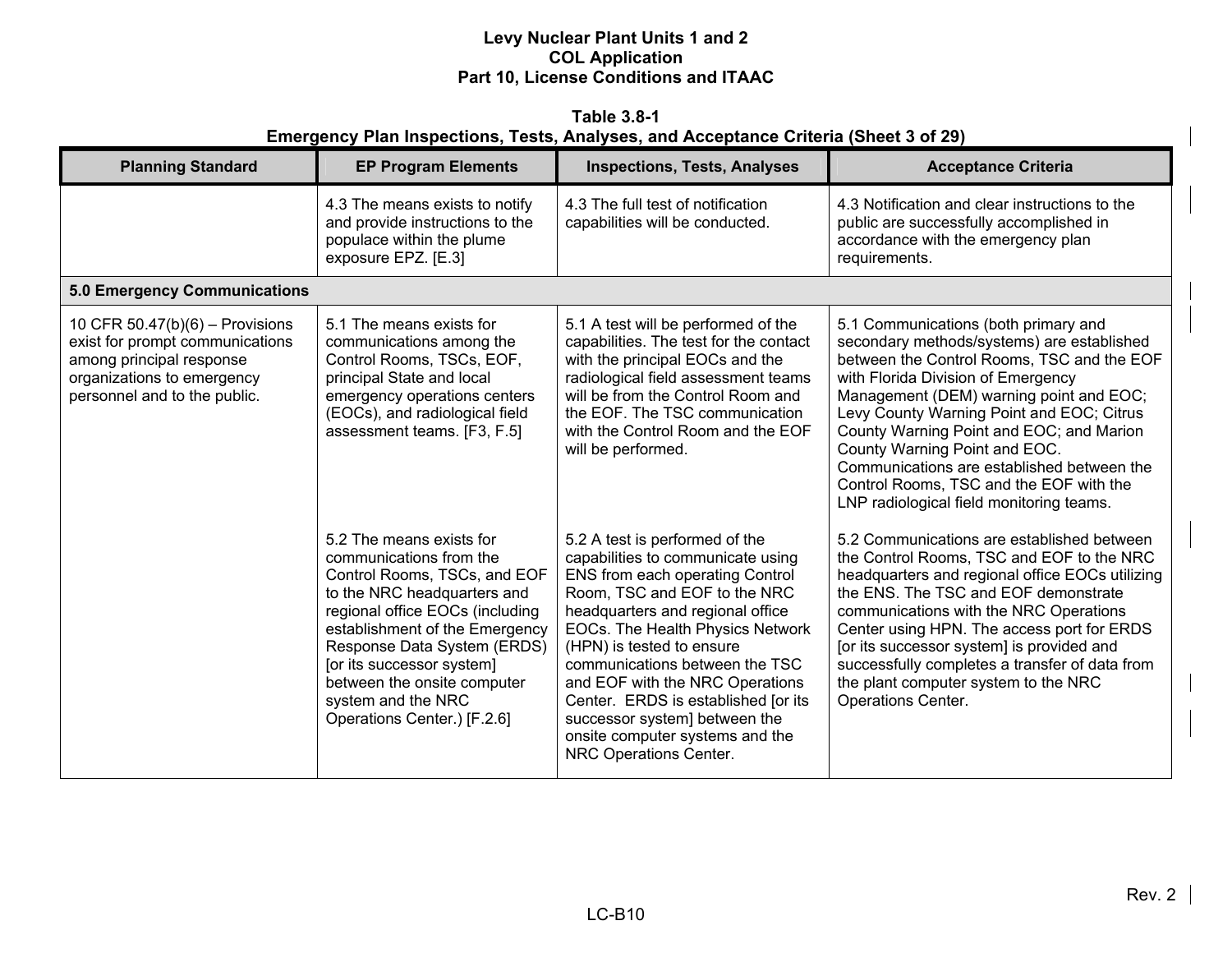**Table 3.8-1 Emergency Plan Inspections, Tests, Analyses, and Acceptance Criteria (Sheet 4 of 29)** 

| <b>Planning Standard</b>                                                                                                                                                                                                                                                                                                                                                                                                                                                                                                                                                        | <b>EP Program Elements</b>                                                                                                                                    | <b>Inspections, Tests, Analyses</b>                                                                                                                                                                                                              | <b>Acceptance Criteria</b>                                                                                                                                 |  |  |
|---------------------------------------------------------------------------------------------------------------------------------------------------------------------------------------------------------------------------------------------------------------------------------------------------------------------------------------------------------------------------------------------------------------------------------------------------------------------------------------------------------------------------------------------------------------------------------|---------------------------------------------------------------------------------------------------------------------------------------------------------------|--------------------------------------------------------------------------------------------------------------------------------------------------------------------------------------------------------------------------------------------------|------------------------------------------------------------------------------------------------------------------------------------------------------------|--|--|
|                                                                                                                                                                                                                                                                                                                                                                                                                                                                                                                                                                                 | 6.0 Public Education and Information                                                                                                                          |                                                                                                                                                                                                                                                  |                                                                                                                                                            |  |  |
| 10 CFR 50.47(b)(7) - Information<br>is made available to the public on<br>a periodic basis on how they will<br>be notified and what their initial<br>actions should be in an<br>emergency (e.g., listening to a<br>local broadcast station and<br>remaining indoors), the principal<br>points of contact with the news<br>media for dissemination of<br>information during an emergency<br>(including the physical location or<br>locations) are established in<br>advance, and procedures for<br>coordinated dissemination of<br>information to the public are<br>established. | 6.1 The licensee has provided<br>space which may be used for a<br>limited number of the news<br>media. [H.1.5]                                                | 6.1 A test of the facility/area provides<br>adequate equipment to support ENC<br>operation, including communications<br>with the site and with the Emergency<br>Operation Centers in the state and<br>emergency planning zone (EPZ)<br>counties. | 6.1 The ENC includes equipment to support<br>ENC operations, including communications<br>with the EOF and State and EPZ County<br>EOC <sub>s</sub> .       |  |  |
| 7.0 Emergency Facilities and Equipment                                                                                                                                                                                                                                                                                                                                                                                                                                                                                                                                          |                                                                                                                                                               |                                                                                                                                                                                                                                                  |                                                                                                                                                            |  |  |
| 10 CFR 50.47(b)(8) - Adequate<br>emergency facilities and<br>equipment to support the<br>emergency response are provided<br>and maintained.                                                                                                                                                                                                                                                                                                                                                                                                                                     | 7.1 The licensee has<br>established a TSC and onsite<br>OSC. [The TSC and OSC may<br>be combined at a single<br>location.] [H.1.2, H.1.3,<br>Annexes 1 and 2] | 7.1.1 An inspection of the as-built<br>TSCs and OSCs will be performed,<br>including a test of the capabilities.<br>These facilities will meet the criteria<br>of NUREG-0696.                                                                    | 7.1.1 Each TSC has at least 1875 $\text{ft}^2$ of floor<br>space (75 ft <sup>2</sup> per person for a minimum of 25<br>persons).                           |  |  |
|                                                                                                                                                                                                                                                                                                                                                                                                                                                                                                                                                                                 |                                                                                                                                                               |                                                                                                                                                                                                                                                  | 7.1.2 The TSC is close to the control room,<br>and the walking distance from the TSC to the<br>control room does not exceed two minutes.                   |  |  |
|                                                                                                                                                                                                                                                                                                                                                                                                                                                                                                                                                                                 |                                                                                                                                                               |                                                                                                                                                                                                                                                  | 7.1.3 Communications equipment is installed,<br>and voice transmission and reception are<br>accomplished between the Control Rooms,<br>TSC, OSCs, and EOF. |  |  |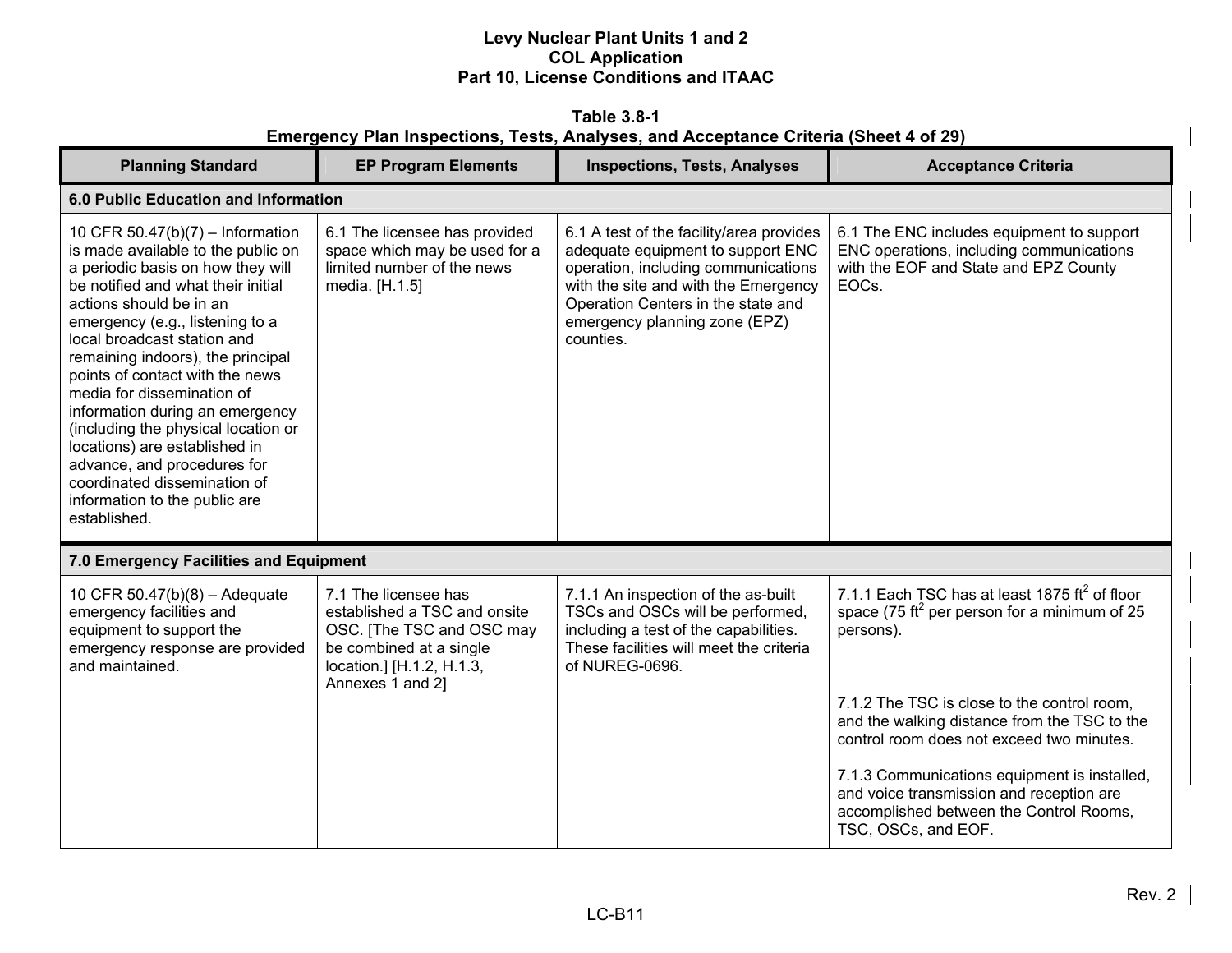**Table 3.8-1 Emergency Plan Inspections, Tests, Analyses, and Acceptance Criteria (Sheet 5 of 29)** 

| <b>Planning Standard</b> | <b>EP Program Elements</b>                          | <b>Inspections, Tests, Analyses</b>                                                  | <b>Acceptance Criteria</b>                                                                                                                                                                                                                                                             |
|--------------------------|-----------------------------------------------------|--------------------------------------------------------------------------------------|----------------------------------------------------------------------------------------------------------------------------------------------------------------------------------------------------------------------------------------------------------------------------------------|
|                          |                                                     |                                                                                      | 7.1.4 The TSC ventilation systems include a<br>high efficiency particulate air (HEPA), and<br>charcoal filter and radiation monitors are<br>installed.                                                                                                                                 |
|                          |                                                     |                                                                                      | 7.1.5 The TSC receives, stores, processes,<br>and displays plant and environmental<br>information, and enables the initiation of<br>emergency measures and the conduct of<br>emergency assessment. These capabilities are<br>demonstrated during testing and acceptance<br>activities. |
|                          |                                                     |                                                                                      | 7.1.6 There is an OSC located inside the Unit's<br>Protected Area. It is separate from the Control<br>Room and TSC within the Protected Area.                                                                                                                                          |
|                          |                                                     |                                                                                      | 7.1.7 Communications equipment is installed,<br>and voice transmission and reception are<br>accomplished between the OSC and OSC<br>Teams, the TSC, and Control Rooms.                                                                                                                 |
|                          | 7.2 The licensee has<br>established an EOF. [H.1.4] | 7.2 A test of the EOF will be<br>performed, including a test of the<br>capabilities. | 7.2.1 Communications equipment is installed<br>and voice transmission and reception are<br>accomplished between the Control Rooms,<br>TSC, EOF, radiological monitoring teams<br>(RMTs), NRC, State and county agencies, and<br>ENS.                                                   |
|                          |                                                     |                                                                                      | 7.2.2 Radiological data, meteorological data,<br>and plant system data is acquired, displayed<br>and evaluated pertinent to offsite protective<br>measures in the EOF.                                                                                                                 |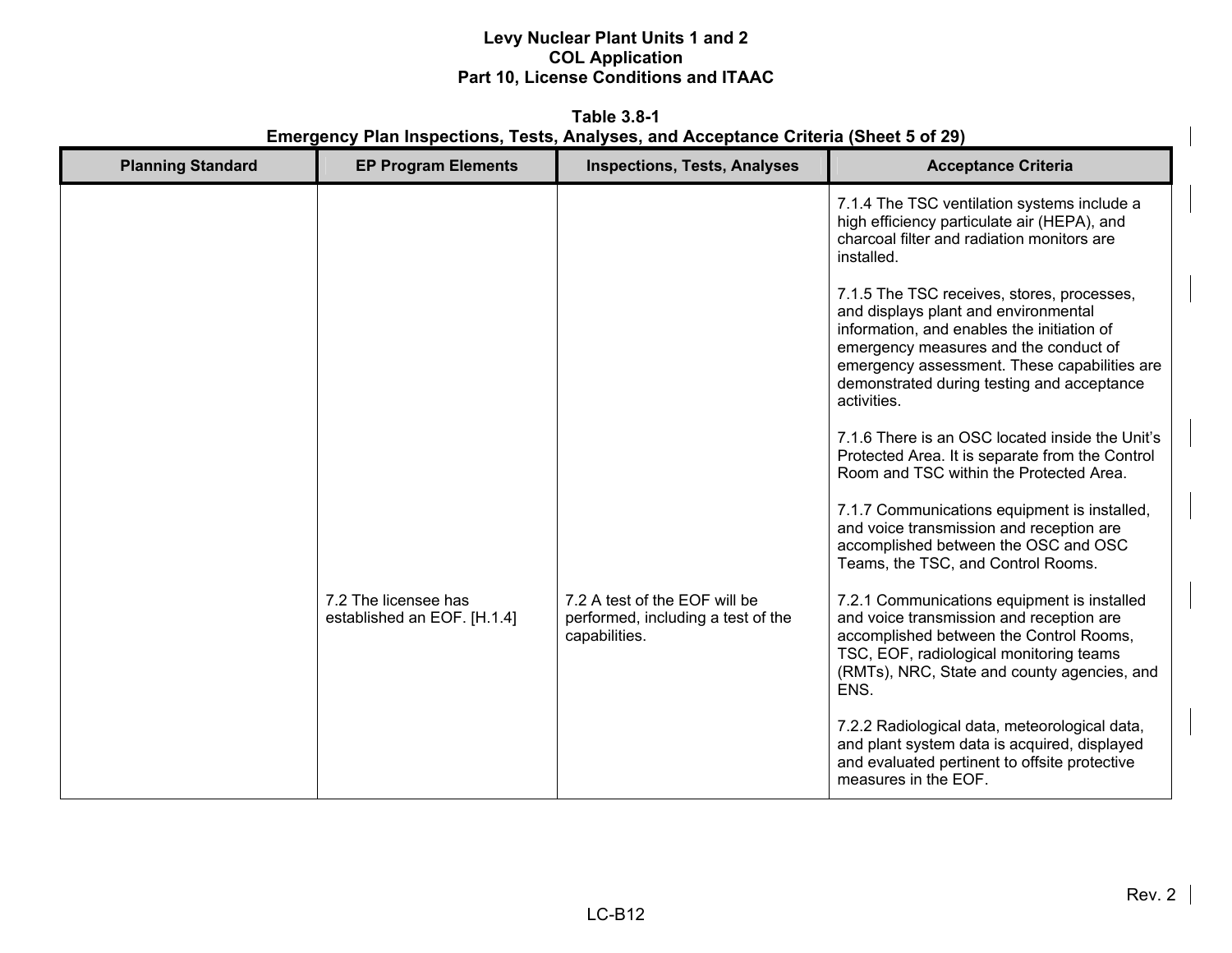**Table 3.8-1 Emergency Plan Inspections, Tests, Analyses, and Acceptance Criteria (Sheet 6 of 29)** 

| <b>Planning Standard</b> | <b>EP Program Elements</b>                                                                                                                 | <b>Inspections, Tests, Analyses</b>                        | <b>Acceptance Criteria</b>                                                                                                                                                                                                                                                                                              |
|--------------------------|--------------------------------------------------------------------------------------------------------------------------------------------|------------------------------------------------------------|-------------------------------------------------------------------------------------------------------------------------------------------------------------------------------------------------------------------------------------------------------------------------------------------------------------------------|
|                          | 7.3 The means exists to initiate<br>emergency measures,<br>consistent with Appendix 1 of<br>NUREG-0654/FEMA-REP-1,<br>Rev. 1. [H.5]        |                                                            | 7.3 The means exists to initiate emergency<br>measures, consistent with Appendix 1 of<br>NUREG-0654/FEMA-REP-1, Rev. 1. EALs will<br>be classified within 15 minutes or less of<br>initiating condition.                                                                                                                |
|                          | 7.4 The means exists to acquire<br>data from, or for emergency<br>access to, offsite monitoring<br>and analysis equipment. [H.6]           | 7.3 - 7.6 A test will be performed of<br>the capabilities. | 7.4 The means exists to acquire data from, or<br>for emergency access to, offsite monitoring<br>and analysis equipment. EALs using offsite<br>does monitoring and analysis equipment will<br>be made within 15 minutes of initiating<br>conditions.                                                                     |
|                          | 7.5 The means exists to provide<br>offsite radiological monitoring<br>equipment in the vicinity of the<br>nuclear facility. [H.7]          |                                                            | 7.5 The means exists to provide offsite<br>radiological monitoring equipment in the<br>vicinity of LNP for environmental monitoring<br>including environmental monitoring team<br>dosimetry.                                                                                                                            |
|                          | 7.6 The means exists to provide<br>meteorological information,<br>consistent with Appendix 2 of<br>NUREG-0654/FEMA-REP-1,<br>Rev. 1. [H.8] |                                                            | 7.6 The means exists to provide<br>meteorological information, consistent with<br>Appendix 2 of NUREG-0654/FEMA-REP-1,<br>Rev. 1. LNP meteorological equipment will be<br>able to assess and monitor actual or potential<br>offsite consequences of a radiological<br>condition related to atmospheric<br>measurements. |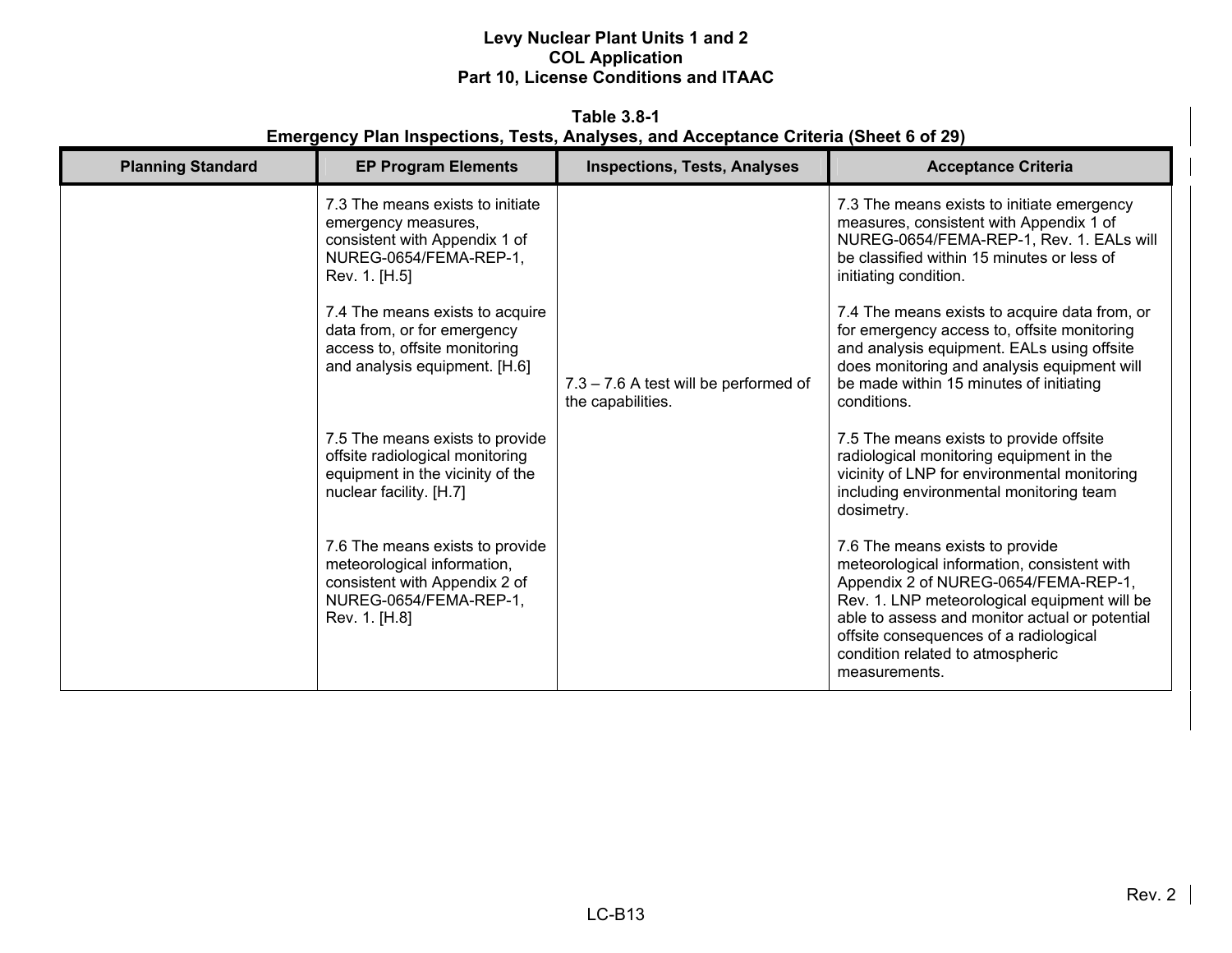**Table 3.8-1 Emergency Plan Inspections, Tests, Analyses, and Acceptance Criteria (Sheet 7 of 29)** 

| <b>Planning Standard</b>                                                                                                                                                                               | <b>EP Program Elements</b>                                                                                                                | <b>Inspections, Tests, Analyses</b>                                                                                                                                                                                                                       | <b>Acceptance Criteria</b>                                                                                                                                                                                                                                                                                                                                                                                                                                                                                                                                                                                                                                               |
|--------------------------------------------------------------------------------------------------------------------------------------------------------------------------------------------------------|-------------------------------------------------------------------------------------------------------------------------------------------|-----------------------------------------------------------------------------------------------------------------------------------------------------------------------------------------------------------------------------------------------------------|--------------------------------------------------------------------------------------------------------------------------------------------------------------------------------------------------------------------------------------------------------------------------------------------------------------------------------------------------------------------------------------------------------------------------------------------------------------------------------------------------------------------------------------------------------------------------------------------------------------------------------------------------------------------------|
| <b>8.0 Accident Assessment</b>                                                                                                                                                                         |                                                                                                                                           |                                                                                                                                                                                                                                                           |                                                                                                                                                                                                                                                                                                                                                                                                                                                                                                                                                                                                                                                                          |
| 10 CFR $50.47(b)(9) -$ Adequate<br>methods, systems, and equipment<br>for assessing and monitoring<br>actual or potential offsite<br>consequences of a radiological<br>emergency condition are in use. | 8.1 The means exists to provide<br>initial and continuing<br>radiological assessment<br>throughout the course of an<br>accident. [I, I.3] | 8.1 A test will be performed to<br>demonstrate that the means exists to<br>provide initial and continuing<br>radiological assessment throughout<br>the course of an accident through<br>the plant computer or<br>communications with the Control<br>Room. | 8.1 Using selected monitoring parameters,<br>simulated degraded plant conditions are<br>assessed, and protective actions are initiated<br>in accordance with the following criteria:<br>A. Accident Assessment and Classification<br>1. Demonstrate the ability to identify initiating<br>conditions, determine emergency action<br>level (EAL) parameters, and correctly<br>classify the emergency throughout the drill.<br>B. Radiological Assessment and Control<br>1. Demonstrate the ability to obtain onsite<br>radiological surveys and samples.<br>2. Demonstrate the ability to continuously<br>monitor and control radiation exposure to<br>emergency workers. |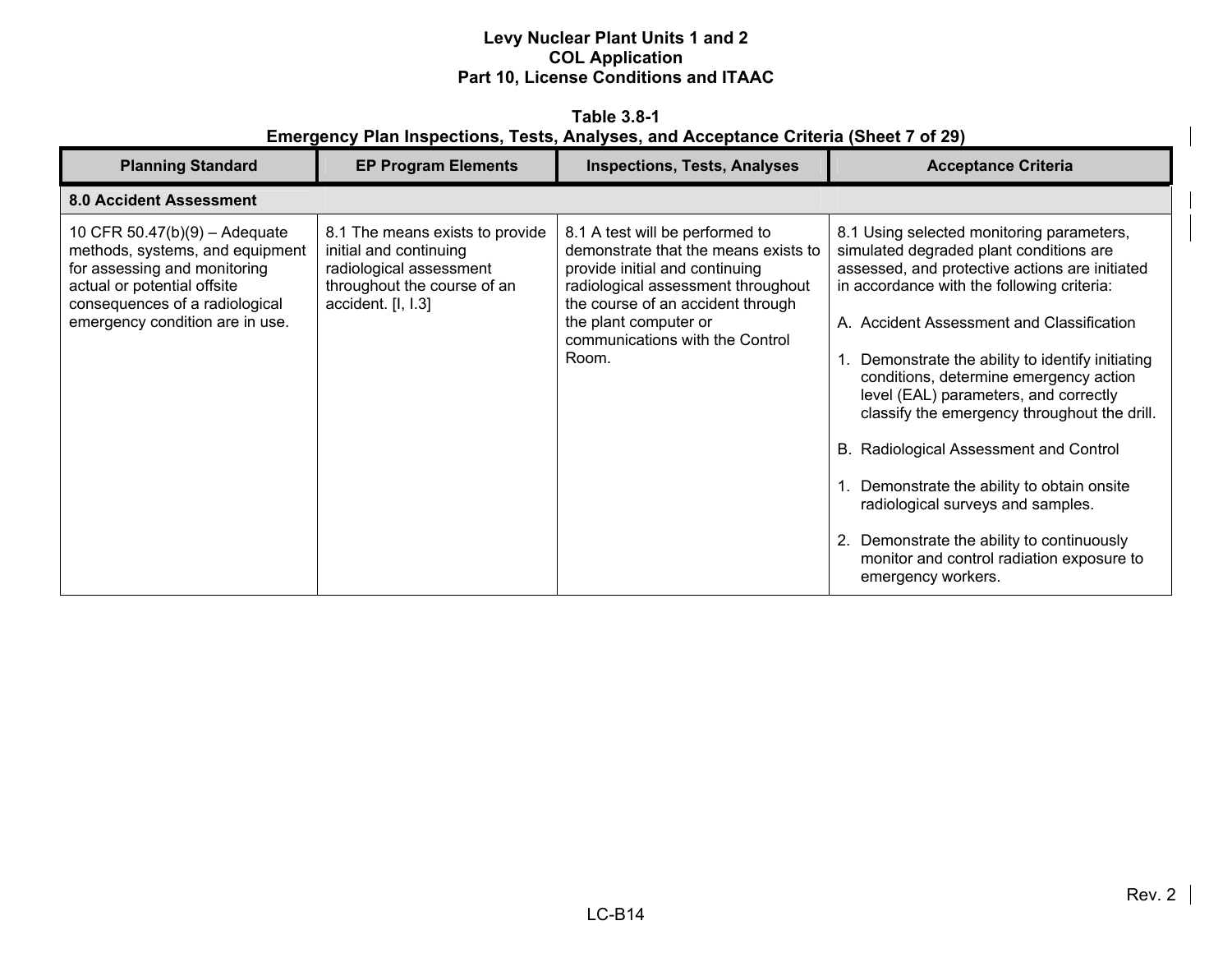**Table 3.8-1 Emergency Plan Inspections, Tests, Analyses, and Acceptance Criteria (Sheet 8 of 29)** 

| <b>Planning Standard</b> | <b>EP Program Elements</b>                                                                                                                                                                                                                               | <b>Inspections, Tests, Analyses</b>                                                                                                                                                                                                                                                                | <b>Acceptance Criteria</b>                                                                                                                                                                |
|--------------------------|----------------------------------------------------------------------------------------------------------------------------------------------------------------------------------------------------------------------------------------------------------|----------------------------------------------------------------------------------------------------------------------------------------------------------------------------------------------------------------------------------------------------------------------------------------------------|-------------------------------------------------------------------------------------------------------------------------------------------------------------------------------------------|
|                          |                                                                                                                                                                                                                                                          |                                                                                                                                                                                                                                                                                                    | 3. Demonstrate the ability to activate<br>radiological monitoring teams within 75<br>minutes of event declaration.                                                                        |
|                          |                                                                                                                                                                                                                                                          |                                                                                                                                                                                                                                                                                                    | 4. Demonstrate the ability to satisfactorily<br>collect and disseminate field team data.                                                                                                  |
|                          |                                                                                                                                                                                                                                                          |                                                                                                                                                                                                                                                                                                    | Demonstrate the ability to develop dose<br>5.<br>projections.                                                                                                                             |
|                          |                                                                                                                                                                                                                                                          |                                                                                                                                                                                                                                                                                                    | Demonstrate the ability to make the<br>6.<br>decision whether to issue radioprotective<br>drugs (KI) to emergency workers.                                                                |
|                          |                                                                                                                                                                                                                                                          |                                                                                                                                                                                                                                                                                                    | 7. Demonstrate the ability to develop<br>appropriate protective action<br>recommendations (PARs) and notify<br>appropriate authorities within 15 minutes of<br>development.               |
|                          | 8.2 The means exists to<br>determine the source term of<br>releases of radioactive material<br>within plant systems, and the<br>magnitude of the release of<br>radioactive materials based on<br>plant system parameters and<br>effluent monitors. [I.3] | 8.2 A test will be performed to<br>demonstrate that the means exists to<br>determine the source term of<br>releases of radioactive material<br>within plant systems, and the<br>magnitude of the release of<br>radioactive materials based on plant<br>system parameters and effluent<br>monitors. | 8.2 Emergency plan implementing procedures<br>provide sufficient direction to calculate the<br>source terms and the magnitude of the release<br>of postulated accident scenario releases. |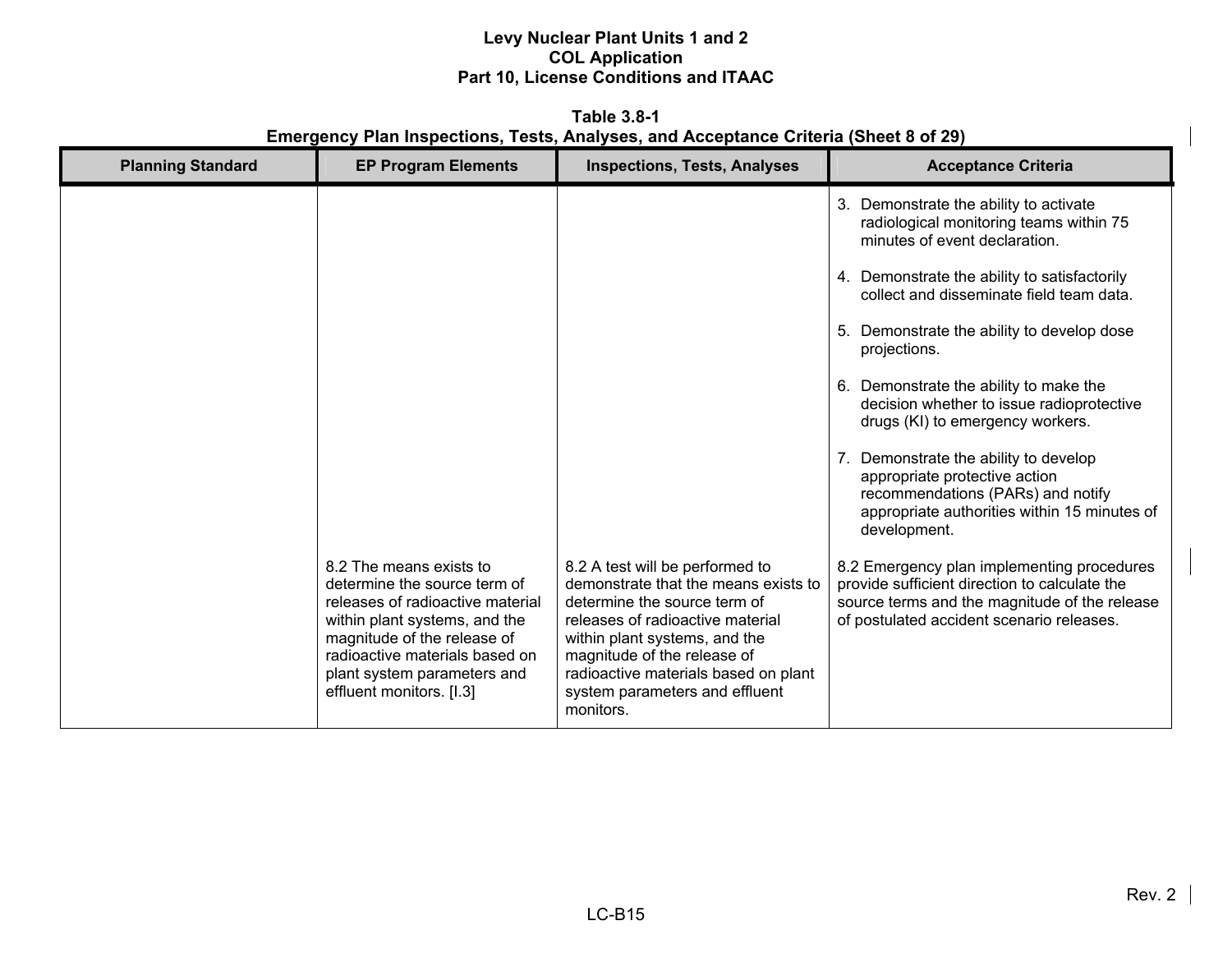**Table 3.8-1 Emergency Plan Inspections, Tests, Analyses, and Acceptance Criteria (Sheet 9 of 29)** 

| <b>Planning Standard</b> | <b>EP Program Elements</b>                                                                                                                                                                                                                                                                                       | <b>Inspections, Tests, Analyses</b>                                                                                                                                                                                                                                                                                | <b>Acceptance Criteria</b>                                                                                                                                                                                                                                                                                                  |
|--------------------------|------------------------------------------------------------------------------------------------------------------------------------------------------------------------------------------------------------------------------------------------------------------------------------------------------------------|--------------------------------------------------------------------------------------------------------------------------------------------------------------------------------------------------------------------------------------------------------------------------------------------------------------------|-----------------------------------------------------------------------------------------------------------------------------------------------------------------------------------------------------------------------------------------------------------------------------------------------------------------------------|
|                          | 8.3 The means exists to<br>continuously assess the impact<br>of the release of radioactive<br>materials to the environment,<br>accounting for the relationship<br>between effluent monitor<br>readings, and onsite and offsite<br>exposures and contamination<br>for various meteorological<br>conditions. [I.4] | 8.3 A test will be performed to<br>demonstrate that the impact of a<br>radiological release to the<br>environment is able to be assessed<br>by utilizing the relationship between<br>effluent monitor readings, and onsite<br>and offsite exposures and<br>contamination for various<br>meteorological conditions. | 8.3 Response personnel can continuously<br>assess the impact of the release of radioactive<br>materials to the environment, accounting for<br>the relationship between effluent monitor<br>readings, and onsite and offsite exposures and<br>contamination for various meteorological<br>conditions under drill conditions. |
|                          | 8.4 The means exists to acquire<br>and evaluate meteorological                                                                                                                                                                                                                                                   | 8.4 A test will be performed to<br>acquire and evaluate meteorological                                                                                                                                                                                                                                             | 8.4 The following parameters are displayed in<br>the TSC and Control Room:                                                                                                                                                                                                                                                  |
|                          | information. [I.6]                                                                                                                                                                                                                                                                                               | data/information.                                                                                                                                                                                                                                                                                                  | Wind speed (at 10m and 60m)<br>$\bullet$<br>Wind direction (at 10m and 60m)<br>$\bullet$<br>Delta-temperature (between 10m and<br>$\bullet$<br>60m)<br>Ambient temperature (at 10m and 60m)<br>$\bullet$<br>Dew point temperature (at 10m)<br>$\bullet$<br>Precipitation (at 2m)<br>$\bullet$                               |
|                          |                                                                                                                                                                                                                                                                                                                  |                                                                                                                                                                                                                                                                                                                    | This data is in the format needed for the<br>appropriate emergency plan implementing<br>procedures.                                                                                                                                                                                                                         |
|                          | 8.5 The means exists to<br>determine the release rate and<br>projected doses if the<br>instrumentation used for<br>assessment is off-scale or<br>inoperable. [I.4]                                                                                                                                               | 8.5 A test will be performed of the<br>capabilities to determine the release<br>rate and projected doses if the<br>instrumentation used for assessment<br>is off-scale or inoperable.                                                                                                                              | 8.5 A drill or exercise is conducted that<br>demonstrates the capability to determine the<br>release rate and projected doses with the<br>instrumentation used for assessment off-scale<br>or inoperable.                                                                                                                   |
|                          | 8.6 The means exist for field<br>monitoring within the plume<br>exposure EPZ. [I.7]                                                                                                                                                                                                                              | 8.6 A test will be performed of the<br>capabilities for field monitoring within<br>the plume exposure EPZ.                                                                                                                                                                                                         | 8.6 A drill or exercise is conducted that<br>demonstrates the ability of the field monitoring<br>teams to be dispatched and locate and monitor<br>a radiological release within the plume<br>exposure EPZ.                                                                                                                  |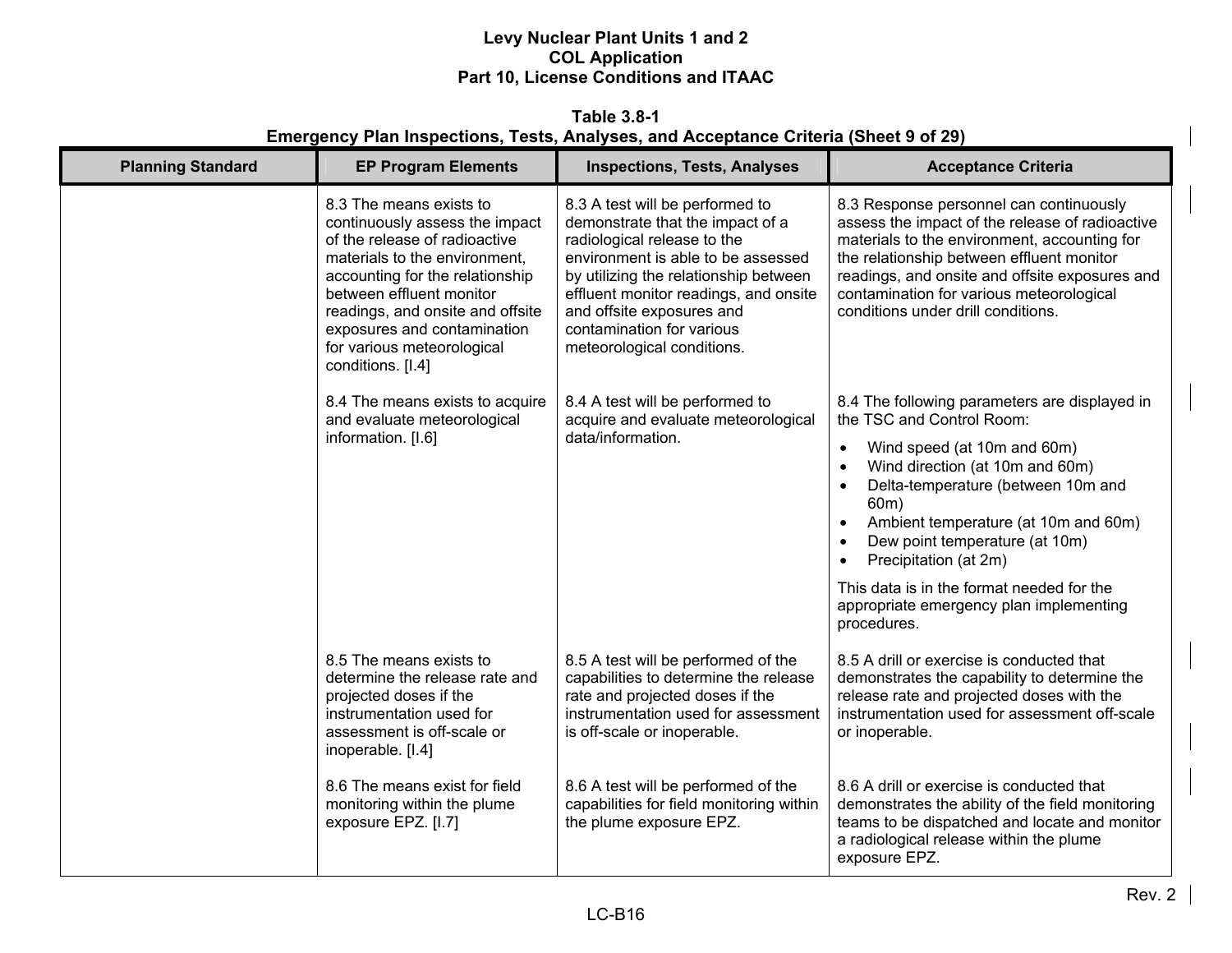**Table 3.8-1 Emergency Plan Inspections, Tests, Analyses, and Acceptance Criteria (Sheet 10 of 29)** 

| <b>Planning Standard</b> | <b>EP Program Elements</b>                                                                                                                                                                                                                                                                                                                                 | <b>Inspections, Tests, Analyses</b>                                                                                                                                                                                                                                                                                                                                                   | <b>Acceptance Criteria</b>                                                                                                                                                                                                                                                                                                                                                                                                                                                                                                                                                                                                                                                      |
|--------------------------|------------------------------------------------------------------------------------------------------------------------------------------------------------------------------------------------------------------------------------------------------------------------------------------------------------------------------------------------------------|---------------------------------------------------------------------------------------------------------------------------------------------------------------------------------------------------------------------------------------------------------------------------------------------------------------------------------------------------------------------------------------|---------------------------------------------------------------------------------------------------------------------------------------------------------------------------------------------------------------------------------------------------------------------------------------------------------------------------------------------------------------------------------------------------------------------------------------------------------------------------------------------------------------------------------------------------------------------------------------------------------------------------------------------------------------------------------|
|                          | 8.7 The means exists to make<br>rapid assessments of actual or<br>potential magnitude and<br>locations of radiological hazards<br>through liquid or gaseous<br>release pathways, including<br>activation, notification means,<br>field team composition,<br>transportation, communication,<br>monitoring equipment, and<br>estimated deployment times. [I] | 8.7 A test will be performed of the<br>capabilities to make rapid<br>assessments of actual or potential<br>magnitude and locations of an<br>radiological hazards through liquid or<br>gaseous release pathways, including<br>activation, notification means, field<br>team composition, transportation,<br>communication, monitoring<br>equipment, and estimated<br>deployment times. | 8.7 A drill or exercise is conducted that<br>demonstrates the capability to activate the field<br>team(s). The team(s) demonstrates the<br>capability to make rapid assessment of actual<br>or potential magnitude and locations of any<br>radiological hazards through simulated liquid or<br>gaseous release pathways. A qualified field<br>team is capable of being notified, activated,<br>briefed and dispatched from the EOF during a<br>radiological release scenario. The team<br>demonstrates conformance with procedural<br>guidance for team composition, use of<br>monitoring equipment, communication from the<br>field, and locating specific sampling locations. |
|                          | 8.8 The capability exists to<br>detect and measure radioiodine<br>concentrations in air in the<br>plume exposure EPZ, as low as<br>$10^{-7}$ µCi/cc (microcuries per<br>cubic centimeter) under field<br>conditions. [I.7.1]                                                                                                                               | 8.8 A test will be performed of the<br>capabilities detect and measure<br>radioiodine concentrations in air in<br>the plume exposure EPZ, as low as<br>$10^{-7}$ µCi/cc (microcuries per cubic<br>centimeter) under field conditions.                                                                                                                                                 | 8.8 A drill or exercise is conducted that<br>demonstrates the capability of a field team to<br>be dispatched during a radiological release<br>scenario and use sampling and detection<br>equipment for air concentrations in the plume<br>exposure EPZ, as low as $10^{-7}$ µCi/cc.                                                                                                                                                                                                                                                                                                                                                                                             |
|                          | 8.9 The means exists to<br>estimate integrated dose from<br>the projected and actual dose<br>rates, and for comparing these<br>estimates with the EPA<br>protective action guides<br>(PAGs). [I.4]                                                                                                                                                         | 8.9 A test will be performed of the<br>capabilities to estimate integrated<br>dose from the projected and actual<br>dose rates, and for comparing these<br>estimates with the EPA protective<br>action guides.                                                                                                                                                                        | 8.9 A drill or exercise is conducted that<br>demonstrates the ability to estimate integrated<br>dose from the dose assessment program and<br>the field monitoring team reading during a<br>radioactive release scenario for the following<br>radioisotopes: Kr-88, Ru-106, I-131, I-132, I-<br>133, I-134, I-135, Te-132, Xe-133, Xe-135, Cs-<br>134, Cs-137, Ce-144. Results are compared<br>with the PAGs.                                                                                                                                                                                                                                                                    |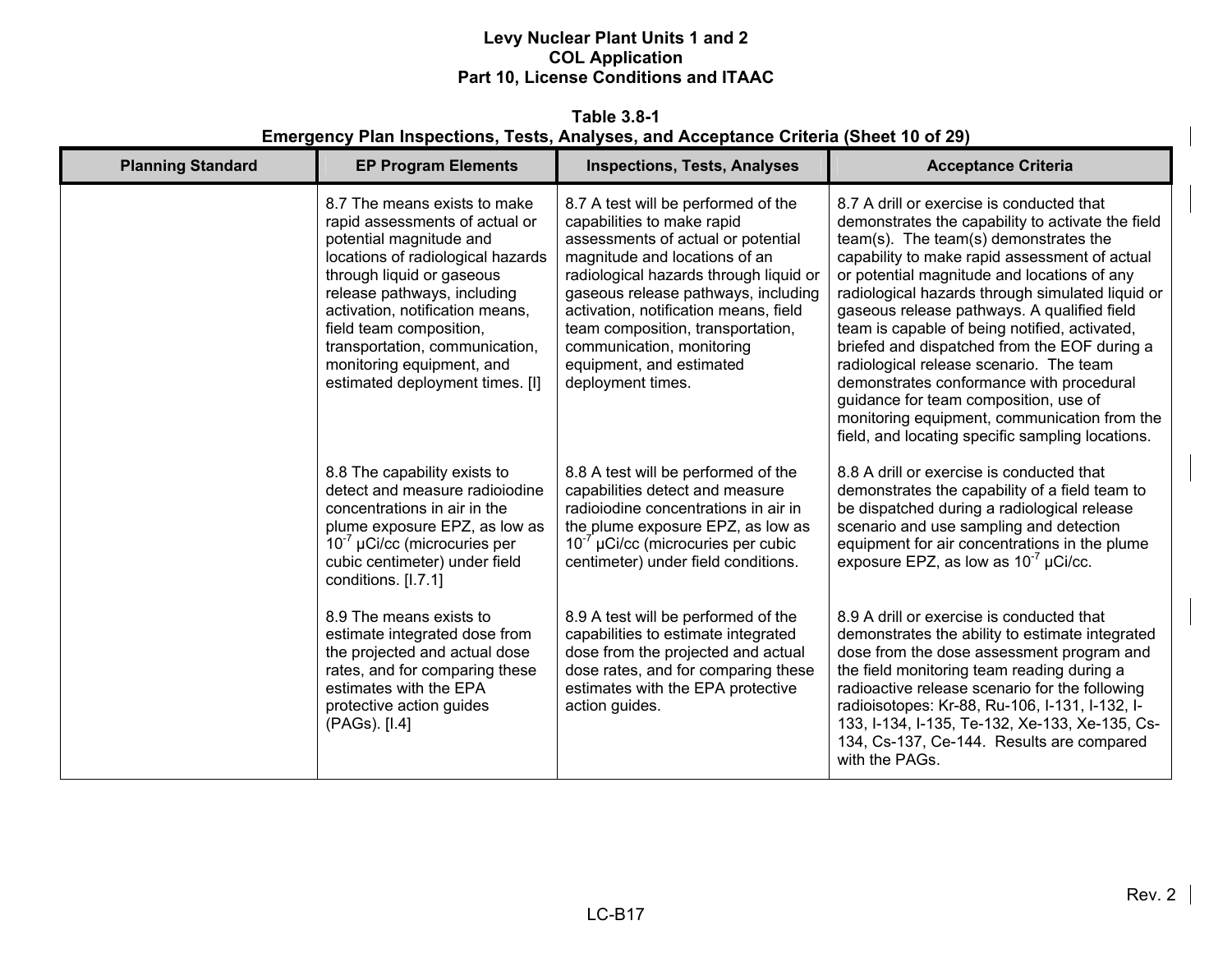**Table 3.8-1 Emergency Plan Inspections, Tests, Analyses, and Acceptance Criteria (Sheet 11 of 29)** 

| <b>Planning Standard</b>                                                                                                                                                                                                                                                                                                                                                                                                                                                                                                                                                                                                      | <b>EP Program Elements</b>                                                                                                                                                                                                                                                                                                                                                                                                                                                                                                        | <b>Inspections, Tests, Analyses</b>                                                                          | <b>Acceptance Criteria</b>                                                                                                                                                                                                                                                                                                                                                                                                                                                                                                                                                                                                                                                                                                                                                                                                                                                                                                                                                                                                   |
|-------------------------------------------------------------------------------------------------------------------------------------------------------------------------------------------------------------------------------------------------------------------------------------------------------------------------------------------------------------------------------------------------------------------------------------------------------------------------------------------------------------------------------------------------------------------------------------------------------------------------------|-----------------------------------------------------------------------------------------------------------------------------------------------------------------------------------------------------------------------------------------------------------------------------------------------------------------------------------------------------------------------------------------------------------------------------------------------------------------------------------------------------------------------------------|--------------------------------------------------------------------------------------------------------------|------------------------------------------------------------------------------------------------------------------------------------------------------------------------------------------------------------------------------------------------------------------------------------------------------------------------------------------------------------------------------------------------------------------------------------------------------------------------------------------------------------------------------------------------------------------------------------------------------------------------------------------------------------------------------------------------------------------------------------------------------------------------------------------------------------------------------------------------------------------------------------------------------------------------------------------------------------------------------------------------------------------------------|
| 9.0 Protective Response                                                                                                                                                                                                                                                                                                                                                                                                                                                                                                                                                                                                       |                                                                                                                                                                                                                                                                                                                                                                                                                                                                                                                                   |                                                                                                              |                                                                                                                                                                                                                                                                                                                                                                                                                                                                                                                                                                                                                                                                                                                                                                                                                                                                                                                                                                                                                              |
| 10 CFR 50.47(b)(10) – A range of<br>protective actions has been<br>developed for the plume exposure<br>EPZ for emergency workers and<br>the public. In developing this<br>range of actions, consideration<br>has been given to evacuation,<br>sheltering, and, as a supplement<br>to these, the prophylactic use of<br>potassium iodide (KI), as<br>appropriate. Guidelines for the<br>choice of protective actions during<br>an emergency, consistent with<br>Federal guidance, are developed<br>and in place, and protective<br>actions for the ingestion exposure<br>EPZ appropriate to the locale have<br>been developed. | 9.1 The means exists to warn<br>and advise onsite individuals of<br>an emergency, including those<br>in areas controlled by the<br>operator, including:[J.1.1]<br>1. employees not having<br>emergency assignments;<br>2. visitors;<br>3. contractor and<br>construction<br>personnel; and<br>4. Other persons who may<br>be in the public access<br>areas, on or passing<br>through the site, or within<br>the owner controlled area.<br>9.2 The means exist to<br>radiological monitor people<br>evacuated from the site. [K.4] | 9.1 A test will be performed of the<br>capabilities.<br>9.2 A test will be performed of the<br>capabilities. | 9.1 The following objectives to warn and<br>advise onsite individuals using the plant public<br>address system are successfully satisfied<br>during a drill or exercise:<br>A. Demonstrate the ability to perform<br>assembly and accountability for all onsite<br>individuals, including those identified below,<br>within 30 minutes of an emergency requiring<br>protected area evacuation and accountability:<br>1. non-essential employees;<br>2. visitors;<br>3. contractor and construction personnel.<br>B. Demonstrate the ability to warn and advise<br>other personnel within the owner controlled<br>area in a timely manner (about 15 minutes).<br>C. Demonstrate the ability to perform site<br>dismissal.<br>9.2 A drill or exercise is conducted that<br>demonstrates the capability to radiologically<br>monitor people evacuated from the site.<br>Equipment is available, and personnel have<br>been assigned and trained to procedures that<br>are approved and in place to accomplish this<br>activity. |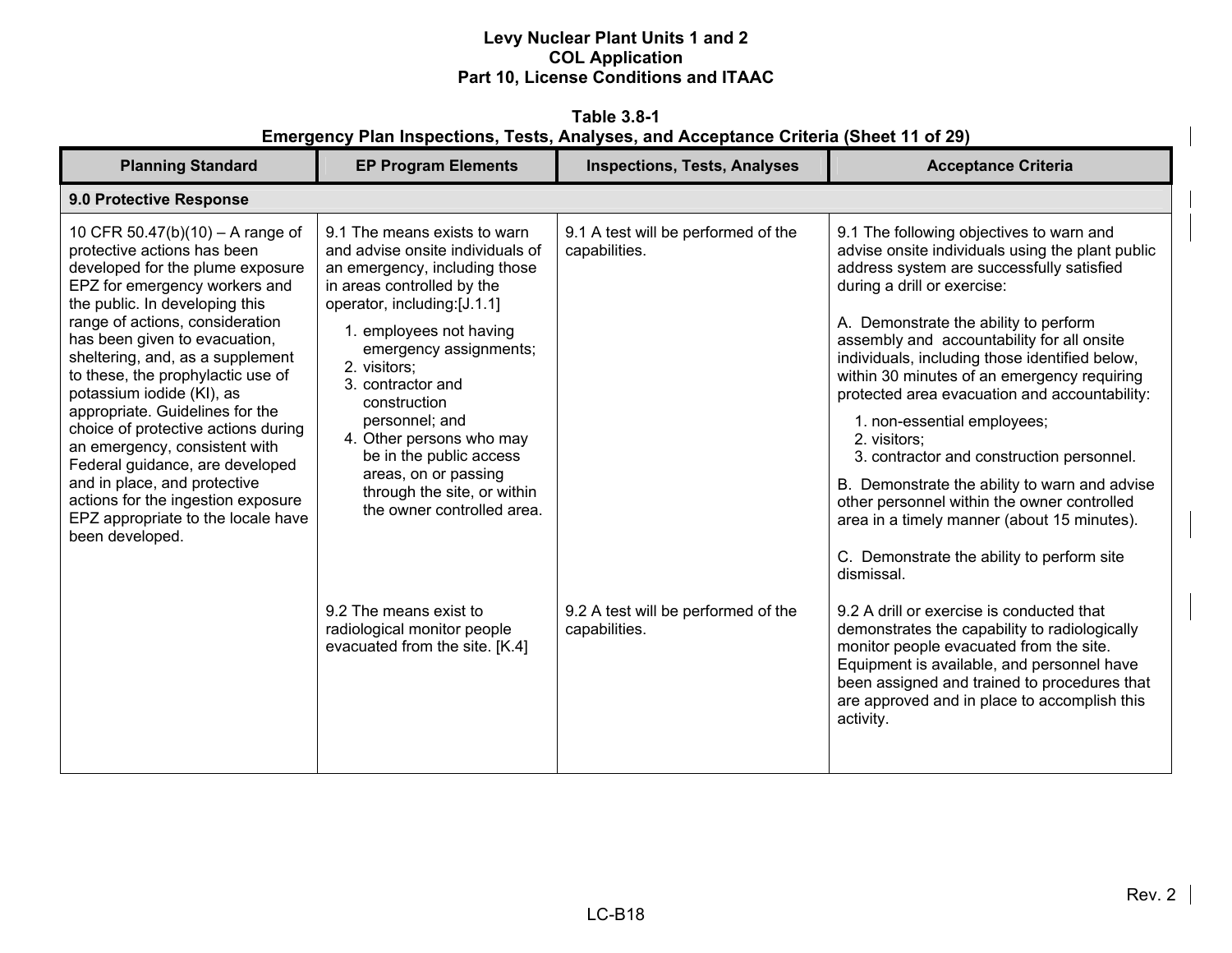**Table 3.8-1 Emergency Plan Inspections, Tests, Analyses, and Acceptance Criteria (Sheet 12 of 29)** 

| <b>Planning Standard</b>                                                                                                                                                    | <b>EP Program Elements</b>                                                                                                                                         | <b>Inspections, Tests, Analyses</b>                                                 | <b>Acceptance Criteria</b>                                                                                                                                                                                                                               |
|-----------------------------------------------------------------------------------------------------------------------------------------------------------------------------|--------------------------------------------------------------------------------------------------------------------------------------------------------------------|-------------------------------------------------------------------------------------|----------------------------------------------------------------------------------------------------------------------------------------------------------------------------------------------------------------------------------------------------------|
|                                                                                                                                                                             | 9.3 The means exists to notify<br>and protect all segments of the<br>transient and resident<br>populations. [J.2.1]                                                | 9.3 A test will be performed of the<br>capabilities.                                | 9.3 A drill or exercise is conducted to<br>demonstrate the capability of the Public Alert<br>and Notification System to successfully initiate<br>a broadcast message to notify and protect all<br>segments of the transient and resident<br>populations. |
| 10.0 Radiological Exposure Control                                                                                                                                          |                                                                                                                                                                    |                                                                                     |                                                                                                                                                                                                                                                          |
| 10 CFR 50.47(b)(11) - Means for<br>controlling radiological exposures,<br>in an emergency, are established<br>for emergency workers. The                                    | 10.1 The means exists to<br>provide onsite radiation<br>protection. [K.2]                                                                                          | 10.1 An analysis of site procedures<br>will be performed.                           | 10. 1 Site Procedures provide the means for<br>onsite radiation protection.                                                                                                                                                                              |
| means for controlling radiological<br>exposures shall include exposure<br>guidelines consistent with EPA<br><b>Emergency Worker and Lifesaving</b><br><b>Activity PAGs.</b> | 10.2 The means exists to<br>provide 24-hour-per-day<br>capability to determine the<br>doses received by emergency<br>personnel and maintain dose<br>records. [K.3] | 10.2 An analysis of emergency plan<br>implementing procedures will be<br>performed. | 10.2 Emergency plan implementing<br>procedures provide the means for 24-hour per-<br>day capability to determine the doses received<br>by emergency personnel and maintain dose<br>records.                                                              |
|                                                                                                                                                                             | 10.3 The means exists to<br>decontaminate relocated onsite<br>and emergency personnel,<br>including waste disposal. [K5.b,<br>K.7                                  | 10.3 An analysis of emergency plan<br>implementing procedures will be<br>performed. | 10.3 Emergency plan implementing<br>procedures provide a means to decontaminate<br>relocated onsite and emergency personnel,<br>including waste disposal.                                                                                                |
|                                                                                                                                                                             | 10.4 The means exists to<br>provide onsite and<br>contamination control<br>measures. [K.6]                                                                         | 10.4 An analysis of site procedures<br>will be performed.                           | 10.4 Site procedures provide the means for<br>onsite contamination control measures.                                                                                                                                                                     |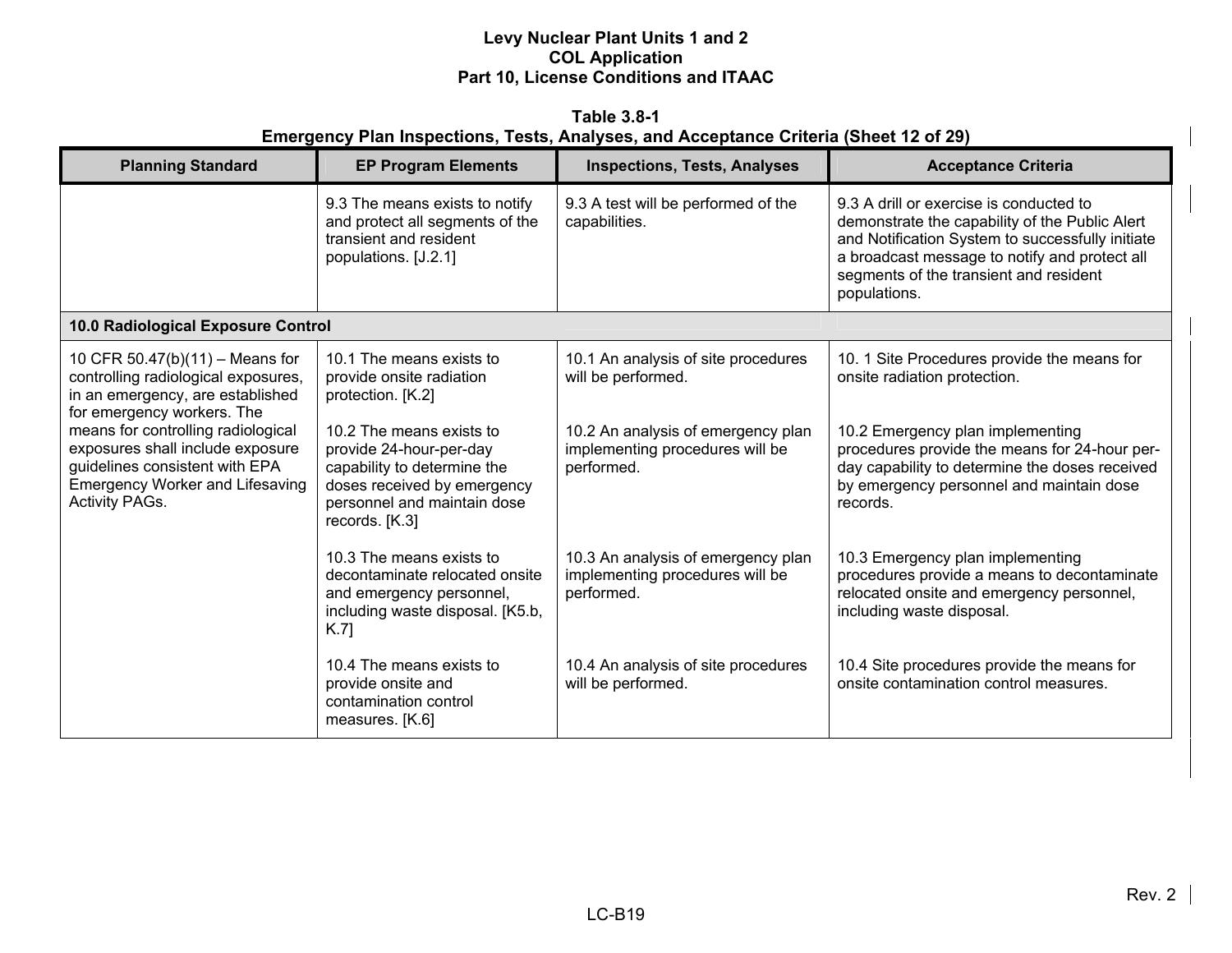**Table 3.8-1 Emergency Plan Inspections, Tests, Analyses, and Acceptance Criteria (Sheet 13 of 29)** 

| <b>Planning Standard</b>                                                                                         | <b>EP Program Elements</b>                                                                                                                                                                                           | <b>Inspections, Tests, Analyses</b>                                                                           | <b>Acceptance Criteria</b>                                                                                                                                                                                                                                                        |
|------------------------------------------------------------------------------------------------------------------|----------------------------------------------------------------------------------------------------------------------------------------------------------------------------------------------------------------------|---------------------------------------------------------------------------------------------------------------|-----------------------------------------------------------------------------------------------------------------------------------------------------------------------------------------------------------------------------------------------------------------------------------|
| 11.0 Medical and Public Health Support                                                                           |                                                                                                                                                                                                                      |                                                                                                               |                                                                                                                                                                                                                                                                                   |
| 10 CFR 50.47(b)(12) -<br>Arrangements are made for<br>medical services for contaminated,<br>injured individuals. | 11.1 Arrangements have been<br>implemented for local and<br>backup hospital and medical<br>services having the capability<br>for evaluation of radiation<br>exposure and uptake. [L.1]                               | 11.1 An analysis of emergency plan<br>implementing procedures will be<br>performed.                           | 11.1 Arrangements have been implemented for<br>local and backup hospital and medical services<br>having the capability for evaluation of radiation<br>exposure and uptake per Letter(s) of<br>Agreement and emergency plan implementing<br>procedures.                            |
|                                                                                                                  | 11.2 The means exist for onsite<br>first aid capability. [L.2]                                                                                                                                                       | 11.2 An analysis of station<br>procedures and emergency plan<br>implementing procedures will be<br>performed. | 11.2 The means exist for onsite first aid<br>capability to include a designated first aid<br>station, supplies and site medical response<br>team per station procedures and Emergency<br>plan implementing procedures.                                                            |
|                                                                                                                  | 11.3 Arrangements have been<br>implemented for transporting<br>victims of radiological accidents,<br>including contaminated injured<br>individuals, from the site to<br>offsite medical support facilities.<br>[L.4] | 11.3 An analysis of emergency plan<br>implementing procedures will be<br>performed.                           | 11.3 Arrangements have been implemented for<br>transporting victims of radiological accidents,<br>including contaminated injured individuals,<br>from the site to offsite medical support facilities<br>per Letter(s) of Agreement and emergency<br>plan implementing procedures. |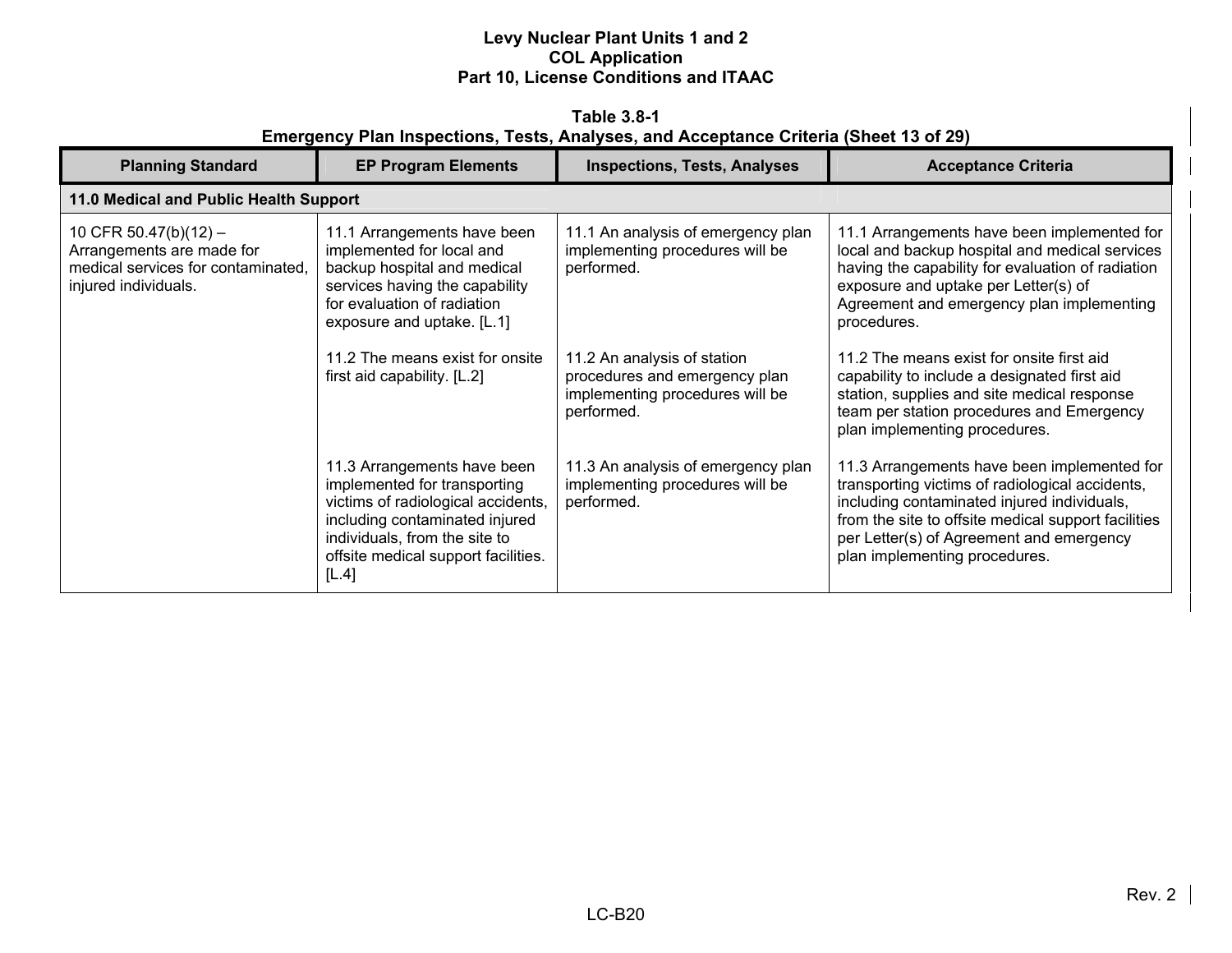**Table 3.8-1 Emergency Plan Inspections, Tests, Analyses, and Acceptance Criteria (Sheet 14 of 29)** 

| <b>Planning Standard</b>                                                                                                                                                                                                                                                                                                       | <b>EP Program Elements</b>                                                                                                                                                                                                                                                                       | <b>Inspections, Tests, Analyses</b>                                                                                                     | <b>Acceptance Criteria</b>                                                                                                                                                                                                                                                                                                                                                                                                                                                                                                                                      |
|--------------------------------------------------------------------------------------------------------------------------------------------------------------------------------------------------------------------------------------------------------------------------------------------------------------------------------|--------------------------------------------------------------------------------------------------------------------------------------------------------------------------------------------------------------------------------------------------------------------------------------------------|-----------------------------------------------------------------------------------------------------------------------------------------|-----------------------------------------------------------------------------------------------------------------------------------------------------------------------------------------------------------------------------------------------------------------------------------------------------------------------------------------------------------------------------------------------------------------------------------------------------------------------------------------------------------------------------------------------------------------|
| <b>12.0 Exercises and Drills</b>                                                                                                                                                                                                                                                                                               |                                                                                                                                                                                                                                                                                                  |                                                                                                                                         |                                                                                                                                                                                                                                                                                                                                                                                                                                                                                                                                                                 |
| 10 CFR 50.47(b)(14) - Periodic<br>exercises are (will be) conducted<br>to evaluate major portions of<br>emergency response capabilities,<br>periodic drills are (will be)<br>conducted to develop and<br>maintain key skills, and<br>deficiencies identified as a result<br>of exercises or drills are (will be)<br>corrected. | 12.1 Licensee conducts a full<br>participation exercise to<br>evaluate major portions of<br>emergency response<br>capabilities, which includes<br>participation by each State and<br>local agency within the plume<br>exposure EPZ, and each State<br>within the ingestion control EPZ.<br>[N.1] | 12.1 A full participation exercise<br>(test) will be conducted within the<br>specified time periods of Appendix E<br>to 10 CFR Part 50. | 12.1.1 The exercise is completed within the<br>specified time periods of Appendix E to 10<br>CFR Part 50, onsite exercise objectives listed<br>below have been met, and there are no<br>uncorrected onsite exercise deficiencies.<br>A. Accident Assessment and Classification<br>1. Demonstrate the ability to identify initiating<br>conditions, determine emergency action level<br>(EAL) parameters, and correctly classify the<br>emergency throughout the exercise in<br>accordance with emergency plan implementing<br>procedures.<br>Standard Criteria: |
|                                                                                                                                                                                                                                                                                                                                |                                                                                                                                                                                                                                                                                                  |                                                                                                                                         | a. The appropriate EAL condition associated<br>with a parameter or symptom was<br>recognized.                                                                                                                                                                                                                                                                                                                                                                                                                                                                   |
|                                                                                                                                                                                                                                                                                                                                |                                                                                                                                                                                                                                                                                                  |                                                                                                                                         | b. The correct emergency classification is<br>declared within 15 minutes of the time that<br>the EAL condition was present.                                                                                                                                                                                                                                                                                                                                                                                                                                     |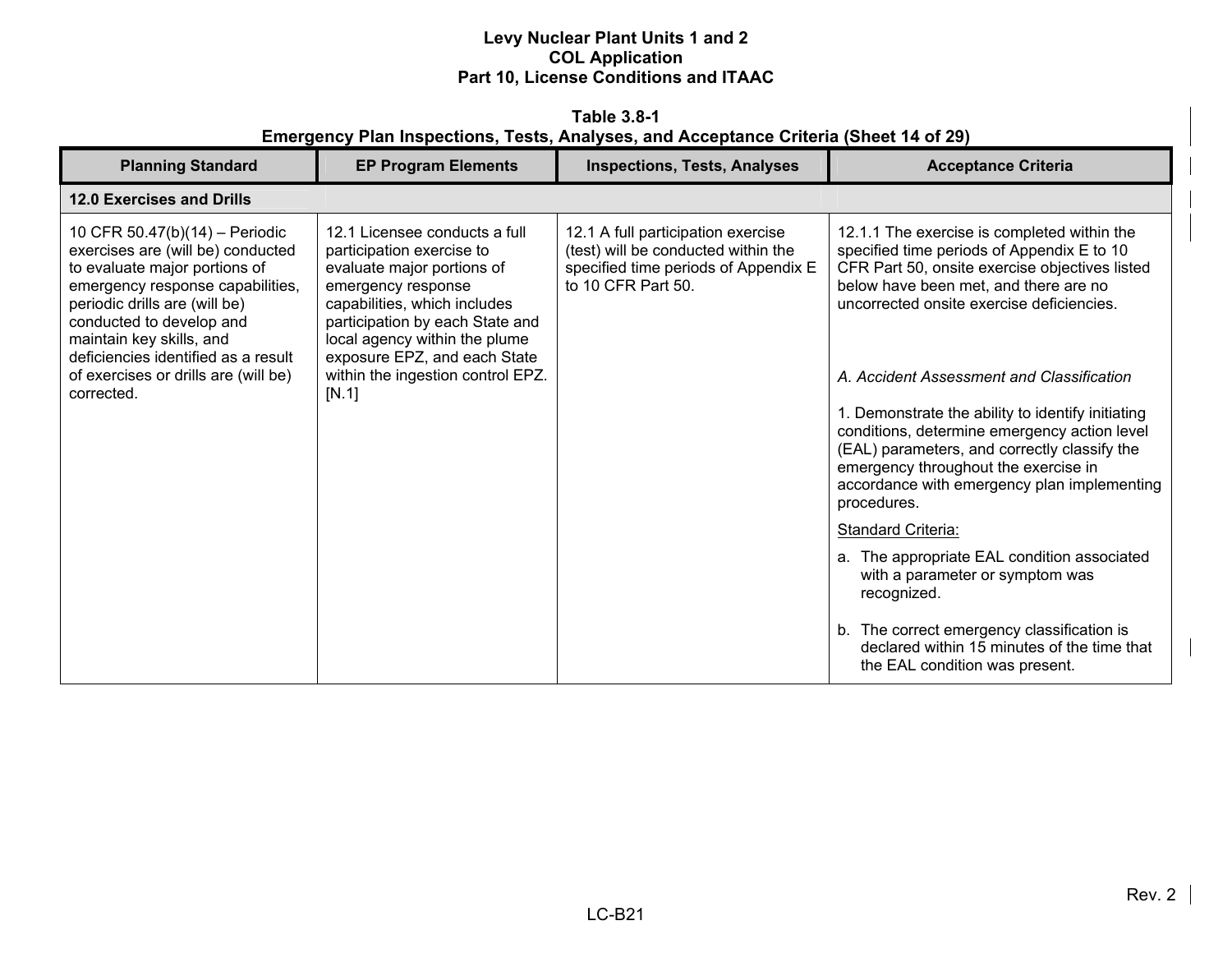**Table 3.8-1 Emergency Plan Inspections, Tests, Analyses, and Acceptance Criteria (Sheet 15 of 29)** 

| <b>Planning Standard</b> | <b>EP Program Elements</b> | <b>Inspections, Tests, Analyses</b> | <b>Acceptance Criteria</b>                                                                                                                                                                                                                |
|--------------------------|----------------------------|-------------------------------------|-------------------------------------------------------------------------------------------------------------------------------------------------------------------------------------------------------------------------------------------|
|                          |                            |                                     | <b>B.</b> Notifications                                                                                                                                                                                                                   |
|                          |                            |                                     | 1. Demonstrate the ability to alert, notify and<br>mobilize site emergency response personnel,<br>in accordance with emergency plan<br>implementing procedures.                                                                           |
|                          |                            |                                     | <b>Standard Criteria:</b>                                                                                                                                                                                                                 |
|                          |                            |                                     | a. Initiate a plant page announcement using<br>the appropriate message scenario for ERO<br>notification.                                                                                                                                  |
|                          |                            |                                     | b. Activate the computer based automated<br>callout system at declaration of an Alert<br>classification or higher.                                                                                                                        |
|                          |                            |                                     | 2. Demonstrate the ability to notify responsible<br>State and local government agencies within 15<br>minutes and the NRC within 60 minutes after<br>declaring an emergency, in accordance with<br>emergency plan implementing procedures. |
|                          |                            |                                     | <b>Standard Criteria:</b>                                                                                                                                                                                                                 |
|                          |                            |                                     | a. Transmit information to state and local<br>agencies within 15 minutes of event<br>classification.                                                                                                                                      |
|                          |                            |                                     | b. Transmit follow-up information to state and<br>local agencies within 60 minutes of last<br>transmittal.                                                                                                                                |
|                          |                            |                                     |                                                                                                                                                                                                                                           |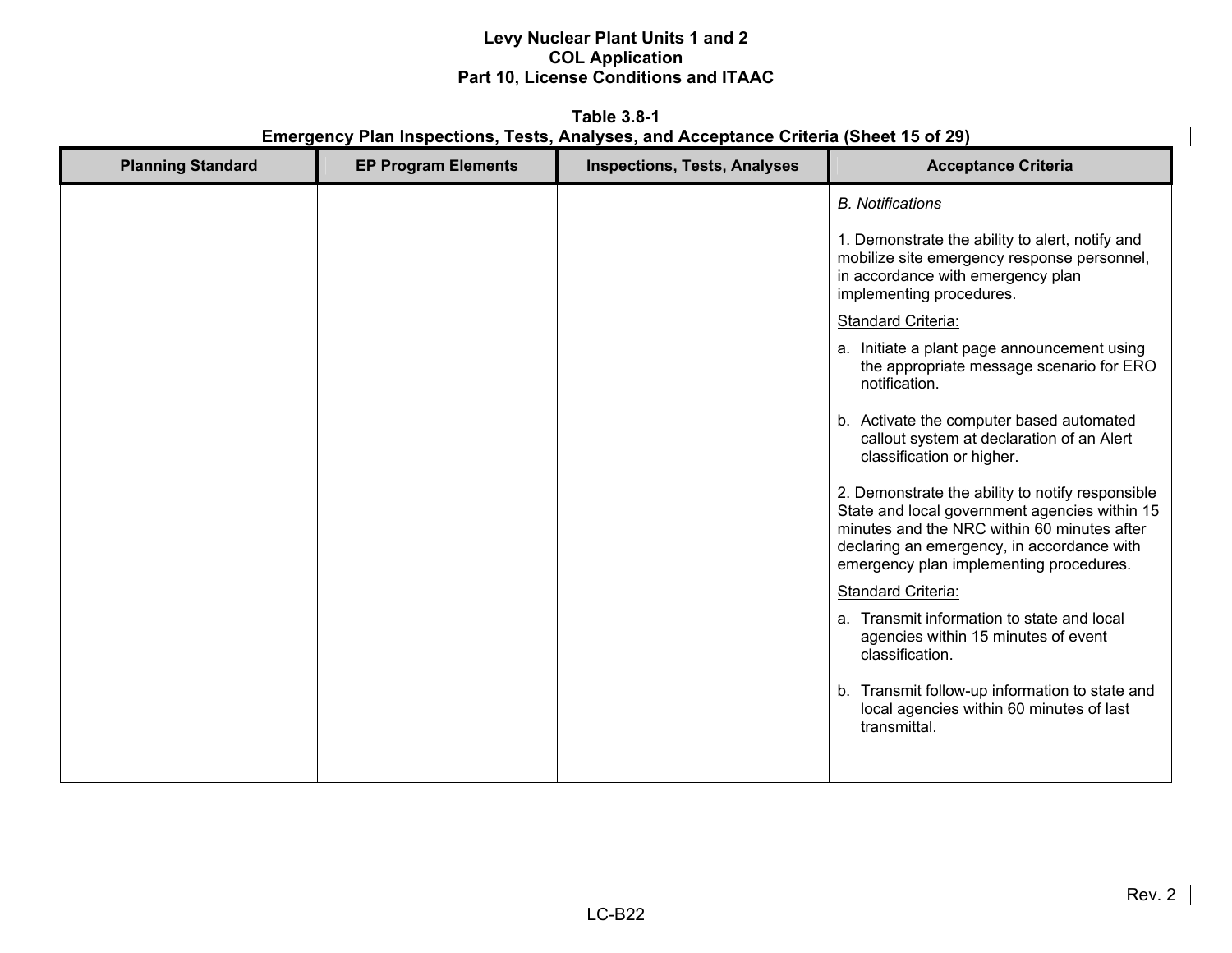**Table 3.8-1 Emergency Plan Inspections, Tests, Analyses, and Acceptance Criteria (Sheet 16 of 29)** 

| <b>Planning Standard</b> | <b>EP Program Elements</b> | <b>Inspections, Tests, Analyses</b> | <b>Acceptance Criteria</b>                                                                                                                                                                                                                                            |
|--------------------------|----------------------------|-------------------------------------|-----------------------------------------------------------------------------------------------------------------------------------------------------------------------------------------------------------------------------------------------------------------------|
|                          |                            |                                     | c. Transmit information within 60 minutes of<br>event classification for an initial notification<br>to the NRC.                                                                                                                                                       |
|                          |                            |                                     | 3. Demonstrate the ability to warn or advise<br>onsite individuals of emergency conditions in a<br>timely manner (about 15 minutes), in<br>accordance with emergency plan implementing<br>procedures.                                                                 |
|                          |                            |                                     | Standard Criteria:                                                                                                                                                                                                                                                    |
|                          |                            |                                     | a. Initiate notification of onsite individuals of<br>event declaration (via plant page,<br>telephone, etc.)                                                                                                                                                           |
|                          |                            |                                     | 4. Demonstrate the capability of the Public<br>Alert and Notification System to operate<br>properly for public notification when required,<br>in accordance with emergency plan<br>implementing procedures.                                                           |
|                          |                            |                                     | Standard Criteria:                                                                                                                                                                                                                                                    |
|                          |                            |                                     | a. Greater than 94% of ANS sirens are<br>capable of performing their function as<br>indicated by the feedback system. The<br>clarifying notes listed in NEI 99-02,<br><b>Regulatory Assessment Performance</b><br>Indicator Guideline, will be used for this<br>test. |
|                          |                            |                                     |                                                                                                                                                                                                                                                                       |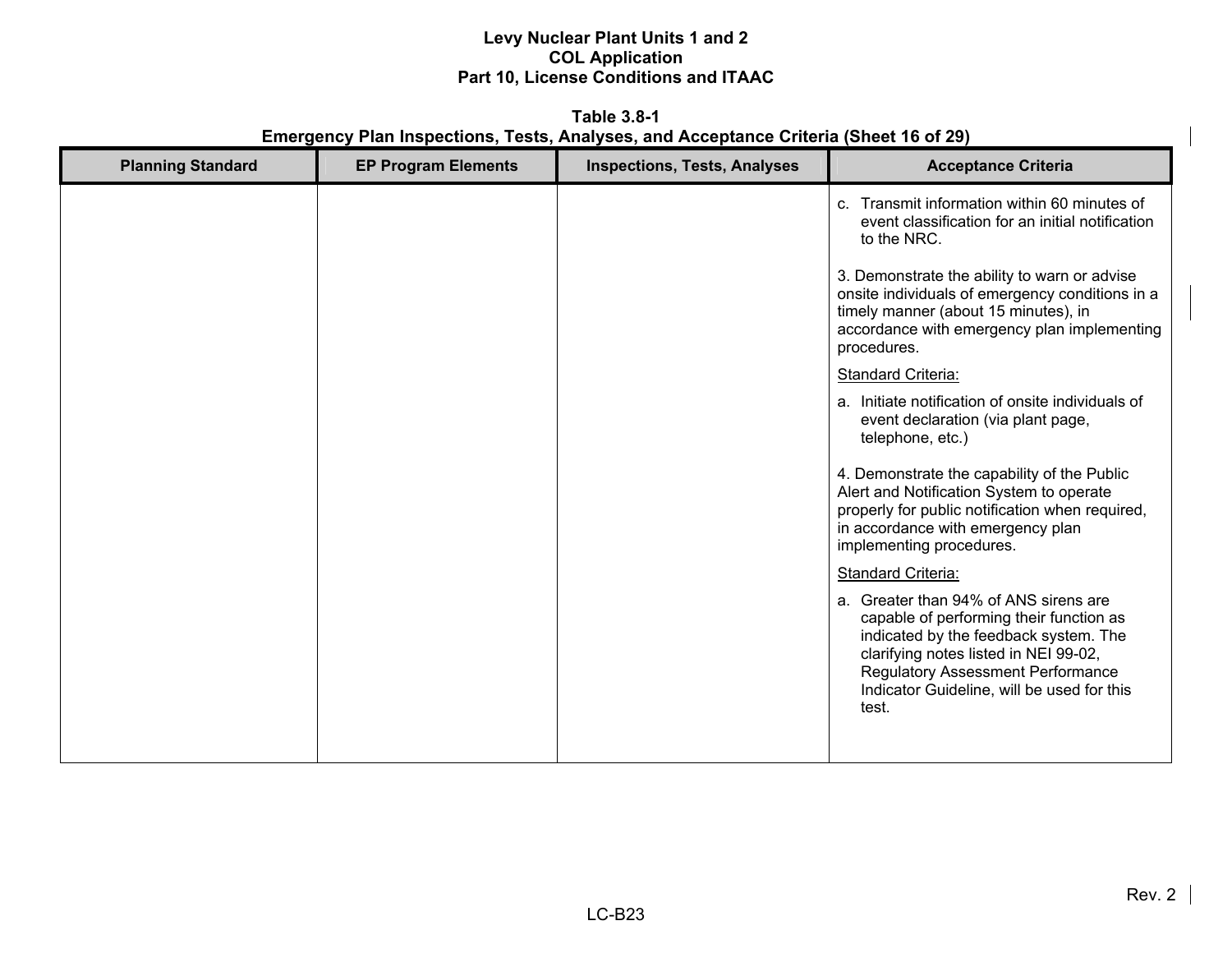**Table 3.8-1 Emergency Plan Inspections, Tests, Analyses, and Acceptance Criteria (Sheet 17 of 29)** 

| <b>Planning Standard</b> | <b>EP Program Elements</b> | <b>Inspections, Tests, Analyses</b> | <b>Acceptance Criteria</b>                                                                                                                                                                                                                                                                                                                                       |
|--------------------------|----------------------------|-------------------------------------|------------------------------------------------------------------------------------------------------------------------------------------------------------------------------------------------------------------------------------------------------------------------------------------------------------------------------------------------------------------|
|                          |                            |                                     | C. Emergency Response                                                                                                                                                                                                                                                                                                                                            |
|                          |                            |                                     | 1. Demonstrate the capability to direct and<br>control emergency operations, in accordance<br>with emergency plan implementing<br>procedures.                                                                                                                                                                                                                    |
|                          |                            |                                     | Standard Criteria:                                                                                                                                                                                                                                                                                                                                               |
|                          |                            |                                     | a. Facility command and control is<br>demonstrated by the Nuclear Shift Manager<br>- Operations in the Control Room<br>(simulator) upon event declaration, and by<br>the Emergency Coordinator - TSC in the<br>Technical Support Center (TSC) and the<br>EOF Director in the Emergency Operations<br>Facility (EOF) within 60-75 minutes of ERO<br>notification. |
|                          |                            |                                     | 2. Demonstrate the ability to transfer overall<br>command and control from the Nuclear Shift<br>Manager - Operations in the Control Room<br>(simulator) to the Emergency Coordinator -<br>TSC in the TSC and EOF Director in the EOF,<br>in accordance with emergency plan<br>implementing procedures.                                                           |
|                          |                            |                                     | <b>Standard Criteria:</b>                                                                                                                                                                                                                                                                                                                                        |
|                          |                            |                                     | a. Evaluation of briefings that were conducted<br>prior to turnover includes current plant<br>conditions, radiological release information,<br>response efforts and priorities, and the<br>formal relief of delegable and non-<br>delegable responsibilities.                                                                                                    |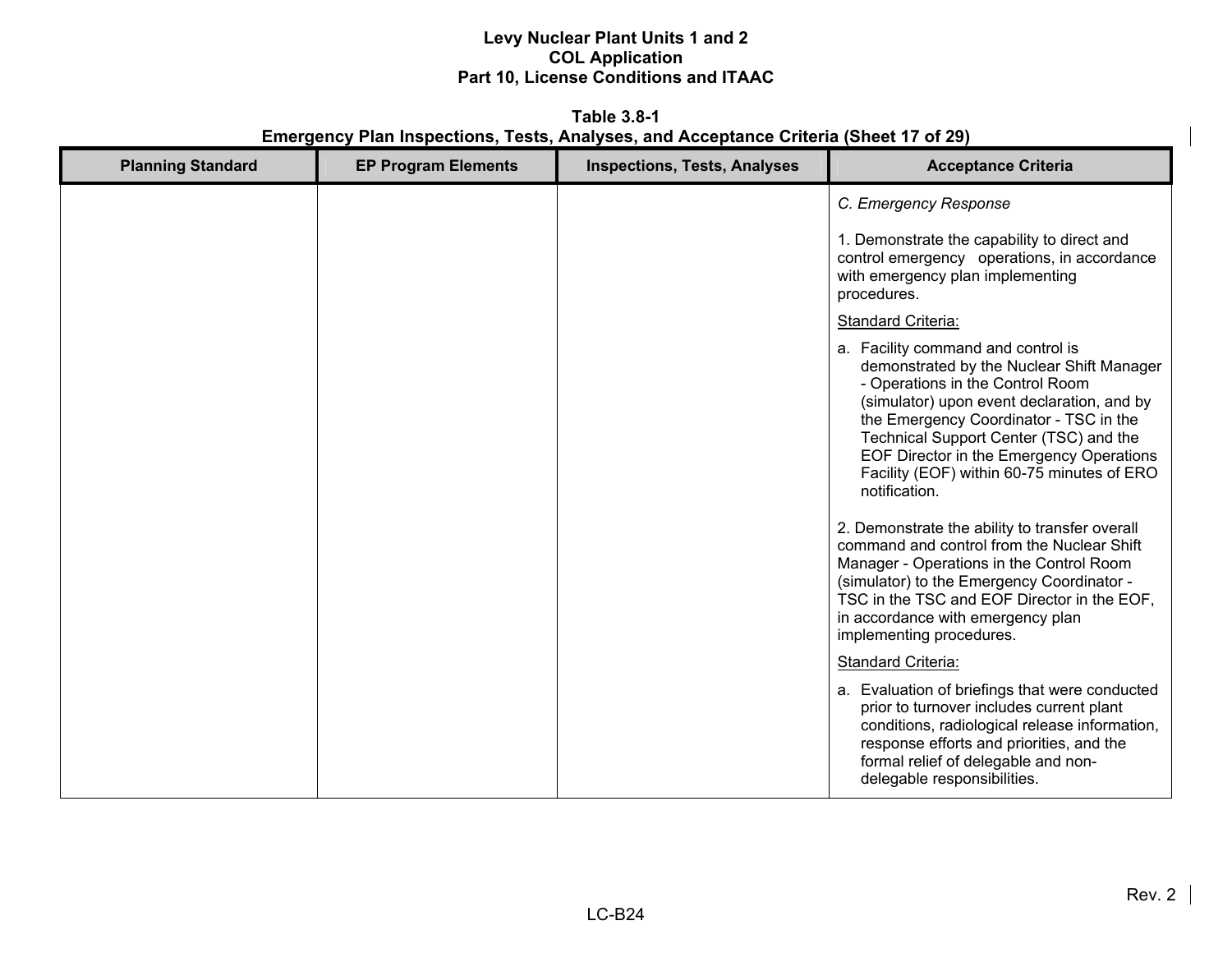**Table 3.8-1 Emergency Plan Inspections, Tests, Analyses, and Acceptance Criteria (Sheet 18 of 29)** 

| <b>Planning Standard</b> | <b>EP Program Elements</b> | <b>Inspections, Tests, Analyses</b> | <b>Acceptance Criteria</b>                                                                                                                                                                                                                                         |
|--------------------------|----------------------------|-------------------------------------|--------------------------------------------------------------------------------------------------------------------------------------------------------------------------------------------------------------------------------------------------------------------|
|                          |                            |                                     | 3. Demonstrate the ability to maintain<br>continuous staffing of the emergency response<br>facilities for a protracted period, in accordance<br>with emergency plan implementing<br>procedures.                                                                    |
|                          |                            |                                     | <b>Standard Criteria:</b>                                                                                                                                                                                                                                          |
|                          |                            |                                     | a. Complete shift relief schedule adequate to<br>support 24-hour staffing.                                                                                                                                                                                         |
|                          |                            |                                     | 4. Demonstrate the ability to perform assembly<br>and accountability for all onsite individuals<br>within 30 minutes of an emergency requiring a<br>Protected Area evacuation and accountability,<br>in accordance with emergency plan<br>implementing procedures. |
|                          |                            |                                     | <b>Standard Criteria:</b>                                                                                                                                                                                                                                          |
|                          |                            |                                     | a. All Protected Area personnel are<br>assembled in their designated assembly<br>area and accountability is completed within<br>30 minutes of an emergency requiring<br>Protected Area evacuation and<br>accountability.                                           |
|                          |                            |                                     |                                                                                                                                                                                                                                                                    |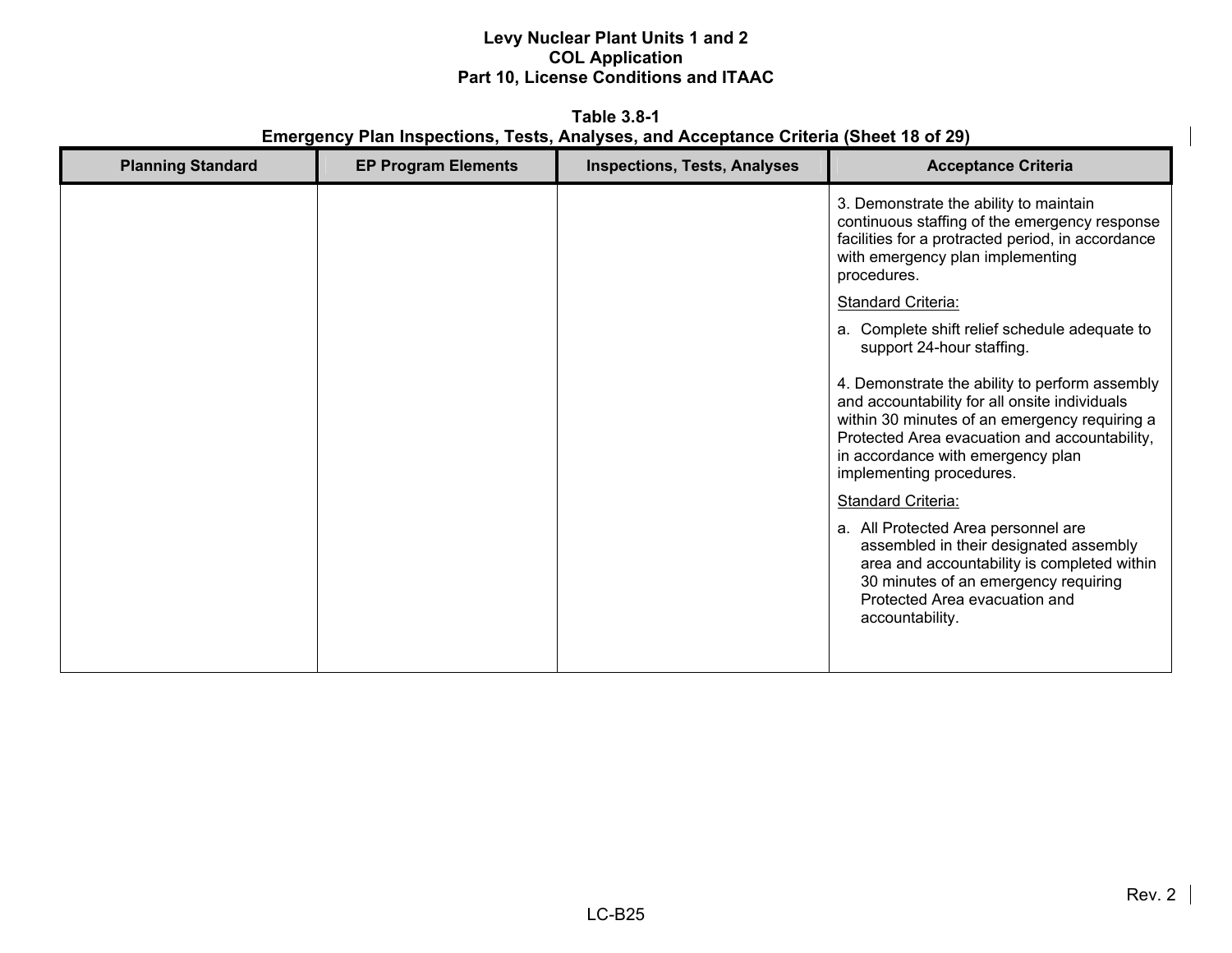**Table 3.8-1 Emergency Plan Inspections, Tests, Analyses, and Acceptance Criteria (Sheet 19 of 29)** 

| <b>Planning Standard</b> | <b>EP Program Elements</b> | <b>Inspections, Tests, Analyses</b> | <b>Acceptance Criteria</b>                                                                                                                                                                                                                        |
|--------------------------|----------------------------|-------------------------------------|---------------------------------------------------------------------------------------------------------------------------------------------------------------------------------------------------------------------------------------------------|
|                          |                            |                                     | D. Emergency Response Facilities                                                                                                                                                                                                                  |
|                          |                            |                                     | 1. Demonstrate activation of the Operations<br>Support Center (OSC), Technical Support<br>Center (TSC), Emergency Operations Facility<br>(EOF), and Emergency News Center (ENC), in<br>accordance with emergency plan implementing<br>procedures. |
|                          |                            |                                     | Standard Criteria:                                                                                                                                                                                                                                |
|                          |                            |                                     | a. The TSC and OSC, are activated within<br>approximately one (1) hour of an Alert or<br>higher emergency declaration with at least<br>minimum staffing.                                                                                          |
|                          |                            |                                     | b. The EOF is activated within approximately<br>one (1) hour of a Site Area Emergency or<br>higher emergency declaration with at least<br>minimum staffing.                                                                                       |
|                          |                            |                                     | c. The ENC minimum staffing positions are<br>available within approximately two (2) hours<br>of a Site Area Emergency or higher<br>emergency declaration.                                                                                         |
|                          |                            |                                     | 2. Demonstrate the adequacy of equipment,<br>security provisions, and habitability precautions<br>for the TSC, OSC, EOF, and ENC, as<br>appropriate, in accordance with emergency<br>plan implementing procedures.                                |
|                          |                            |                                     |                                                                                                                                                                                                                                                   |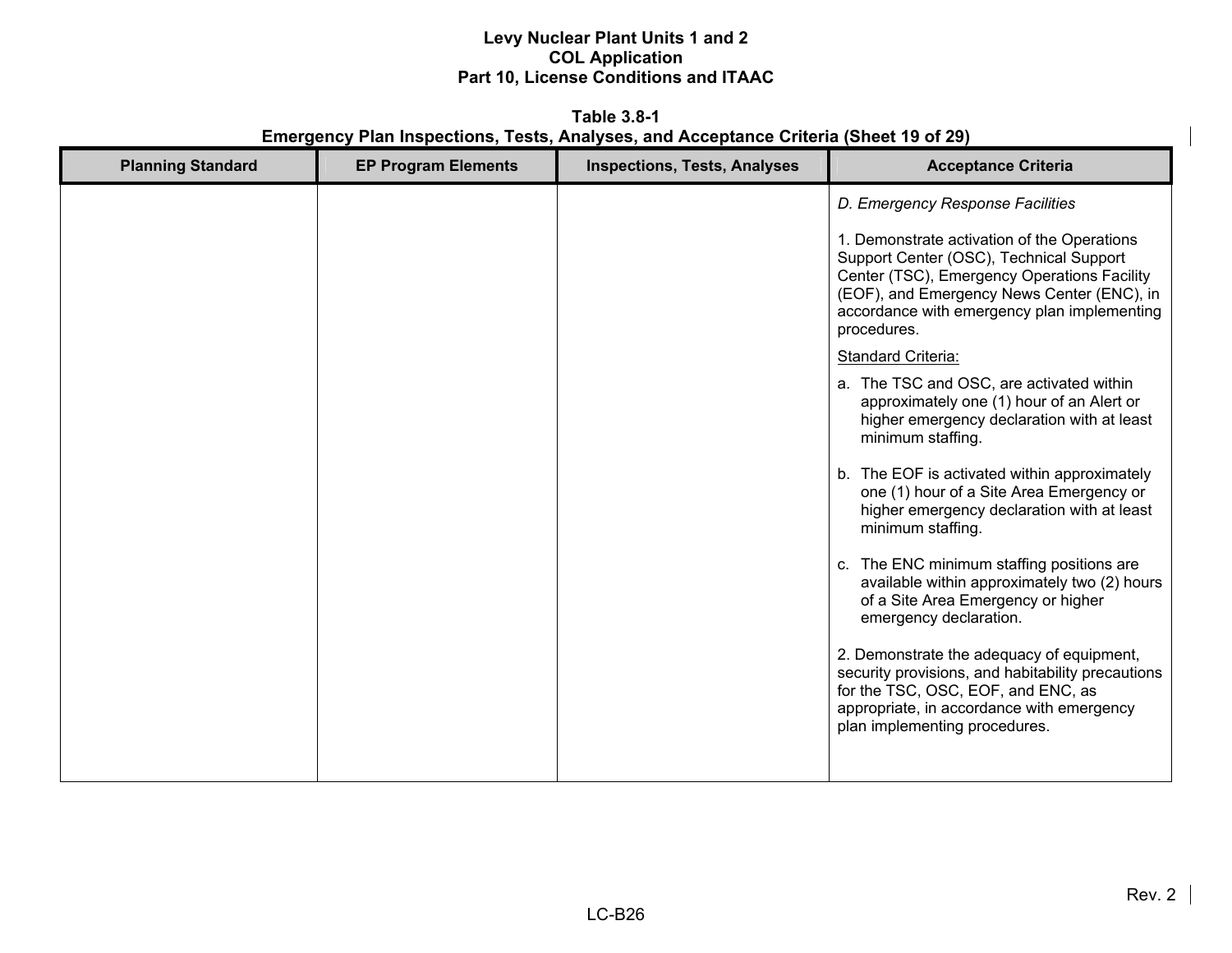**Table 3.8-1 Emergency Plan Inspections, Tests, Analyses, and Acceptance Criteria (Sheet 20 of 29)** 

| <b>Planning Standard</b> | <b>EP Program Elements</b> | <b>Inspections, Tests, Analyses</b> | <b>Acceptance Criteria</b>                                                                                                                                                                                                                                                                                                                                                                                                                                                                                                                                                                                                                                                                 |
|--------------------------|----------------------------|-------------------------------------|--------------------------------------------------------------------------------------------------------------------------------------------------------------------------------------------------------------------------------------------------------------------------------------------------------------------------------------------------------------------------------------------------------------------------------------------------------------------------------------------------------------------------------------------------------------------------------------------------------------------------------------------------------------------------------------------|
|                          |                            |                                     | Standard Criteria:<br>a. The adequacy of the emergency equipment<br>in the emergency response facilities,<br>including availability and consistency with<br>emergency plan implementing procedures,<br>supported the accomplishment of all of the<br>evaluated performance objectives.<br>b. The Security Coordinator implements and<br>performs all appropriate steps from the<br>emergency plan implementing procedures<br>for the ingress, egress, and control of<br>onsite and offsite personnel responding to<br>the site during the scenario.<br>c. The Radiation Controls Coordinator and<br>staff correctly implement and perform all<br>appropriate steps from the emergency plan |
|                          |                            |                                     | implementing procedures when a simulated<br>onsite/offsite release has occurred during<br>the scenario.<br>3. Demonstrate communications from the<br>emergency response facilities and the<br>adequacy of communications for all emergency<br>support resources, in accordance with<br>emergency plan implementing procedures.<br><b>Standard Criteria:</b><br>a. Emergency response communications are<br>available and operational.                                                                                                                                                                                                                                                      |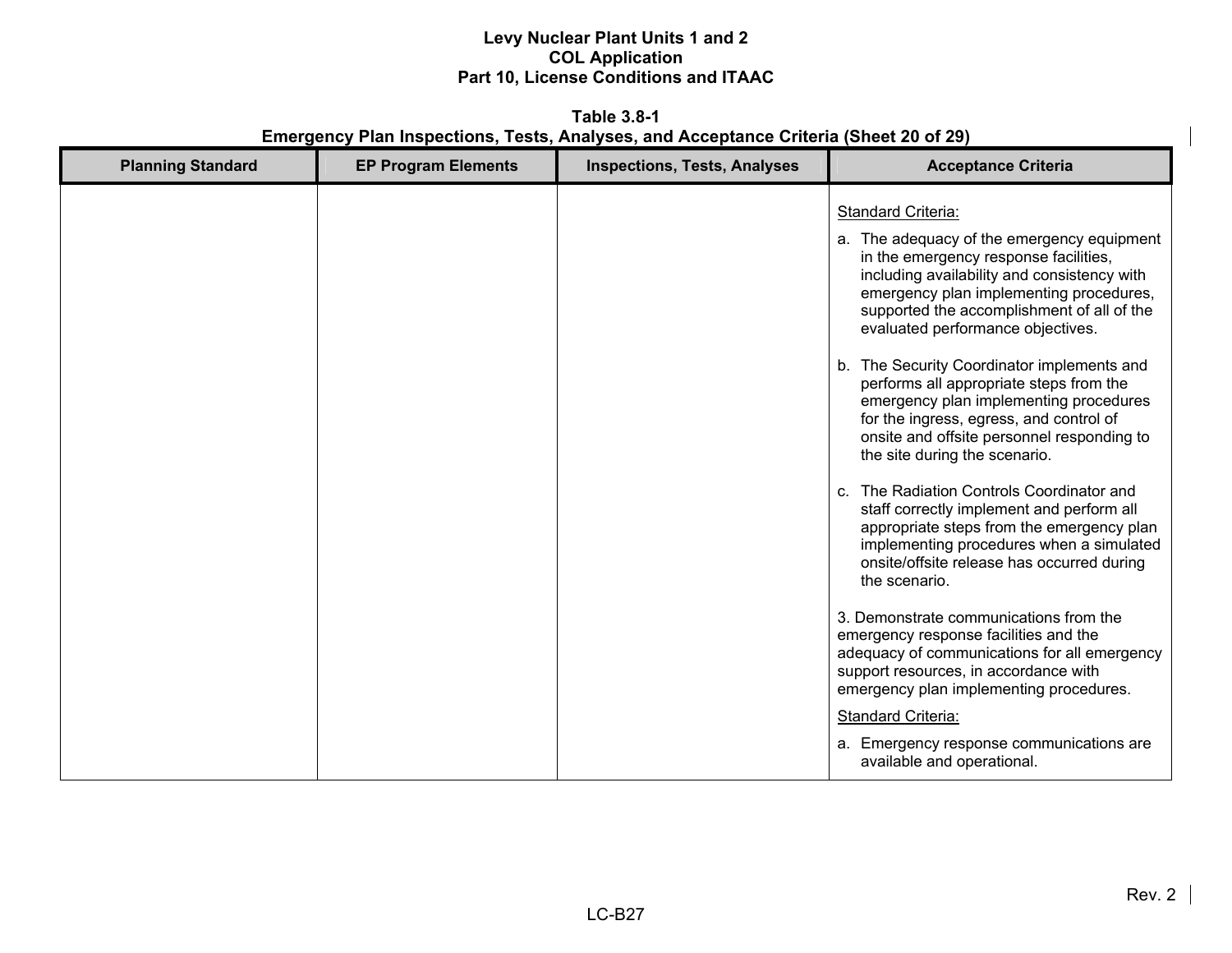**Table 3.8-1 Emergency Plan Inspections, Tests, Analyses, and Acceptance Criteria (Sheet 21 of 29)** 

| <b>Planning Standard</b> | <b>EP Program Elements</b> | <b>Inspections, Tests, Analyses</b> | <b>Acceptance Criteria</b>                                                                                                                                                                                |
|--------------------------|----------------------------|-------------------------------------|-----------------------------------------------------------------------------------------------------------------------------------------------------------------------------------------------------------|
|                          |                            |                                     | b. Communications systems are adequate to<br>support CR, TSC, OSC, EOF, and ENC<br>activation.                                                                                                            |
|                          |                            |                                     | c. Demonstrate emergency response<br>personnel are able to operate all specified<br>communication systems.                                                                                                |
|                          |                            |                                     | d. Clear primary and backup communications<br>links are established and maintained for the<br>duration of the exercise.                                                                                   |
|                          |                            |                                     | E. Radiological Assessment and Control                                                                                                                                                                    |
|                          |                            |                                     | 1. Demonstrate the ability to obtain onsite<br>radiological surveys and samples.                                                                                                                          |
|                          |                            |                                     | <b>Standard Criteria:</b>                                                                                                                                                                                 |
|                          |                            |                                     | a. RP personnel demonstrate the ability to<br>obtain appropriate instruments (range and<br>type) and take surveys for scenario<br>conditions that allow EPA PAGs to be<br>exceeded.                       |
|                          |                            |                                     | b. Airborne samples are properly taken,<br>reported and assessed and utilized when<br>the conditions indicate the need for the<br>information.                                                            |
|                          |                            |                                     | 2. Demonstrate the capability to establish<br>emergency exposure guidelines consistent<br>with EPA-400 and the ability to continuously<br>monitor and control radiation exposure to<br>emergency workers. |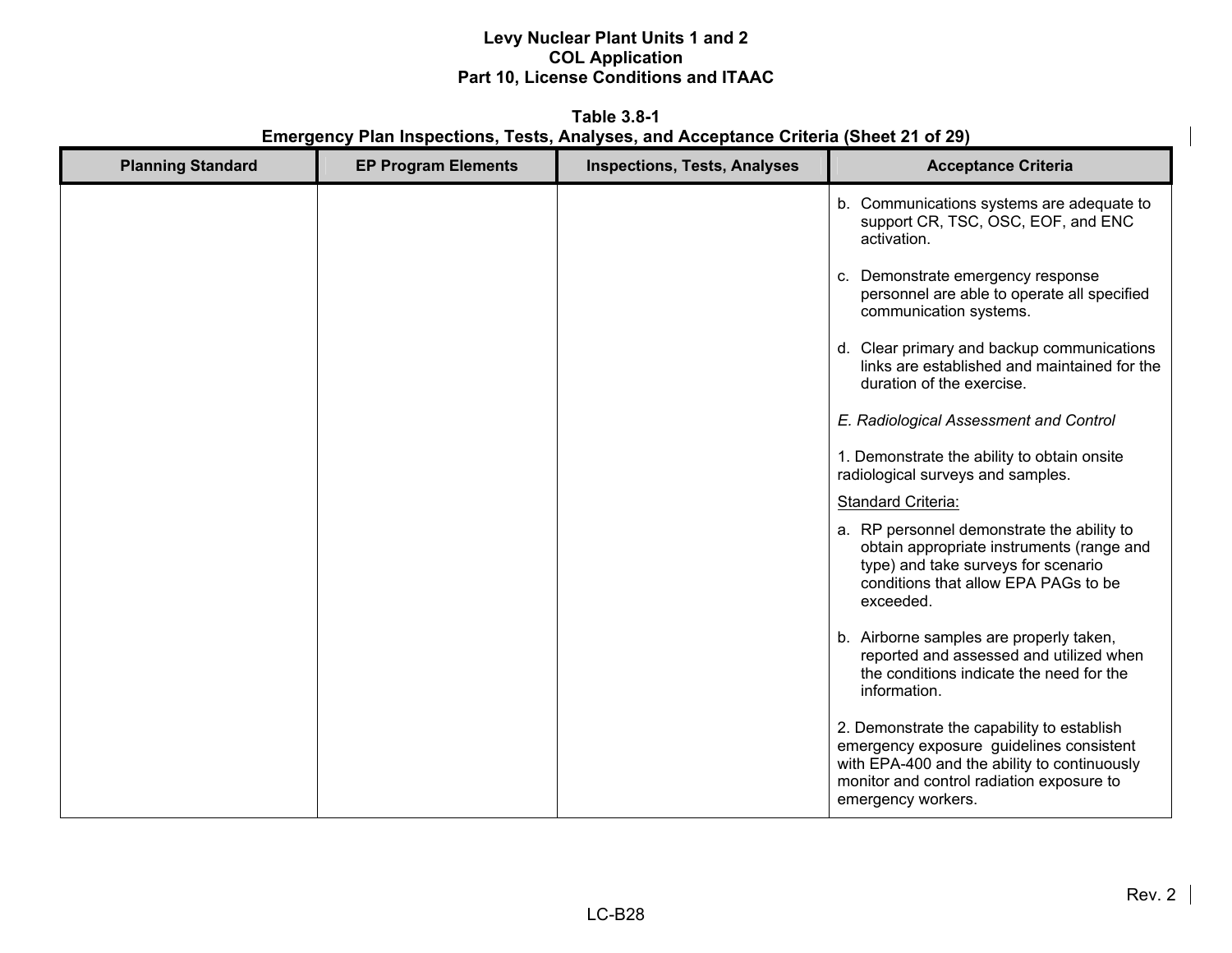**Table 3.8-1 Emergency Plan Inspections, Tests, Analyses, and Acceptance Criteria (Sheet 22 of 29)** 

| <b>Planning Standard</b> | <b>EP Program Elements</b> | <b>Inspections, Tests, Analyses</b> | <b>Acceptance Criteria</b>                                                                                                                                                                                                                                                                                                                                                                                                                                                                                                                                                                                                                                                                                                                                                                                                                                                                                                                                                                                                                                                                                               |
|--------------------------|----------------------------|-------------------------------------|--------------------------------------------------------------------------------------------------------------------------------------------------------------------------------------------------------------------------------------------------------------------------------------------------------------------------------------------------------------------------------------------------------------------------------------------------------------------------------------------------------------------------------------------------------------------------------------------------------------------------------------------------------------------------------------------------------------------------------------------------------------------------------------------------------------------------------------------------------------------------------------------------------------------------------------------------------------------------------------------------------------------------------------------------------------------------------------------------------------------------|
|                          |                            |                                     | <b>Standard Criteria:</b><br>a. Demonstrate the ability to determine doses<br>received by emergency personnel and<br>volunteers 24 hours/day and provisions for<br>distribution of both self-reading and<br>permanent record devices.<br>b. Demonstrate that exposures are controlled<br>to 10 CFR Part 20 limits until the<br>Emergency Coordinator authorizes the use<br>of emergency EPA limits.<br>c. Exposure records are available, either from<br>the ALARA computer or a hard copy dose<br>report, and are updated and reviewed<br>throughout the scenario.<br>3. Demonstrate the methods, equipment, and<br>expertise available to make rapid assessments<br>of the actual or potential magnitude and<br>locations of radiological hazards from both<br>gaseous and liquid pathways.<br>Standard Criteria:<br>a. One environmental monitoring team is<br>ready to be deployed no later than 60<br>minutes (45 minutes to activate per Table<br>B-1 of LNP Emergency Plan + 15 minutes<br>for briefing) from the declaration of an Alert<br>or higher emergency.<br>4. Demonstrate the ability to satisfactorily |
|                          |                            |                                     | collect and disseminate field team data.                                                                                                                                                                                                                                                                                                                                                                                                                                                                                                                                                                                                                                                                                                                                                                                                                                                                                                                                                                                                                                                                                 |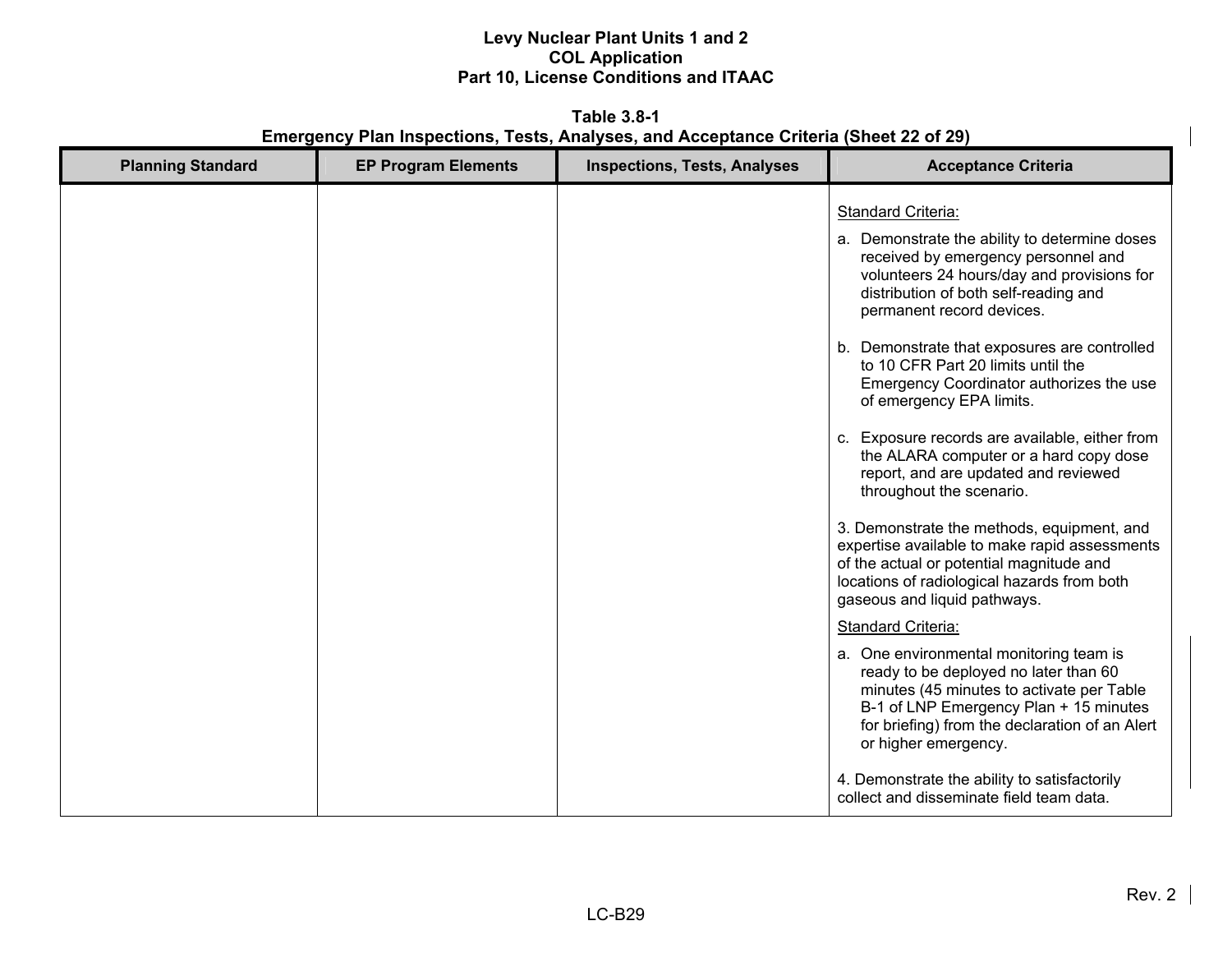**Table 3.8-1 Emergency Plan Inspections, Tests, Analyses, and Acceptance Criteria (Sheet 23 of 29)** 

| <b>Planning Standard</b> | <b>EP Program Elements</b> | <b>Inspections, Tests, Analyses</b> | <b>Acceptance Criteria</b>                                                                                                                                                                                                                                                                                                                                                                                                                                                                                                                                                                                                                                                                                                                                                                                                                                          |
|--------------------------|----------------------------|-------------------------------------|---------------------------------------------------------------------------------------------------------------------------------------------------------------------------------------------------------------------------------------------------------------------------------------------------------------------------------------------------------------------------------------------------------------------------------------------------------------------------------------------------------------------------------------------------------------------------------------------------------------------------------------------------------------------------------------------------------------------------------------------------------------------------------------------------------------------------------------------------------------------|
|                          |                            |                                     | Standard Criteria:<br>a. Offsite radiological environmental data<br>collected is provided as dose rate and<br>counts per minute (cpm) from the plume,<br>both open and closed window, and air<br>sample (gross and net cpm) for particulate<br>and iodine, if applicable.<br>b. Offsite radiological environmental data is<br>communicated from the environmental<br>monitoring team to the Environmental Field<br>Coordinator.<br>5. Demonstrate the ability to estimate<br>integrated dose from projected and actual dose<br>rates and to compare these estimates with<br>EPA Protective Action Guidelines (PAGs).<br><b>Standard Criteria:</b><br>a. The Dose Projection Team Leader and<br>Dose Projection Team perform dose<br>projections in accordance with emergency<br>plan implementing procedures, and report<br>them to the Radiation Controls Manager. |
|                          |                            |                                     | 6. Demonstrate the availability and use of<br>potassium iodide (KI) for onsite emergency<br>response personnel.                                                                                                                                                                                                                                                                                                                                                                                                                                                                                                                                                                                                                                                                                                                                                     |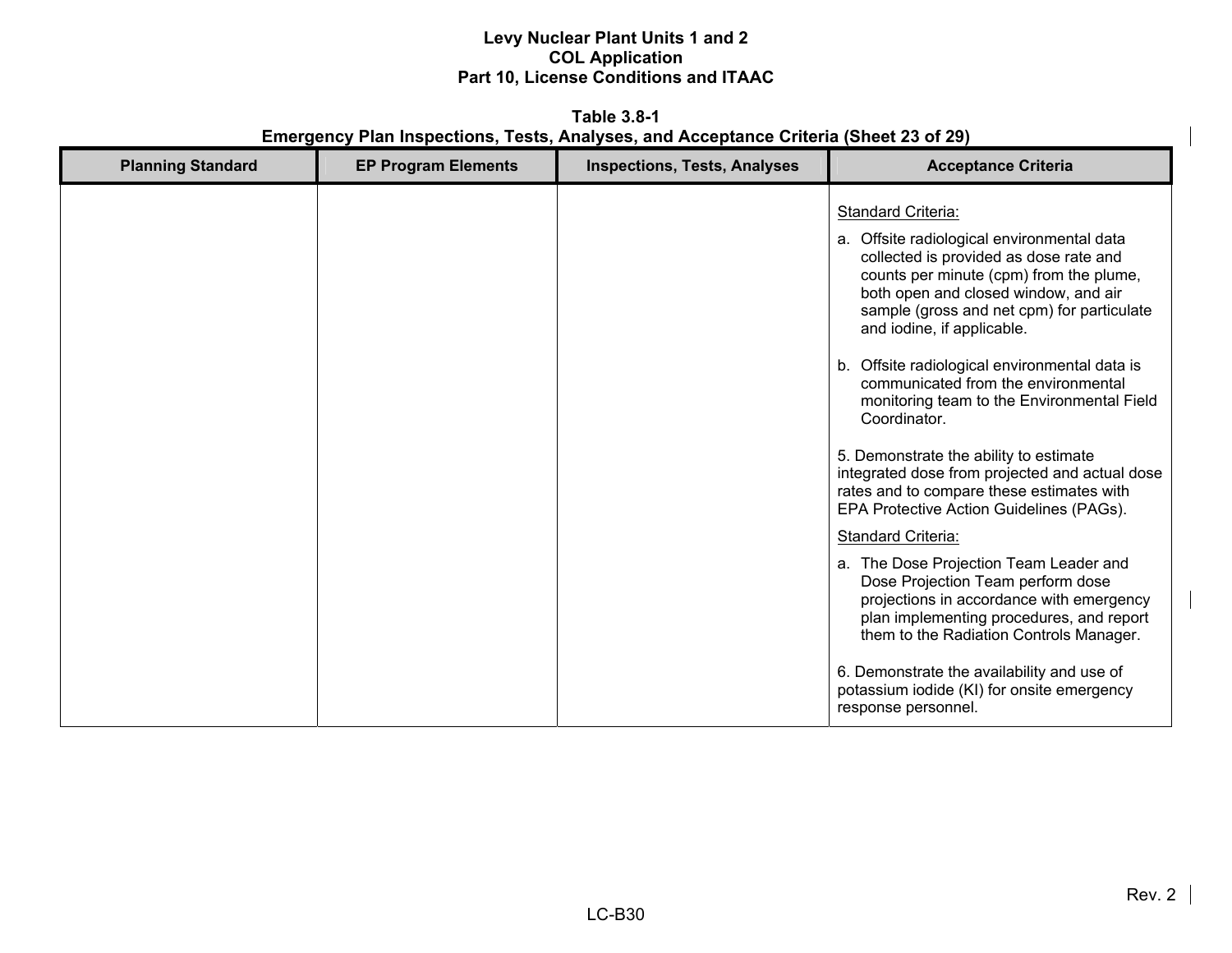**Table 3.8-1 Emergency Plan Inspections, Tests, Analyses, and Acceptance Criteria (Sheet 24 of 29)** 

| <b>Planning Standard</b> | <b>EP Program Elements</b> | <b>Inspections, Tests, Analyses</b> | <b>Acceptance Criteria</b>                                                                                                                                                                                                                                                                                                                                                                                                                                                                                                                                                                                                                                                                                                                                                                                                |
|--------------------------|----------------------------|-------------------------------------|---------------------------------------------------------------------------------------------------------------------------------------------------------------------------------------------------------------------------------------------------------------------------------------------------------------------------------------------------------------------------------------------------------------------------------------------------------------------------------------------------------------------------------------------------------------------------------------------------------------------------------------------------------------------------------------------------------------------------------------------------------------------------------------------------------------------------|
|                          |                            |                                     | <b>Standard Criteria:</b><br>a. KI is considered as a potential dose<br>reducing option for situations where<br>airborne radioactive iodine is present.<br>b. KI was administered for activities where<br>personnel dose to the thyroid was<br>calculated, or estimated, to be > 25 Rem<br>CDE.<br>7. Demonstrate the ability to recommend<br>protective actions to appropriate offsite<br>authorities, in accordance with emergency plan<br>implementing procedures.<br>Standard Criteria:<br>a. Total effective dose equivalent (TEDE) and<br>committed dose equivalent (CDE) to the<br>thyroid dose projections from the dose<br>assessment model are compared to the<br>PAGs.<br>b. PARs are developed within 15 minutes of<br>the time information of the condition<br>warranting a PAR was available to the<br>ERO. |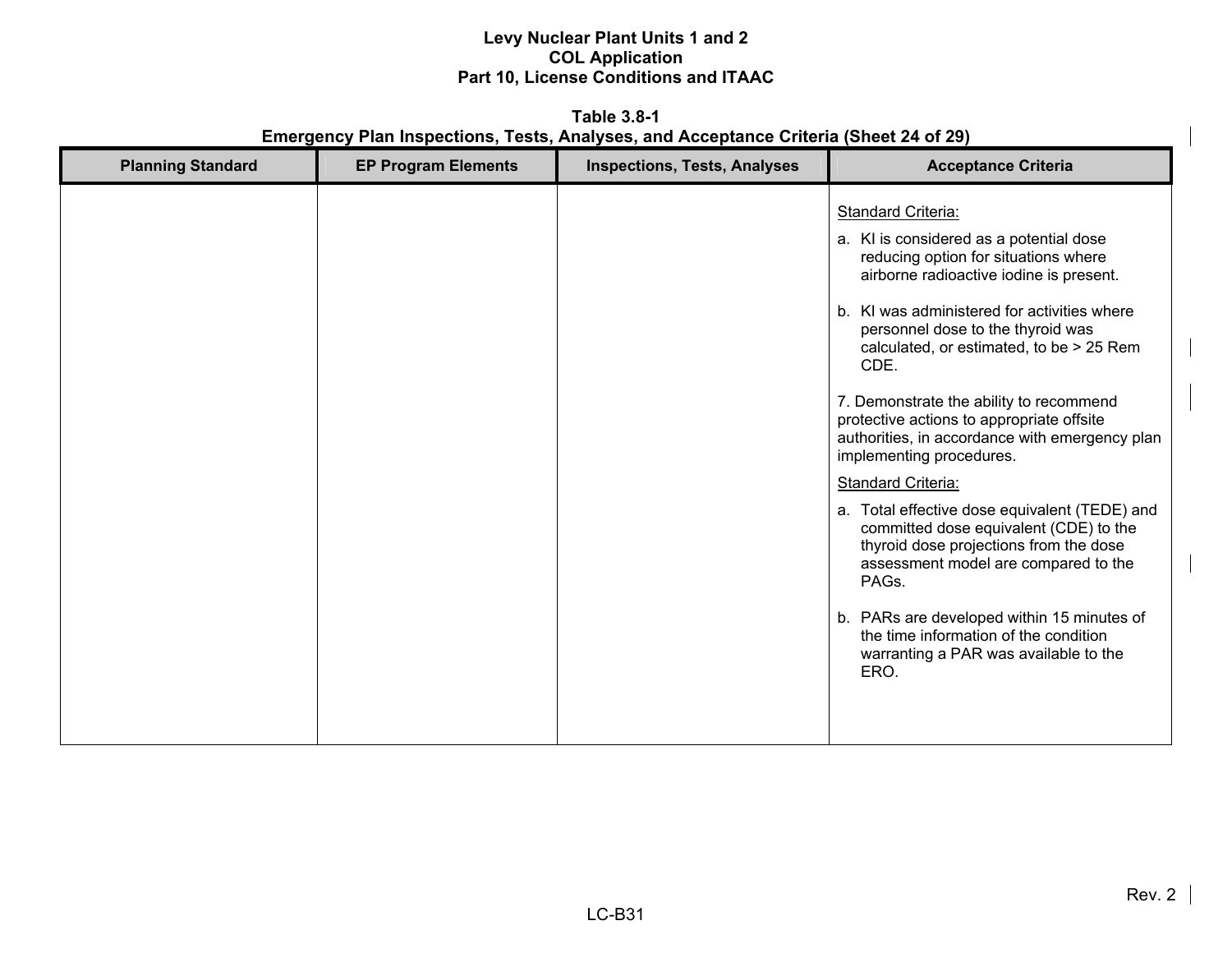**Table 3.8-1 Emergency Plan Inspections, Tests, Analyses, and Acceptance Criteria (Sheet 25 of 29)** 

| <b>Planning Standard</b> | <b>EP Program Elements</b> | <b>Inspections, Tests, Analyses</b> | <b>Acceptance Criteria</b>                                                                                                                                                                 |
|--------------------------|----------------------------|-------------------------------------|--------------------------------------------------------------------------------------------------------------------------------------------------------------------------------------------|
|                          |                            |                                     | c. PARs are transmitted within 15 minutes of<br>development. Changes to<br>recommendations are communicated to<br>offsite authorities within 15 minutes of a<br>new PAR.                   |
|                          |                            |                                     | F. Public Information                                                                                                                                                                      |
|                          |                            |                                     | 1. Demonstrate the capability to develop and<br>disseminate clear, accurate, and timely<br>information to the news media, in accordance<br>with emergency plan implementing<br>procedures. |
|                          |                            |                                     | Standard Criteria:                                                                                                                                                                         |
|                          |                            |                                     | a. Information provided to the media/public is<br>prepared at a level that the public can<br>understand. Visuals and handouts are<br>provided as needed to clarify the<br>information.     |
|                          |                            |                                     | b. Information is coordinated with Federal,<br>State and local agencies to maintain factual<br>consistency.                                                                                |
|                          |                            |                                     | c. Media briefings are provided within<br>approximately 60 minutes of significant<br>events (i.e., declaration of a Site Area<br>Emergency or initiation of a radiological<br>release.)    |
|                          |                            |                                     |                                                                                                                                                                                            |
|                          |                            |                                     |                                                                                                                                                                                            |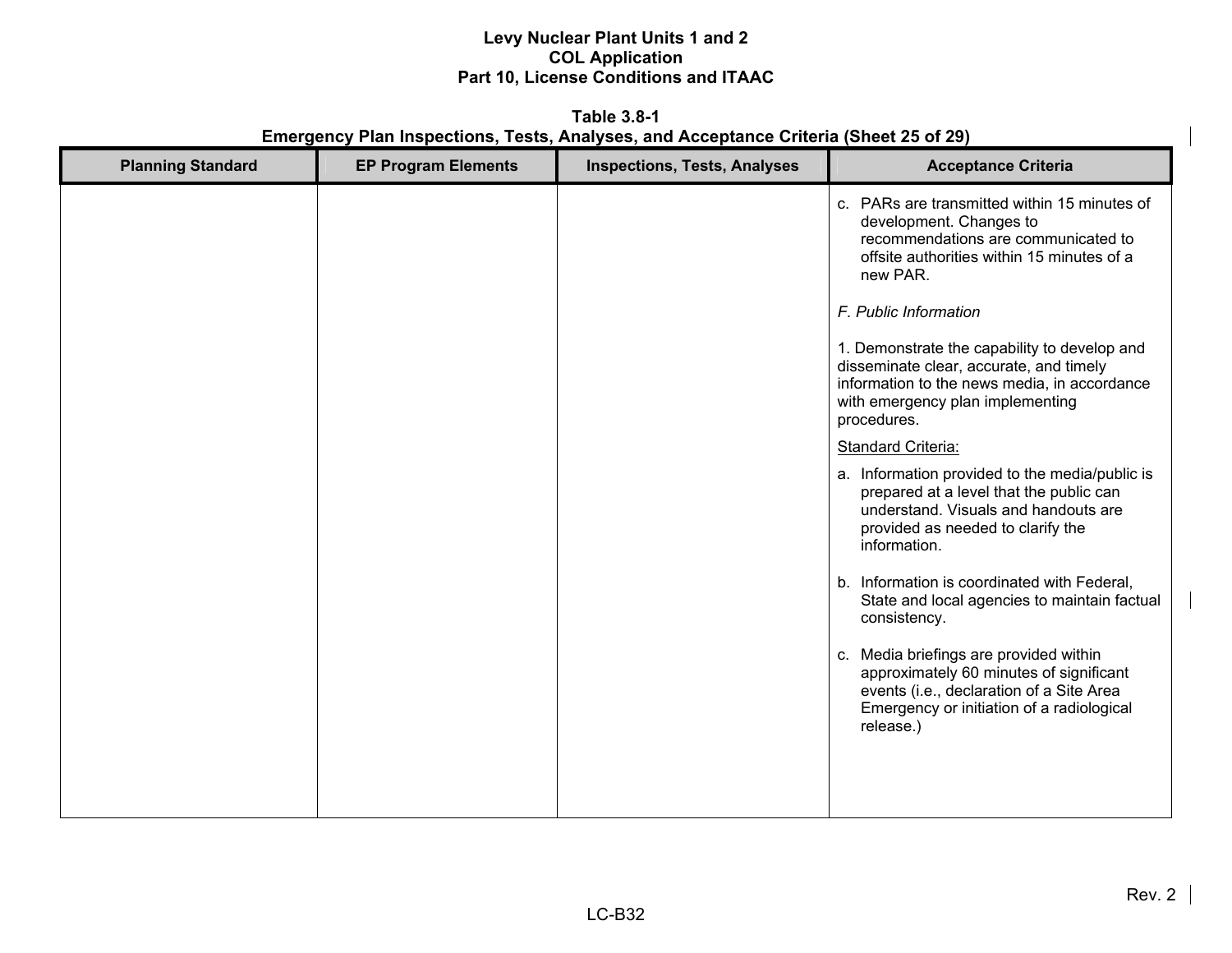**Table 3.8-1 Emergency Plan Inspections, Tests, Analyses, and Acceptance Criteria (Sheet 26 of 29)** 

| <b>Planning Standard</b> | <b>EP Program Elements</b> | <b>Inspections, Tests, Analyses</b> | <b>Acceptance Criteria</b>                                                                                                                                                     |
|--------------------------|----------------------------|-------------------------------------|--------------------------------------------------------------------------------------------------------------------------------------------------------------------------------|
|                          |                            |                                     | 2. Demonstrate the capability to establish and<br>effectively operate rumor control in a<br>coordinated fashion, in accordance with<br>emergency plan implementing procedures. |
|                          |                            |                                     | Standard Criteria:                                                                                                                                                             |
|                          |                            |                                     | a. Calls are answered in a timely manner with<br>the correct information.                                                                                                      |
|                          |                            |                                     | b. Calls are returned or forwarded, as<br>appropriate, to demonstrate<br>responsiveness.                                                                                       |
|                          |                            |                                     | c. Rumors are identified and addressed, and<br>recurring rumors are addressed in<br>subsequent press briefings and news<br>releases.                                           |
|                          |                            |                                     | G. Recovery and Reentry                                                                                                                                                        |
|                          |                            |                                     | 1. Demonstrate the ability to enter recovery<br>and reentry conditions, in accordance with<br>emergency plan implementing procedures.                                          |
|                          |                            |                                     | Standard Criteria:                                                                                                                                                             |
|                          |                            |                                     | a. The appropriate EAL condition and<br>emergency classification is downgraded to<br>a lower classification or terminated.                                                     |
|                          |                            |                                     | b. Proper notifications are made to onsite and<br>offsite emergency response agencies,<br>including State and local agencies.                                                  |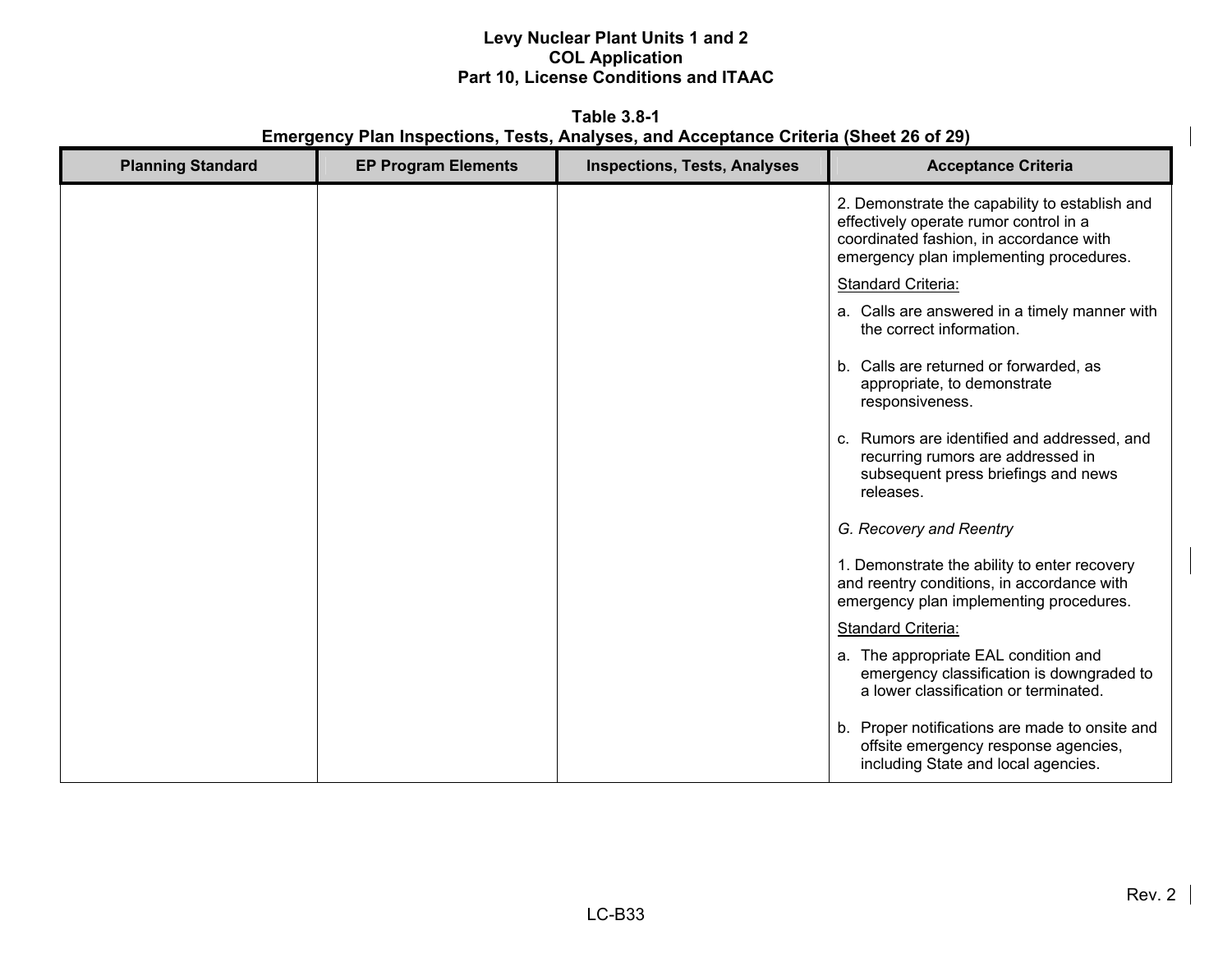**Table 3.8-1 Emergency Plan Inspections, Tests, Analyses, and Acceptance Criteria (Sheet 27 of 29)** 

| <b>Planning Standard</b> | <b>EP Program Elements</b> | <b>Inspections, Tests, Analyses</b> | <b>Acceptance Criteria</b>                                                                                                                       |
|--------------------------|----------------------------|-------------------------------------|--------------------------------------------------------------------------------------------------------------------------------------------------|
|                          |                            |                                     | H. Evaluation<br>1. Demonstrate the ability to conduct a post-<br>exercise critique, to determine areas requiring                                |
|                          |                            |                                     | improvement and corrective action, in<br>accordance with emergency plan implementing<br>procedures.                                              |
|                          |                            |                                     | <b>Standard Criteria:</b>                                                                                                                        |
|                          |                            |                                     | a. An exercise time line is developed, followed<br>by an evaluation of the objectives against<br>the expectations of the timeline.               |
|                          |                            |                                     | Significant problems in achieving the<br>b.<br>objectives are discussed to ensure<br>understanding of why objectives were not<br>fully achieved. |
|                          |                            |                                     | c. Areas requiring improvement are entered in<br>the Levy Corrective Action Program.                                                             |
|                          |                            |                                     |                                                                                                                                                  |
|                          |                            |                                     |                                                                                                                                                  |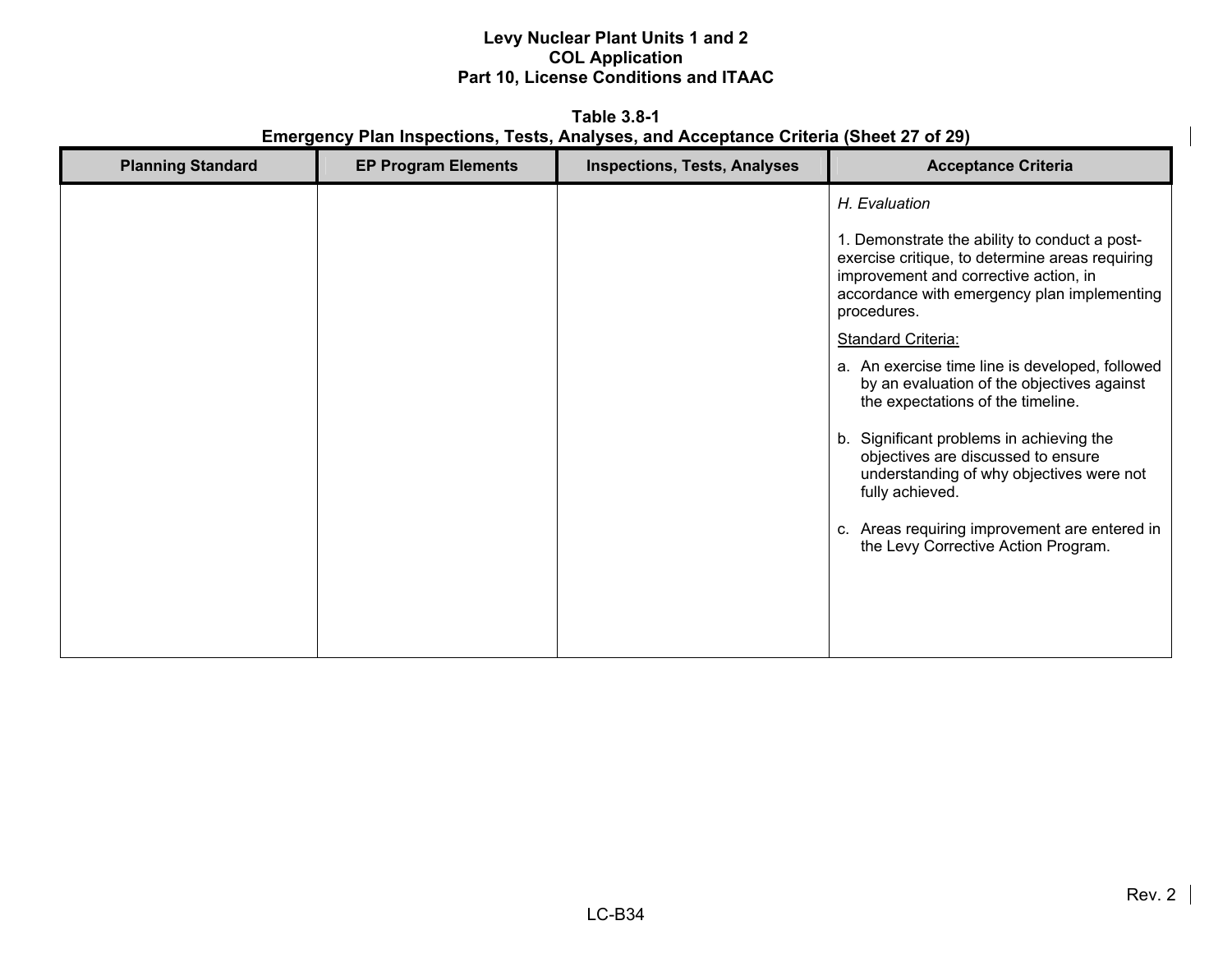**Table 3.8-1 Emergency Plan Inspections, Tests, Analyses, and Acceptance Criteria (Sheet 28 of 29)** 

| <b>Planning Standard</b>                                                                      | <b>EP Program Elements</b>                                                                  | <b>Inspections, Tests, Analyses</b>                                                                 | <b>Acceptance Criteria</b>                                                                                                                                                                                                                                                                                                                                                                                                                                                                                                                                                                                                                |
|-----------------------------------------------------------------------------------------------|---------------------------------------------------------------------------------------------|-----------------------------------------------------------------------------------------------------|-------------------------------------------------------------------------------------------------------------------------------------------------------------------------------------------------------------------------------------------------------------------------------------------------------------------------------------------------------------------------------------------------------------------------------------------------------------------------------------------------------------------------------------------------------------------------------------------------------------------------------------------|
|                                                                                               |                                                                                             |                                                                                                     | 12.1.2 Onsite emergency response personnel<br>are mobilized in sufficient numbers to fill<br>emergency response positions and<br>successfully perform assigned responsibilities<br>(see Note 1).                                                                                                                                                                                                                                                                                                                                                                                                                                          |
|                                                                                               |                                                                                             |                                                                                                     | 12.1.3 The exercise is completed within the<br>specified time periods of Appendix E to 10<br>CFR Part 50 and offsite exercise objectives<br>have been met. If offsite exercise deficiencies<br>do exist and have not been corrected, the<br>licensee will propose a license condition that<br>requires offsite deficiencies to be addressed<br>prior to operation above 5% of rated power.<br>(Note 1: The assigned responsibilities for<br>onsite Emergency Response Organization<br>members are identified in Sections B.1 through<br>B.7 of the Levy COL Application Emergency<br>Plan and Emergency Plan Implementing<br>Procedures.) |
| 13.0 Radiological Emergency Response Training                                                 |                                                                                             |                                                                                                     |                                                                                                                                                                                                                                                                                                                                                                                                                                                                                                                                                                                                                                           |
| 10 CFR 50.47(b)(15) -<br>Radiological emergency response<br>training is provided to those who | 13.1 Site-specific emergency<br>response training has been<br>provided for those who may be | 13.1 An inspection of the emergency<br>response organization training<br>program will be performed. | 13.1 Site-specific emergency response training<br>has been provided for the:                                                                                                                                                                                                                                                                                                                                                                                                                                                                                                                                                              |
| may be called on to assist in an<br>emergency.                                                | called upon to provide<br>assistance in the event of an                                     |                                                                                                     | • LNP emergency response organization,<br>and                                                                                                                                                                                                                                                                                                                                                                                                                                                                                                                                                                                             |
|                                                                                               | emergency. [O.1]                                                                            |                                                                                                     | • Offsite medical, local law enforcement<br>and firefighter personnel                                                                                                                                                                                                                                                                                                                                                                                                                                                                                                                                                                     |
|                                                                                               |                                                                                             |                                                                                                     | that may be called upon to provide assistance<br>in the event of an emergency as documented<br>on training records.                                                                                                                                                                                                                                                                                                                                                                                                                                                                                                                       |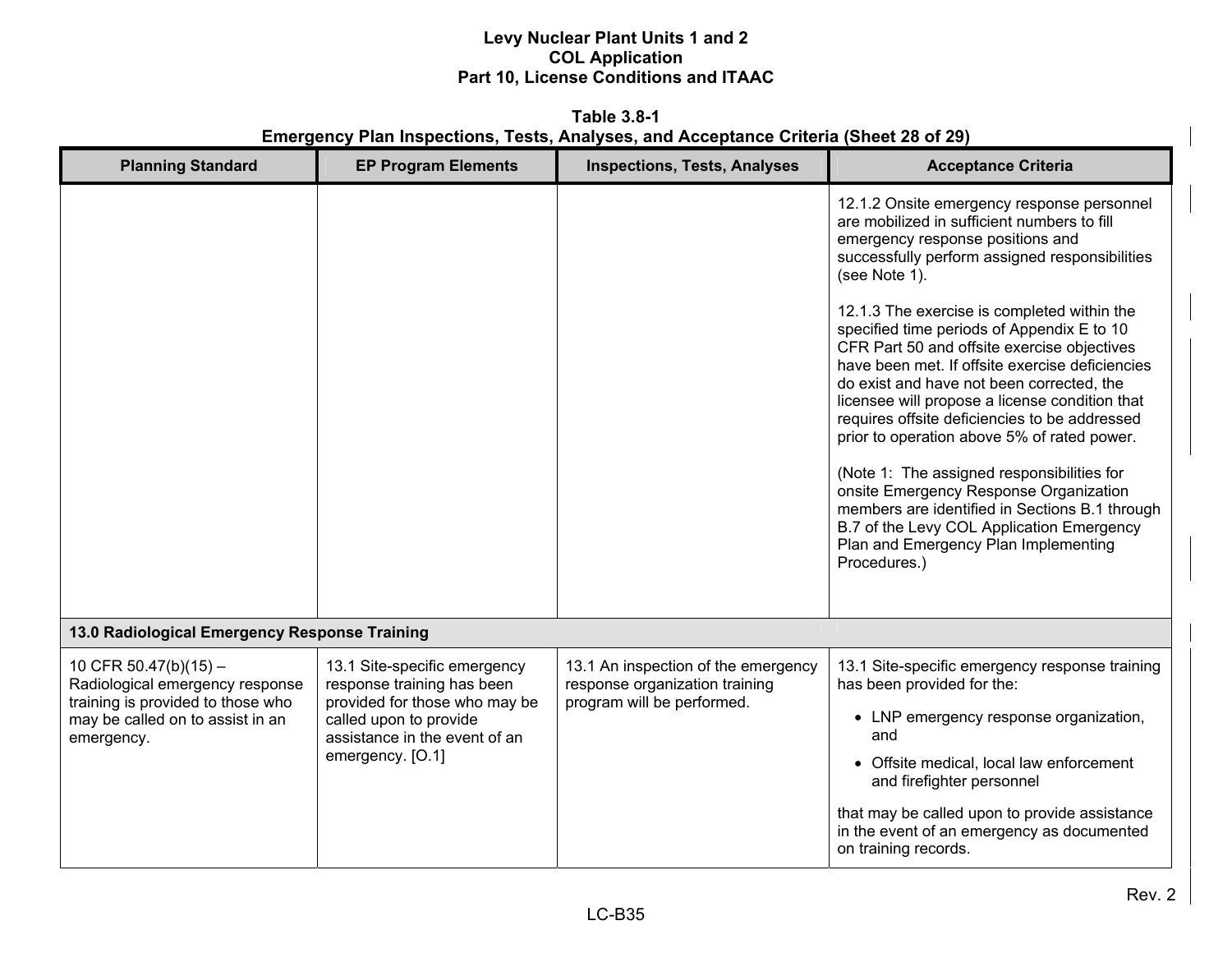| <b>Table 3.8-1</b><br>Emergency Plan Inspections, Tests, Analyses, and Acceptance Criteria (Sheet 29 of 29)                                                                                                                                                                                                             |                                                                                                                                                                                  |                                                                   |                                                                                                                                                                                                               |
|-------------------------------------------------------------------------------------------------------------------------------------------------------------------------------------------------------------------------------------------------------------------------------------------------------------------------|----------------------------------------------------------------------------------------------------------------------------------------------------------------------------------|-------------------------------------------------------------------|---------------------------------------------------------------------------------------------------------------------------------------------------------------------------------------------------------------|
| <b>Planning Standard</b>                                                                                                                                                                                                                                                                                                | <b>EP Program Elements</b>                                                                                                                                                       | <b>Inspections, Tests, Analyses</b>                               | <b>Acceptance Criteria</b>                                                                                                                                                                                    |
| 14.0 Responsibility for the Planning Effort: Development, Periodic Review, and Distribution of Emergency Plans                                                                                                                                                                                                          |                                                                                                                                                                                  |                                                                   |                                                                                                                                                                                                               |
| 10 CFR 50.47(b)(16) -<br>Responsibilities for plan<br>development and review and for<br>distribution of emergency plans<br>are established, and planners are<br>properly trained.                                                                                                                                       | 14.1 The emergency response<br>plans have been forwarded to<br>all organizations and<br>appropriate individuals with<br>responsibility for implementation<br>of the plans. [P.5] | 14.1 An inspection of the distribution<br>list will be performed. | 141.1 The LNP emergency response plan was<br>forwarded to Florida Emergency Management,<br>Citrus County Emergency Management, Levy<br>County Emergency Management and Marion<br>County Emergency Management. |
| <b>15.0 Implementing Procedures</b>                                                                                                                                                                                                                                                                                     |                                                                                                                                                                                  |                                                                   |                                                                                                                                                                                                               |
| 10 CFR Part 50, App. E.V - No<br>less than 180 days prior to the<br>scheduled issuance of an<br>operating license for a nuclear<br>power reactor or a license to<br>possess nuclear material, the<br>applicant's detailed implementing<br>procedures for its emergency plan<br>shall be submitted to the<br>Commission. | 15.1 The licensee has<br>submitted detailed<br>implementing procedures for its<br>emergency plan no less than<br>180 days prior to fuel load.                                    | 15.1 An inspection of the submittal<br>letter will be performed.  | 15.1 Date of submittal letter from the licensee<br>demonstrates that the detailed implementing<br>procedures for the onsite emergency plan were<br>submitted no less than 180 days prior to fuel<br>load.     |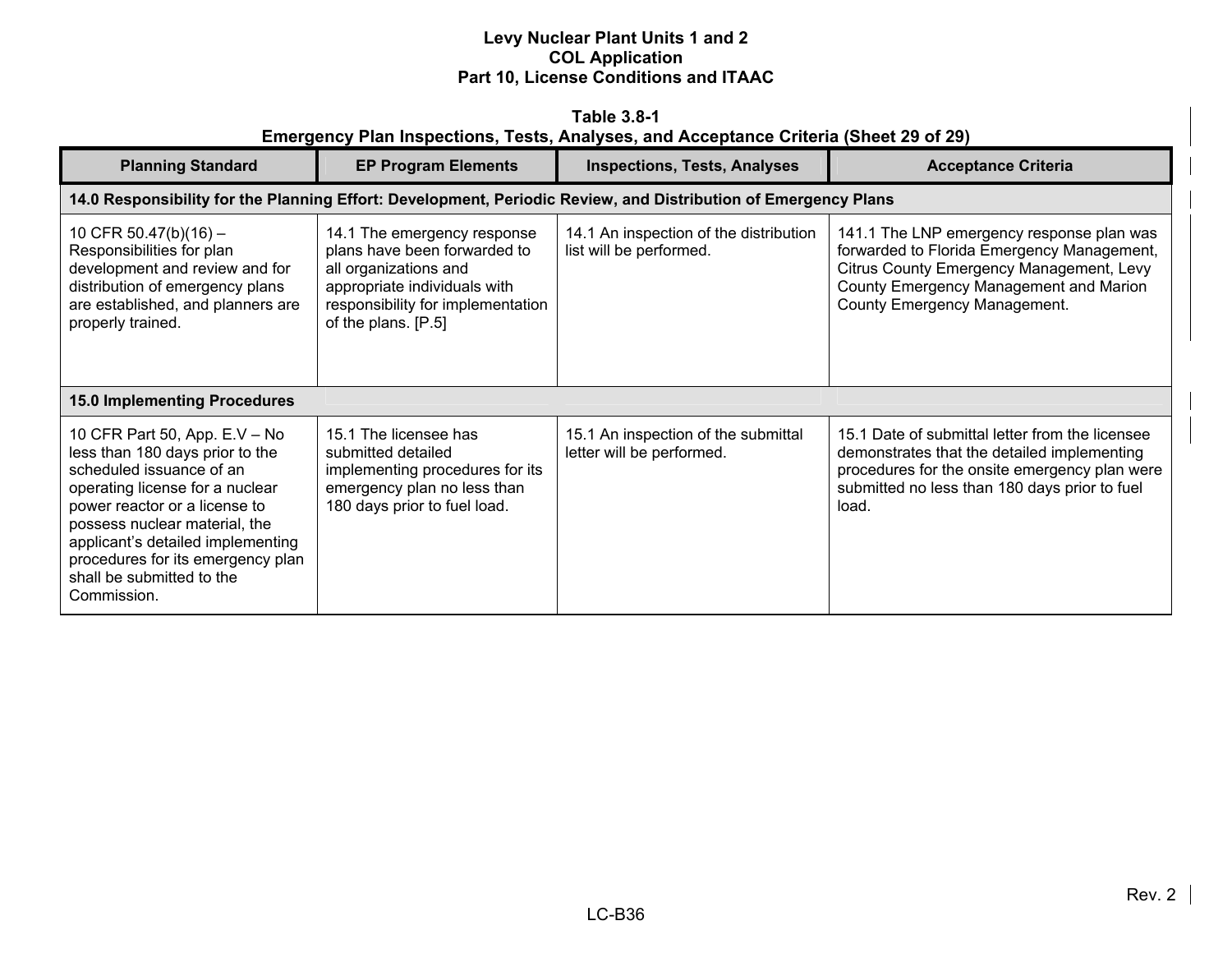**Table 3.8-2 Waterproof Membrane Inspections, Tests, Analyses, and Acceptance Criteria (Sheet 1 of 1)** 

| <b>Design Commitment</b>                                      | <b>Inspections, Tests, Analyses</b>                                                                                                                                                              | <b>Acceptance Criteria</b>                                                                                                                                                                                                  |
|---------------------------------------------------------------|--------------------------------------------------------------------------------------------------------------------------------------------------------------------------------------------------|-----------------------------------------------------------------------------------------------------------------------------------------------------------------------------------------------------------------------------|
| The friction coefficient to resist sliding is $\geq$<br>0.55. | Testing will be performed to confirm<br>that the mudmat-waterproofing-RCC<br>interface beneath the Nuclear Island<br>basemat has a coefficient of friction to<br>resist sliding of $\geq 0.55$ . | A report exists and documents that the<br>as-built waterproof system (mudmat-<br>waterproofing-RCC interface) has a<br>coefficient of friction of $\geq 0.55$ as<br>demonstrated through material<br>qualification testing. |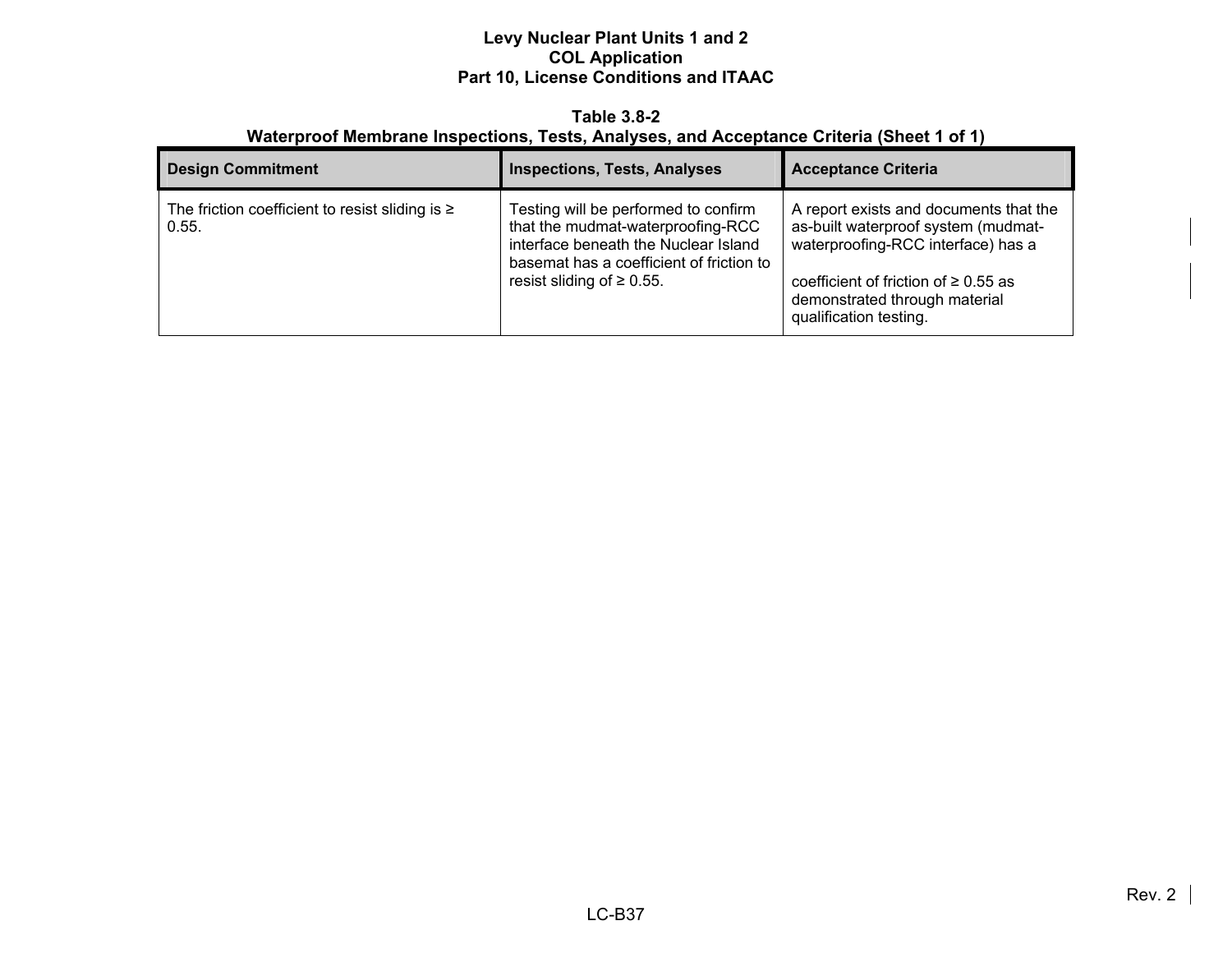#### **Table 3.8-3 Roller Compacted Concrete Inspections, Tests, Analyses, and Acceptance Criteria (Sheet 1 of 1)**

| <b>Design Commitment</b>                                                                                                                                                                                                                                                                                                      | <b>Inspections, Tests, Analyses</b>                                                                                                                                                                                                                                                             | <b>Acceptance Criteria</b>                                                                                                                                                                                                                                                                                                                                                                                                                                                                            |
|-------------------------------------------------------------------------------------------------------------------------------------------------------------------------------------------------------------------------------------------------------------------------------------------------------------------------------|-------------------------------------------------------------------------------------------------------------------------------------------------------------------------------------------------------------------------------------------------------------------------------------------------|-------------------------------------------------------------------------------------------------------------------------------------------------------------------------------------------------------------------------------------------------------------------------------------------------------------------------------------------------------------------------------------------------------------------------------------------------------------------------------------------------------|
| The 35 foot thick RCC Bridging mat is seismic<br>Category I and is designed and constructed to<br>bridge over the design basis karst feature<br>when subjected to design basis loads as<br>specified in the Design Description in FSAR<br>2.5.4.5.4 without loss of structural integrity and<br>the safety related functions. | i) An inspection of the bridging mat will<br>be performed. Deviations from the<br>design due to as-built conditions will<br>be analyzed for the design basis karst<br>feature when subjected to design<br>basis loads.<br>ii) An inspection of the as-built RCC<br>thickness will be performed. | i) A report exists which reconciles<br>deviations during construction and<br>concludes that the as-built RCC<br>bridging mat conforms to the approved<br>design and will bridge over a design<br>basis karst feature when subjected to<br>design basis loads specified in the<br>Design Description without loss of<br>structural integrity and the safety<br>related functions<br>ii) A document exists that verifies that<br>the as-built thickness of the RCC<br>bridging mat is at least 35 feet. |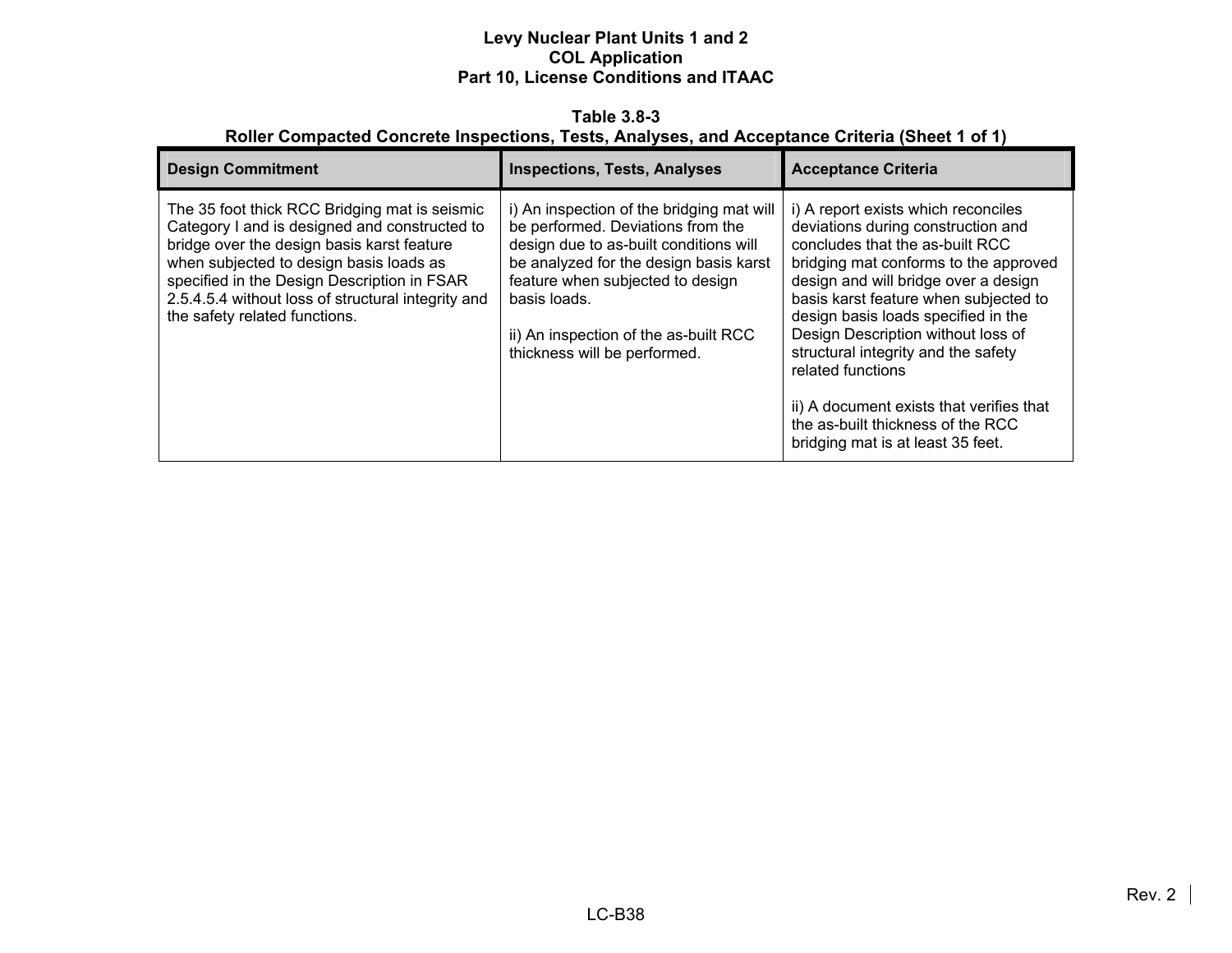#### **Table 3.8-4 Drilled Shaft Foundation Inspections, Tests, Analyses, and Acceptance Criteria (Sheet 1 of 1)**

| <b>Design Commitment</b>                                                                                                                                                                                                                                            | <b>Inspections, Tests, Analyses</b>                                                              | <b>Acceptance Criteria</b>                                                                                                                                                               |
|---------------------------------------------------------------------------------------------------------------------------------------------------------------------------------------------------------------------------------------------------------------------|--------------------------------------------------------------------------------------------------|------------------------------------------------------------------------------------------------------------------------------------------------------------------------------------------|
| Drilled Shaft Foundations for the Turbine,<br>Radwaste, and Annex Buildings will preclude<br>movement in excess of the separation<br>provided between the structural elements of<br>the Turbine, Radwaste, and Annex buildings<br>and the nuclear island structures | Inspection of the as-built drilled shaft<br>foundation physical arrangement will<br>be performed | A report exists that reconciles the as-<br>built physical arrangement of the drilled<br>shaft foundations for the Turbine,<br>Radwaste, and Annex Buildings with<br>the design drawings. |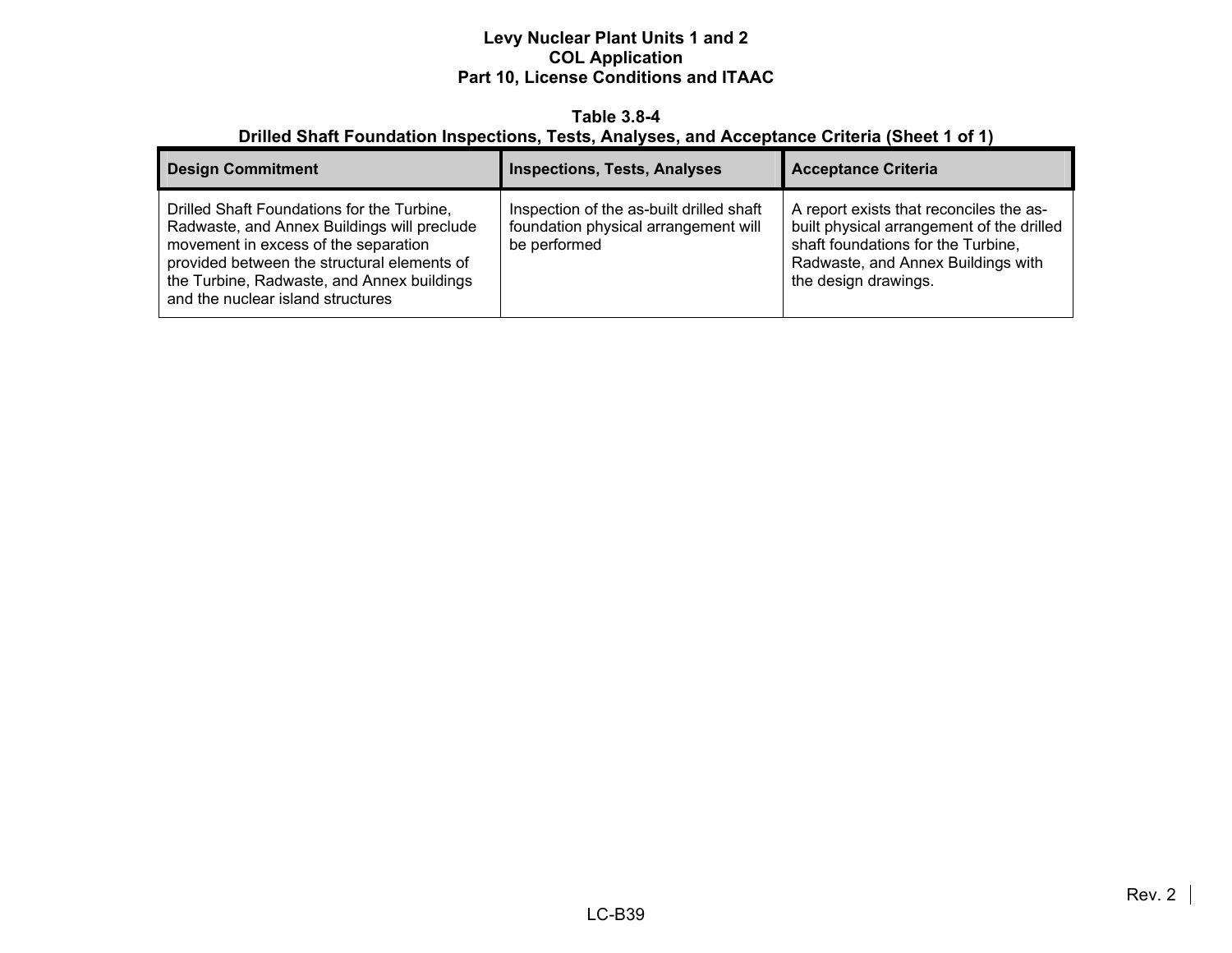**Table 3.8-5 Pipe Rupture Hazards Analysis (Sheet 1 of 1)** 

| <b>Design Commitment</b>                                                                                                                                                                                                                                                                                                  | <b>Inspections, Tests, Analyses</b>                                                                                                                                                                                                                                                                                                                                                                                                                                                                                                                                                                       | <b>Acceptance Criteria</b>                                                                                                                                                                                                                                                                       |
|---------------------------------------------------------------------------------------------------------------------------------------------------------------------------------------------------------------------------------------------------------------------------------------------------------------------------|-----------------------------------------------------------------------------------------------------------------------------------------------------------------------------------------------------------------------------------------------------------------------------------------------------------------------------------------------------------------------------------------------------------------------------------------------------------------------------------------------------------------------------------------------------------------------------------------------------------|--------------------------------------------------------------------------------------------------------------------------------------------------------------------------------------------------------------------------------------------------------------------------------------------------|
| Systems, structures, and components (SSCs),<br>that are required to be functional during and<br>following a design basis event shall be<br>protected against or qualified to withstand the<br>dynamic and environmental effects associated<br>with analyses of postulated failures in high and<br>moderate energy piping. | Inspection of the as-designed pipe<br>rupture hazard analysis report will be<br>conducted. The report documents the<br>analyses to determine where<br>protection features are necessary to<br>mitigate the consequence of a pipe<br>break. Pipe break events involving<br>high-energy fluid systems are<br>analyzed for the effects of pipe whip,<br>jet impingement, flooding, room<br>pressurization, and temperature<br>effects. Pipe break events involving<br>moderate-energy fluid systems are<br>analyzed for wetting from spray,<br>flooding, and other environmental<br>effects, as appropriate. | An as-designed pipe rupture hazard<br>analysis report exists and concludes<br>that the analysis performed for high<br>and moderate energy piping confirms<br>the protection of systems, structures,<br>and components required to be<br>functional during and following a design<br>basis event. |